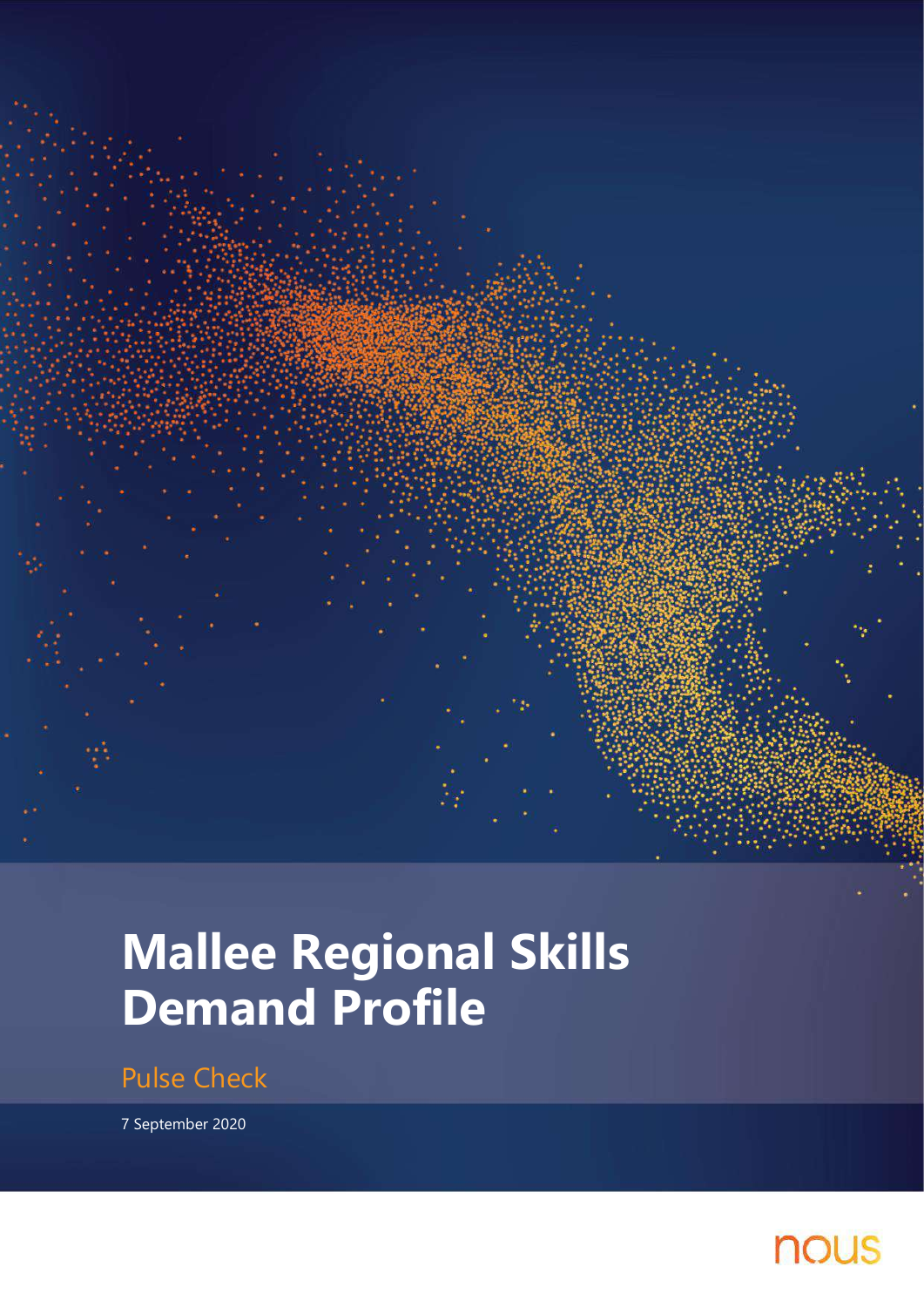# **Contents**

| $\mathbf{1}$   |     |                                                                                                    |
|----------------|-----|----------------------------------------------------------------------------------------------------|
| $\overline{c}$ |     |                                                                                                    |
| 3              |     |                                                                                                    |
|                | 3.1 |                                                                                                    |
|                | 3.2 |                                                                                                    |
|                | 3.3 | The region has relied upon mobilising an external workforce to meet demand 10                      |
| 4              |     | Growth estimates indicate a potential shortage of 500-1,500 workers in three years' time 12        |
|                | 4.1 |                                                                                                    |
|                | 4.2 | The region will not be able to draw upon the same labour sources to meet future demand  14         |
|                | 4.3 |                                                                                                    |
| 5              |     |                                                                                                    |
|                | 5.1 | Thin markets make it difficult to secure a pipeline of specialised professions for the regions  18 |
|                | 5.2 |                                                                                                    |
|                | 5.3 |                                                                                                    |
| 6              |     |                                                                                                    |
|                | 6.1 | Structural barriers should be addressed to unlock the region's potential workforce 21              |
|                | 6.2 |                                                                                                    |
|                |     |                                                                                                    |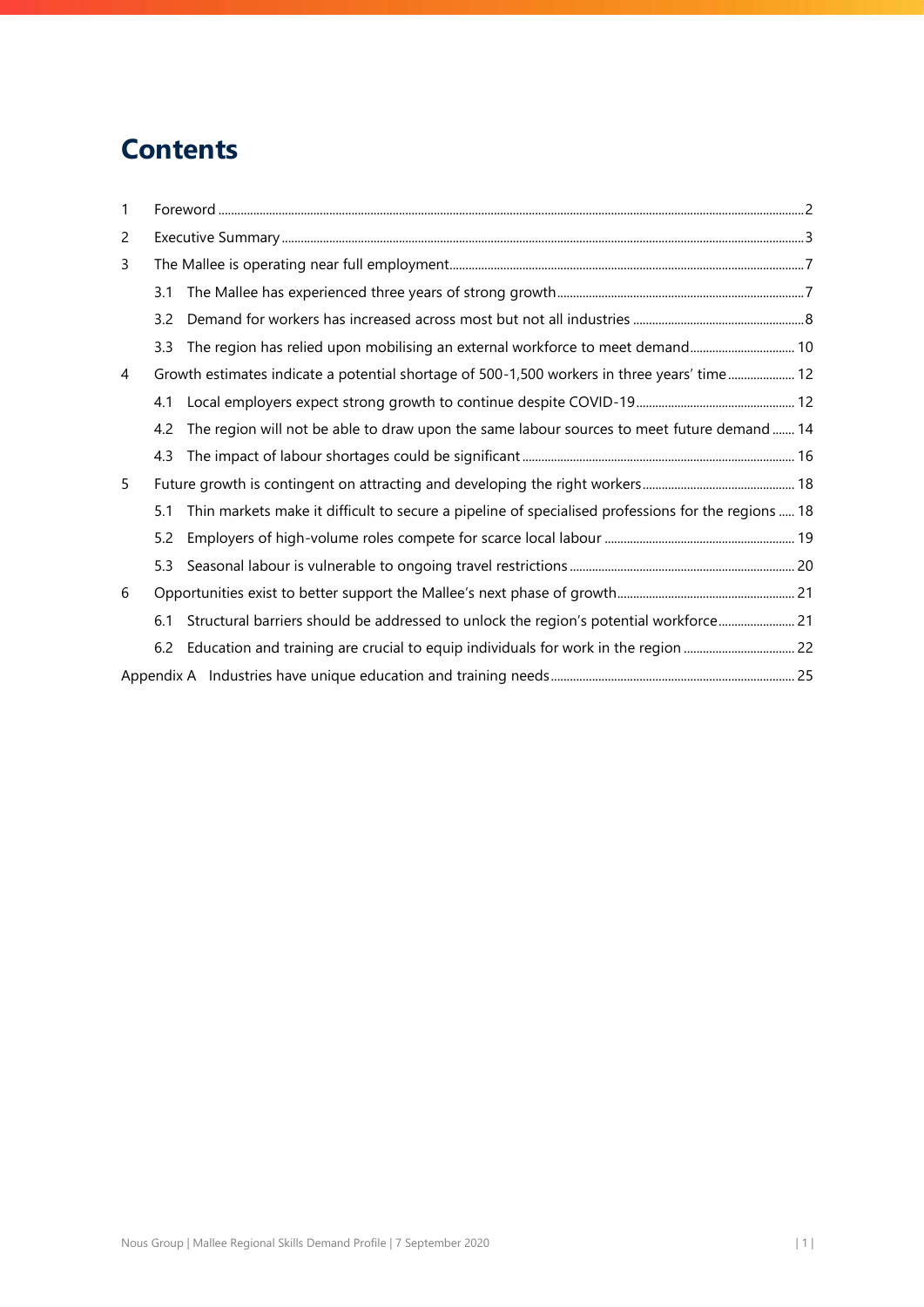# <span id="page-2-0"></span>**1 Foreword**

Regional Development Victoria engaged Nous Group (Nous) to conduct a 'pulse check' against the original Mallee Regional Skills Demand Profile commissioned in 2017 by the Victorian Skills Commissioner and subsequently built upon with targeted profiles for Buloke and Gannawarra. In the midst of one of the most significant economic and social crises of our lifetime it is timely to revisit this work to understand how the economy has changed and the subsequent implications for the region's workforce and skilling requirements. To conduct this 'pulse check' we have spoken to 21 employers and surveyed 84 businesses representing nine key industry groups and all four Local Government Areas in the region. We are pleased to present our findings in response to the specific challenges identified.



### **Figure 1 | The Mallee Region**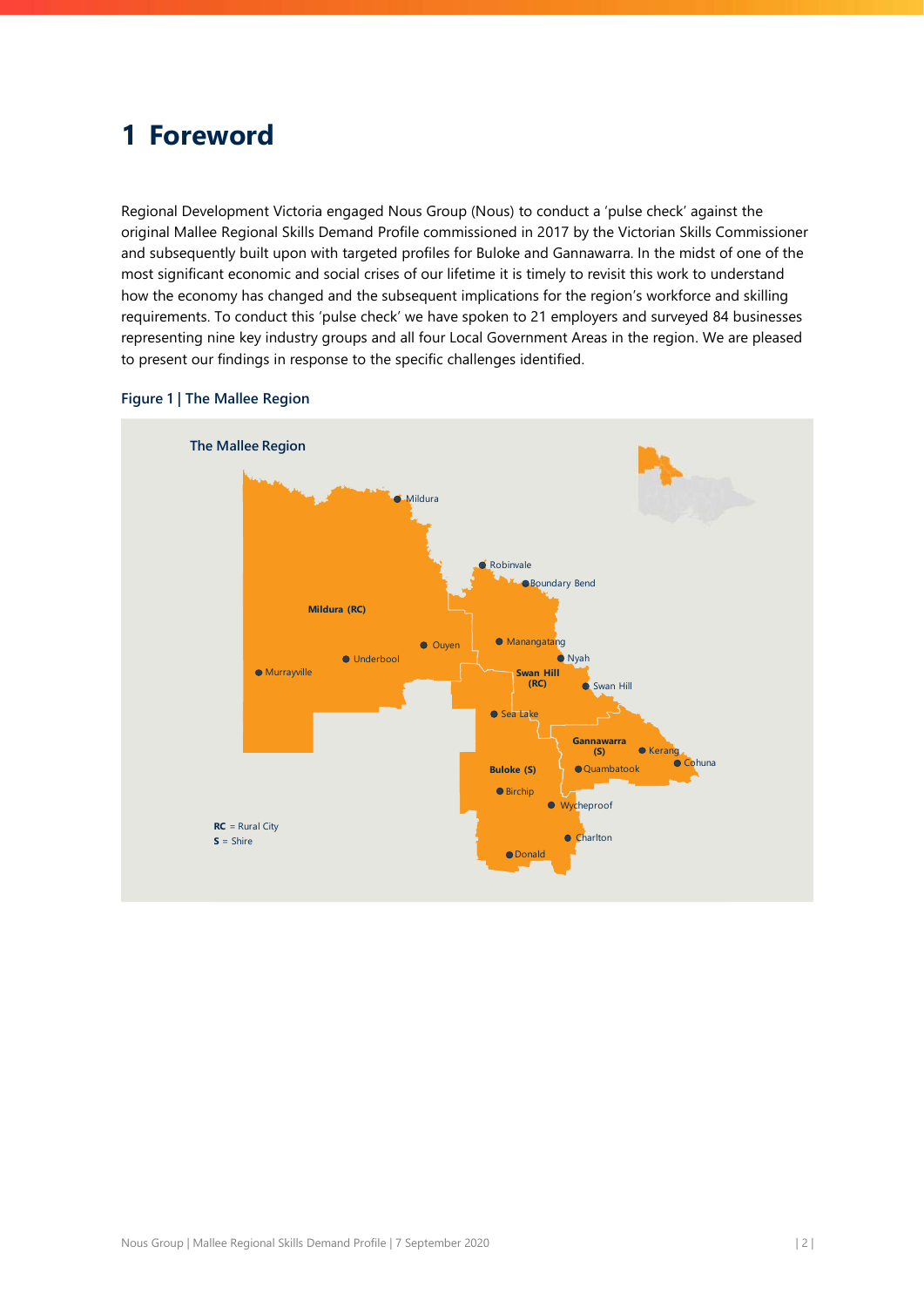# <span id="page-3-0"></span>**2 Executive Summary**

The Mallee region has undergone a period of significant growth since 2017. While it is too early to assess the recent impact of COVID on economic output, value add has increased by around \$700 million with almost 2,000 new jobs created between 2017 and 2020, despite the region operating at close to full employment. Growth has been achieved through mobilisation of the local labour force as well as attraction of migrants from overseas into skilled and unskilled roles. The next three years (aside from oneoff COVID impacts) offers similar potential for growth. However, without support the region will struggle to meet anticipated industry demand for workers placing future growth at risk.

#### **Growth estimates indicate a potential shortage of 500-1,500 workers in three years' time.**

Employers expect recent growth to continue with the potential for between 1,000-2,500 jobs to be created over the next three years and an additional 2,000 workers required to replace expected retirements. The Taskforce's growth expectations are presented in [Table 1](#page-3-1) below. Estimates outlined in [Table 1](#page-3-1) represent an order of magnitude for future skills demand and are not intended to be precise. They are informed by the views of local employers and validated by the taskforce.

| Industry                                 | Current<br>number of<br>jobs (2019) | Taskforce estimate of<br>2020-22 workforce<br><b>CAGR</b> | <b>Expected new</b><br>jobs | Expected<br>retirements |
|------------------------------------------|-------------------------------------|-----------------------------------------------------------|-----------------------------|-------------------------|
| Horticulture                             | 2,736                               | 2.0% to 3.0%                                              | $+150$ to $+250$            | ~150                    |
| Sheep, Grains, Beef, and Dairy<br>Cattle | 2,697                               | $-0.8\%$ to 1.3%                                          | $-50$ to $+100$             | ~150                    |
| Hospitality and tourism                  | 2,586                               | $-0.5\%$ to 2 0%                                          | $-50$ to $+150$             | ~150                    |
| Construction                             | 2,700                               | 1.5% to 3.0%                                              | $+100$ to $+250$            | ~150                    |
| Manufacturing                            | 2,383                               | 0.0% to 2.5%                                              | $0$ to $+200$               | ~150                    |
| Transport and logistics                  | 1,665                               | $-0.1\%$ to 0.0%                                          | $-50$ to $0$                | ~100                    |
| Retail trade                             | 4.689                               | $-1.2\%$ to $-0.5\%$                                      | $-150$ to $-50$             | ~250                    |
| Healthcare and social assistance         | 5,262                               | 1.0% to 2.0%                                              | $+150$ to $+300$            | ~100                    |
| Education and training                   | 3,385                               | $0.6\%$ to 3.5%                                           | $+50$ to $+350$             | ~100                    |
| Other industries <sup>1</sup>            | 9,935                               | $~1.0\%$                                                  | $+850$ to $+950$            | ~500                    |
| Total                                    | 38,038                              | 1.4% to 1.8%                                              | $+1,000$ to $+2,500$        | ~2,000                  |

#### <span id="page-3-1"></span>**Table 1 | Preliminary outlook on job growth by industry, 2020-22 (inclusive)**

Should estimates be realised, the region is likely to face significant labour shortages. The region is already close to full employment (evidenced by both low unemployment rates and higher than historic participation rates), which means the Mallee will need to continue to attract workers from outside the region. International travel restrictions however mean it will not be as easy to meet demand through migrants on skilled or temporary visas. Diminished access to external workers alongside an ageing local

<sup>&</sup>lt;sup>1</sup> Other industries include: administrative and support services; arts and recreation services; electricity, gas, water, and waste services; financial and insurance services; information, media, and telecommunications; mining; other services; professional, scientific, and technical services; public administration and safety; rental, hiring, and real estate services; and wholesale trade.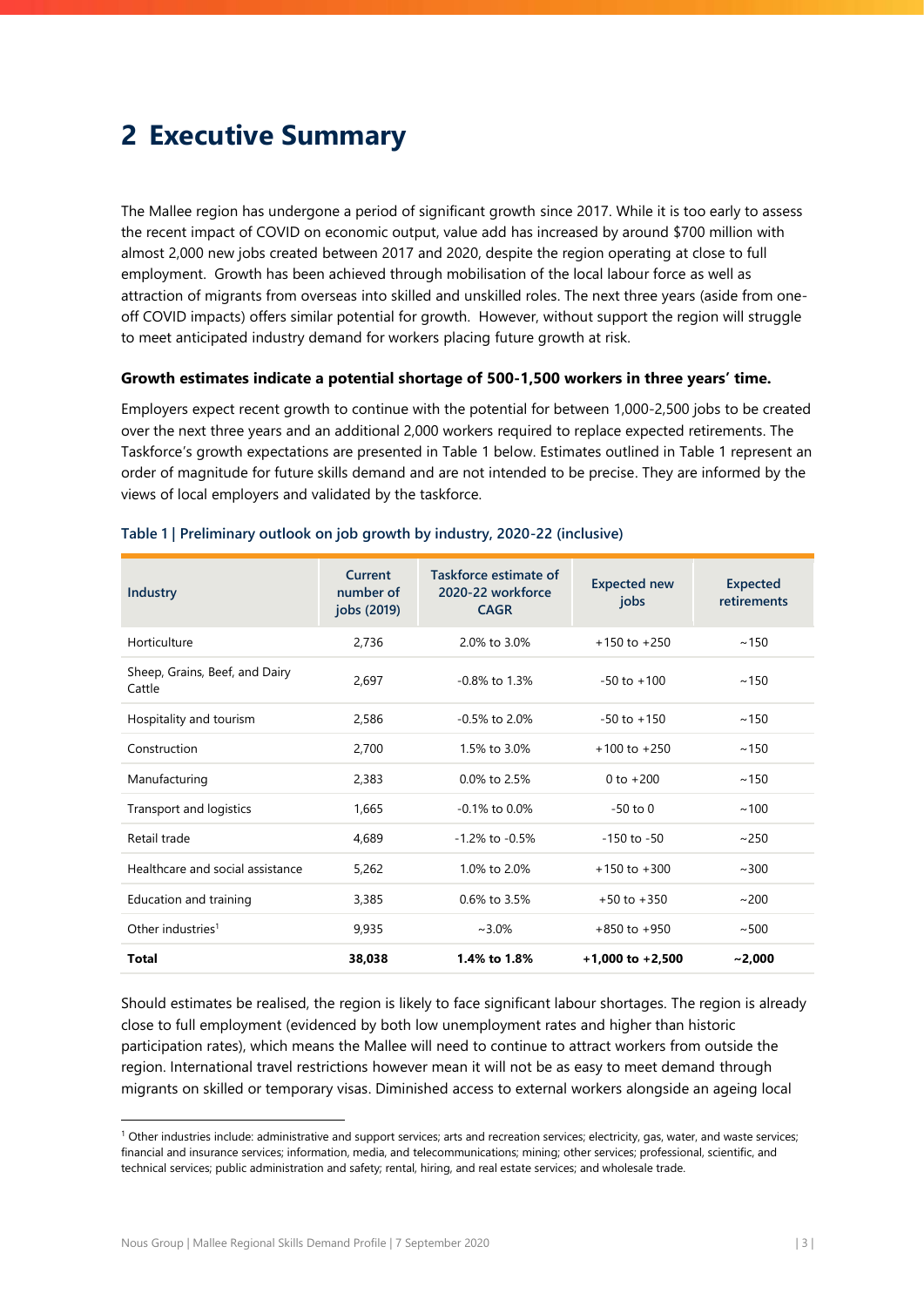population suggests there could be a labour shortage of 500-1,500 workers in three years' time. If these estimates are realised the economic impact on the region could be significant with a potential economic loss in the order of \$80m to \$210m in gross value add (GVA) per annum.

### **Future growth is contingent on attracting and developing the right workers.**

The nature of roles required to be filled varies across the region although generally fall into three categories, each with their own specific challenges:

- 1. **Specialised** roles where advanced professional qualifications are required but total local demand is relatively small. Only specific organisations require these roles and typically only need a few people to fill them. Specialised roles usually require years of experience that is difficult to acquire at a single employer in the region, and once the role is filled it may be a long time before a similar one arises. Thin markets make it difficult to secure a pipeline of specialised professionals to the region. Employers report shortages of GPs, Allied Health professionals, irrigation experts, and agronomists.
- 2. **High volume** roles with a large and steady demand for workers. Employers are regularly looking for new workers with multiple opportunities per employer. If school leavers follow the right pathways they will find work in the region. High volume roles represent the majority of jobs in the region. Employers of high-volume roles such as carpenters, teachers, and truck drivers compete for scarce local labour, but a lack of awareness of the range of possible jobs among school leavers means many roles face serious supply challenges.
- 3. **Seasonal** roles which typically involve manual work and are required for short periods during the year on a regular cycle. They are predominantly found in horticulture and grain cropping where additional labour is required at harvest time. Demand is usually met by transient workers such as backpackers or temporary visa holders. Seasonal labour is vulnerable to ongoing travel restrictions, with the horticulture industry concerned about the ability to harvest crops in 2021 if other labour sources are not found.

## **Opportunities exist to better support the Mallee's next phase of growth**

A two-pronged approach that tackles both the structural barriers to attracting and retaining the region's workforce as well as the alignment of training and education provision industry skills is required to prevent labour shortages. The Mallee needs to attract more workers to the region, but it also needs to ensure that school leavers and workers are able to find the right education and training pathways into local jobs.

Opportunities have been identified to tackle structural barriers and improve education and training. Structural opportunities are focused on improvement to labour mobility and participation, ability to fill specialised roles, competition for volume roles and dependence on seasonal labour.

The potential of the region is significant, but the workforce must be available to realise that potential. This 'pulse check' highlights what is required to ensure the economic potential of the region is realised. Implementation of initiatives to address the findings raised in this 'pulse check' represents the next step in in securing the region's future economic and social prosperity.

The education system (school, vocational education and training, Adult, Community, and Further Education [ACFE], and higher education providers) has a critical role to play but cannot do it alone. Successful delivery will require a concerted effort by multiple stakeholders including education and training providers, industry, and government [\(Table 2,](#page-5-0) page [5\)](#page-5-0).

Education and training opportunities focus on improving awareness of and interest in local job opportunities, the availability and capacity of in demand courses and support to develop leadership and management capability across the region [\(Table 3,](#page-6-0) page [6\)](#page-6-0).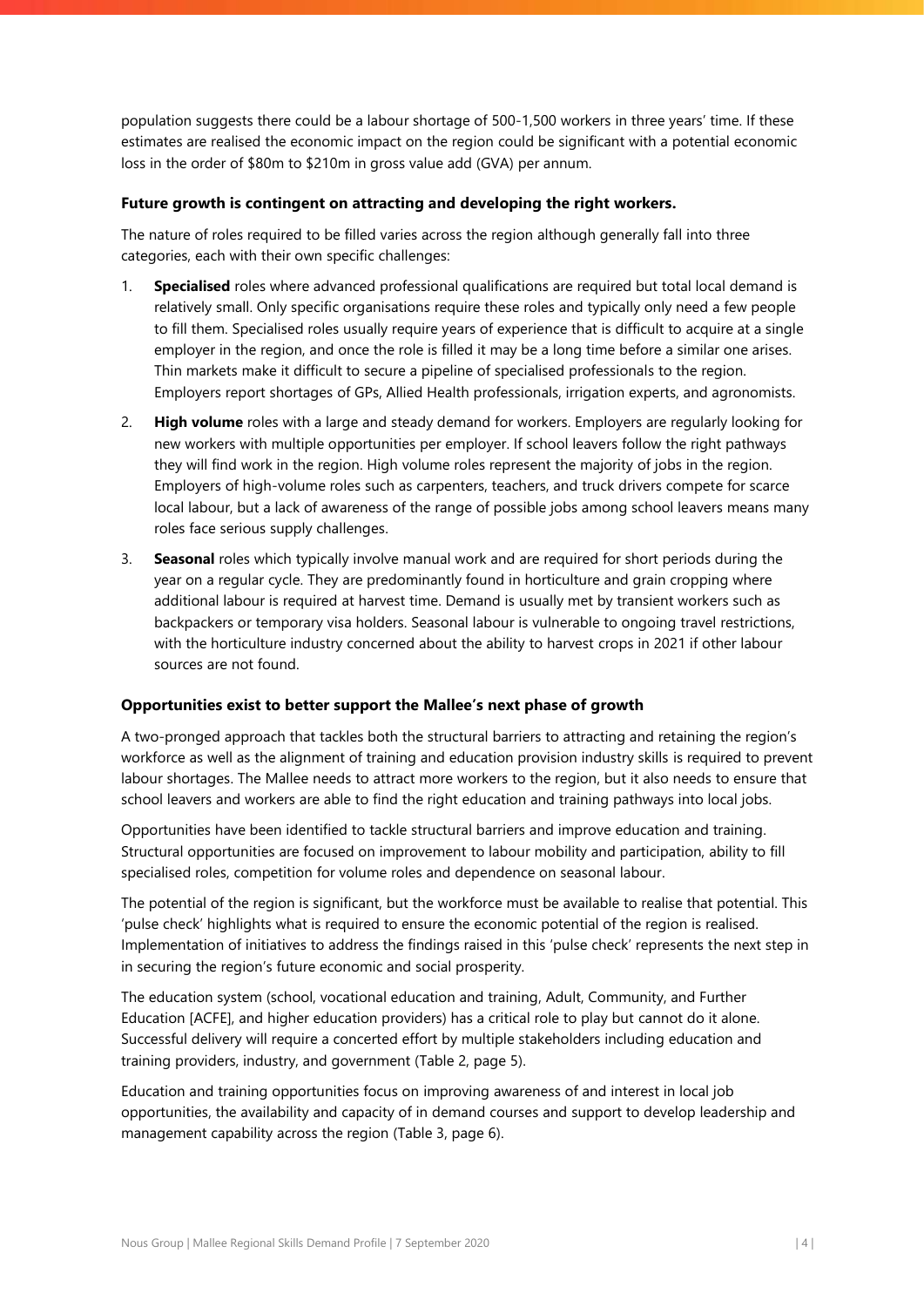# <span id="page-5-0"></span>**Table 2 | Opportunities to address structural barriers**

| Challenge                                                                | Opportunity                                                                                                                                                                                                                                                                                                                                                                                                                                                                                                                                                                                                                                      |
|--------------------------------------------------------------------------|--------------------------------------------------------------------------------------------------------------------------------------------------------------------------------------------------------------------------------------------------------------------------------------------------------------------------------------------------------------------------------------------------------------------------------------------------------------------------------------------------------------------------------------------------------------------------------------------------------------------------------------------------|
| <b>Structural barriers</b><br>to labour<br>participation and<br>mobility | Work with government and industry to address critical housing shortages and other<br>structural barriers including access to childcare provision and availability of public<br>transport that inhibit participation and labour mobility.<br>Existing programs to draw upon include the Sunraysia Mallee Ethnic Communities Council's<br>recent creation of short-term refugee housing, \$500,000 of state government funding for<br>Swan Hill Rural City Council's rolling construction program to address housing shortages in<br>Robinvale, and the proposed application of the Defence Housing Australia model for                            |
|                                                                          | regional Victoria.                                                                                                                                                                                                                                                                                                                                                                                                                                                                                                                                                                                                                               |
| Ability to fill                                                          | Strategically manage critical roles in the region through targeted and well-formed<br>pathways and recruitment campaigns. This could include development of prestigious<br>programs that include scholarships and targeted training and development as well as<br>incentives or programs to attract or retain workers.                                                                                                                                                                                                                                                                                                                           |
| specialised roles                                                        | A recent example of a targeted industry intervention came from Northern District<br>Community Health - a health care provider in Gannawarra - who offered a nursing<br>scholarship for a local student and promoted the opportunity through engagement with<br>local schools.                                                                                                                                                                                                                                                                                                                                                                    |
|                                                                          | Foster a closer relationship between schools, RTOs, universities and industry to<br>promote high volume roles. Elevate focus to the end outcome rather than the starting<br>point (career rather than job).                                                                                                                                                                                                                                                                                                                                                                                                                                      |
|                                                                          | The 2019 Napthine Review of Regional Education Strategy proposed a regionally-based<br>model for independent, professional career advice. Programs already exist in neighbouring<br>Bendigo such as Passions and Pathways and GROW, which could offer a blueprint.                                                                                                                                                                                                                                                                                                                                                                               |
| Increasing<br>competition for                                            | Improve access to employment and support services across the region. Doing so will<br>increase participation and employment by youth and individuals who have become<br>disengaged from the labour force.                                                                                                                                                                                                                                                                                                                                                                                                                                        |
| labour in high<br>volume roles                                           | Jobs Victoria Employment Network (JVEN) provides tailored and individualised support to<br>long-term jobseekers and those at risk of long-term unemployment. JVEN has been very<br>successful in Mildura with 218 placements between October 2016 and July 2019, the third<br>highest of all regional Victorian LGAs, and also operates in Robinvale, offering a good<br>model to further develop.                                                                                                                                                                                                                                               |
|                                                                          | SuniTAFE operate Skills and Jobs Centre at their Mildura and Swan Hill campuses, and this<br>model could be expanded to other areas such as Charlton, Kerang and Robinvale.                                                                                                                                                                                                                                                                                                                                                                                                                                                                      |
|                                                                          | Attract workers back to the region Develop a campaign targeting people in the region<br>and those who have a past relationship with the region about the need for local workers.<br>Initial need likely greatest in Mildura and Swan Hill shires.                                                                                                                                                                                                                                                                                                                                                                                                |
| Dependence on<br>seasonal labour                                         | Develop strategy in partnership with DJPR to reduce dependency on seasonal labour.<br>This could include incentives to increase investment in automation or changes in work<br>practices. Recent initiatives include the Mallee Regional Innovation Centre's (MRIC) work<br>with Dried Fruit Australia to automate pruning, and Olam - one of the largest almond<br>growers in the region - recent investment in communications towers to manage automated<br>spraying. Any strategy could also include mapping seasonal opportunities to evaluate<br>potential for year-round work across different harvest periods and other seasonal drivers. |
|                                                                          | Quantify the impact of seasonal labour shortages. Develop detailed estimates of<br>potential shortfall in seasonal workers prior to seasonal need and develop strategy to meet<br>needs, including ways for domestic job seekers to access seasonal jobs.                                                                                                                                                                                                                                                                                                                                                                                        |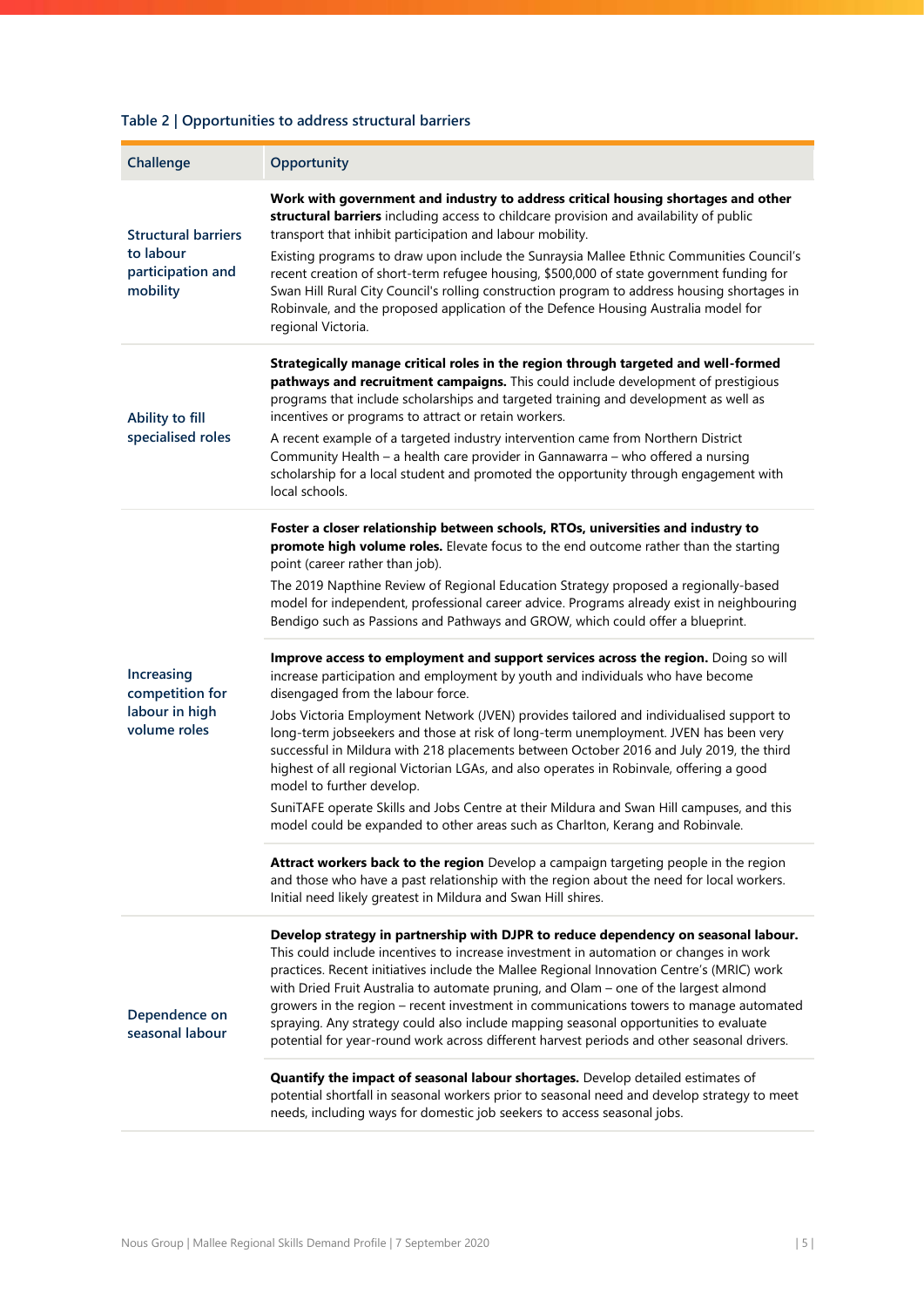<span id="page-6-0"></span>

| Table 3   Opportunities for education and training |  |
|----------------------------------------------------|--|
|                                                    |  |

| Challenge                                    | Opportunity                                                                                                                                                                                                                                                                                                                                                                                                                                                                                                                                                                                  |
|----------------------------------------------|----------------------------------------------------------------------------------------------------------------------------------------------------------------------------------------------------------------------------------------------------------------------------------------------------------------------------------------------------------------------------------------------------------------------------------------------------------------------------------------------------------------------------------------------------------------------------------------------|
| <b>Awareness of</b><br>and interest in       | Continue to improve student on-the-job exposure to regional careers in secondary schools<br>through industry collaboration and partnership with schools across the region. Opportunities<br>include structured pre-employment programs and industry tasters that provide students with<br>exposure to industries in the region.                                                                                                                                                                                                                                                              |
| local job<br>opportunities                   | Continue to expand industry role in supporting the provision of career advice to students.<br>This might include providing better information, resources and support to teachers and school<br>career advisors on available opportunities, industry mentoring, employment pathways and<br>preferred training for careers in industry.                                                                                                                                                                                                                                                        |
|                                              | Local provision of high demand courses. Explore the feasibility of offering courses that are<br>currently unavailable locally where employers report shortages, such as the Certificate III in<br>Hairdressing and the Certificate III in Baking at SuniTAFE, and making the Certificate III in<br>Engineering - Mechanical and the Certificate III in Commercial Cookery available in Swan Hill.                                                                                                                                                                                            |
|                                              | Explore options to increase availability and take up of digital marketing courses from short<br>to degree. Employers indicated demand for enhanced digital marketing capability. Needs<br>ranged from access to low cost training through to demand for digital marketing professionals.                                                                                                                                                                                                                                                                                                     |
|                                              | Develop a time limited surge model with government and Nursing and Midwifery Board to<br>enable over-enrolment on the Diploma of Nursing and Bachelor of Nursing courses to meet<br>immediate demand. In 2018 180 (EFTSL) studied the Bachelor of Nursing in the region at La Trobe<br>University and Federation University Australia, but a further 71 students studied outside of the<br>region. The model would include consideration of availability and funding of training, graduate<br>and supervisory positions. This model could apply to other courses where similar issues exist. |
| Availability<br>and capacity of<br>in demand | Advocate for funding changes to support students to obtain high risk licences in parallel with<br>their qualifications when not included in qualification (e.g. forklift truck, dogging licence,<br>Occupational Health and Safety) to ensure they are job ready.                                                                                                                                                                                                                                                                                                                            |
| courses                                      | Continue shift to hybrid models of delivery that combine, online, on the job and face to face<br>delivery. Advocate for funding models that support regional providers (universities and RTOs)<br>to supply face to face delivery in locations that do not have a local provider or demand to<br>support normal delivery. Thin markets are most prevalent in Gannawarra and Buloke but there are<br>opportunities to take advantage of existing infrastructure to support delivery such as Charlton<br>Trade Centre, Kerang Technical High School, and ACFE in the Mallee.                   |
|                                              | Consider the introduction of a Mallee Regional Skills Training fund that industry and training<br>providers can apply to for subsidised training and upskilling in thin markets. This model builds on<br>the success of the Regional and Specialist Training Fund which was used and valued by the<br>region. The Mallee Region saw the third highest uptake of free TAFE courses in Victoria,<br>suggesting that current fees inhibit access and illustrating the opportunity for a training fund.                                                                                          |
|                                              | Advocate to government for greater flexibility by TAFEs to tailor courses which are out of date<br>or not meeting local industry needs. Courses should be packages that integrate more on the job<br>learning. This could include microcredentials where there is industry demand.                                                                                                                                                                                                                                                                                                           |
|                                              | Expand and support availability of modular leadership and management short courses<br>available in the region e.g. as currently on offer by La Trobe.                                                                                                                                                                                                                                                                                                                                                                                                                                        |
| Leadership and<br>management                 | Facilitate networks of employers to support industry tailored leadership and management<br>programs. The recent collaboration between four local aged care facilities and SuniTAFE to<br>contextualise leadership and management training for a specific industry is a good example of<br>this approach, which can be expanded to other industries.                                                                                                                                                                                                                                          |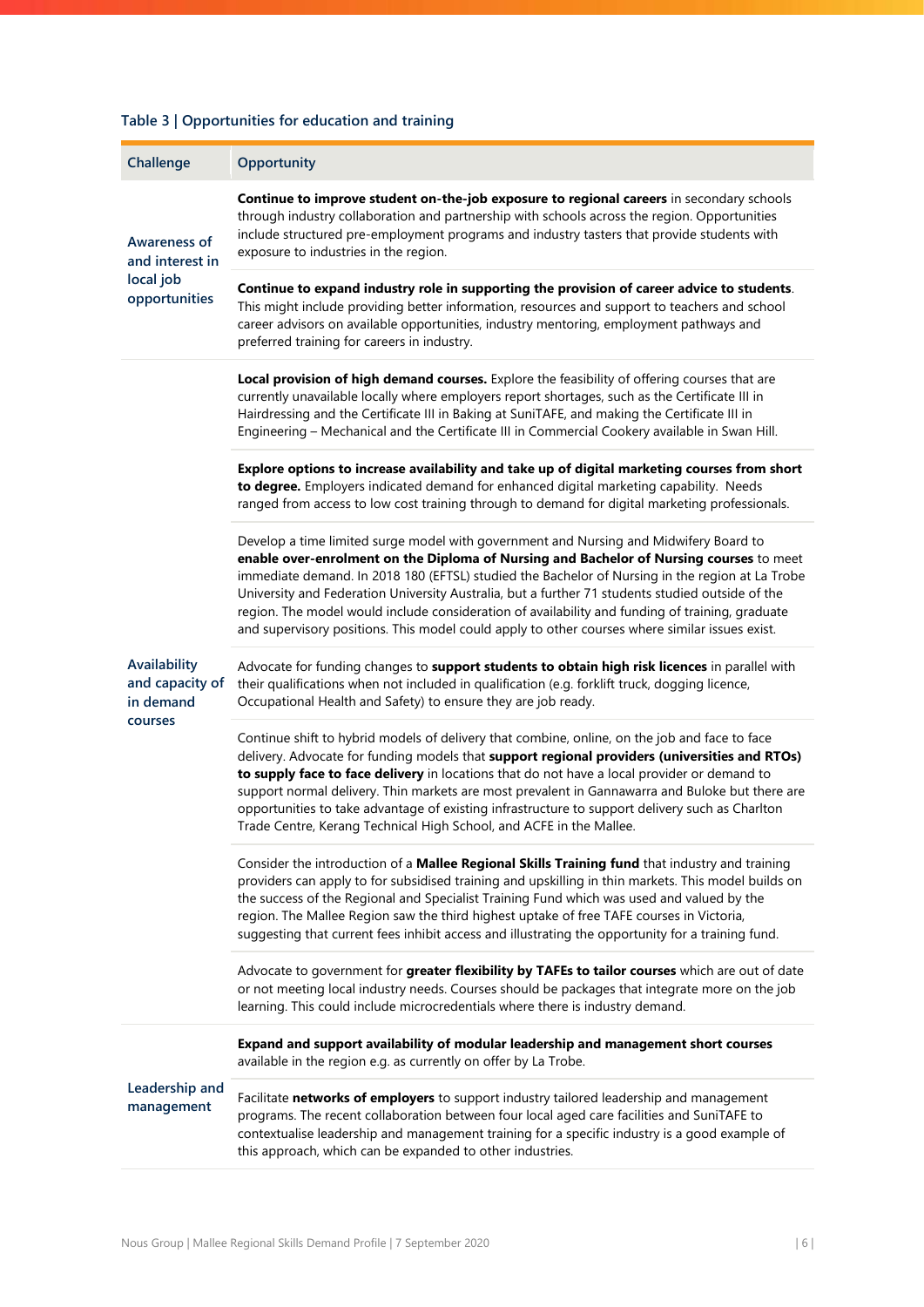# <span id="page-7-0"></span>**3 The Mallee is operating near full employment**

The Mallee region has experienced three years of strong economic growth. Value added has increased by around \$700m and the total number of jobs in the region has increased by almost 2,000. To meet industry demand for workers the region has mobilised most of its available labour force – reflected in low unemployment figures – and has been forced to look beyond the region for additional workers. International migration has been crucial to meeting the region's demand for both skilled and unskilled roles.

# <span id="page-7-1"></span>**3.1 The Mallee has experienced three years of strong growth**

Since the first Mallee Regional Skills Demand profile was published in 2017, the region's value added – a measure of economic output – has grown from \$4.8bn in 2016 to \$5.5bn in 2019, which equates to a 4.7% Compound Annual Growth Rate (CAGR). Almost all sectors of the economy have grown but particularly major employing industries such as horticulture, health care and social assistance, and accommodation and food services, as presented in [Figure 2](#page-7-2) below.

### <span id="page-7-2"></span>**Figure 2 | Value added, CAGR by industry, 2016-2019**



The horticulture industry is the second largest industry by value added in the region (\$534m) and is going through a strong period of growth. High international prices and export demand have been driven principally by China and facilitated by the China-Australia Free Trade Agreement. Other agricultural industries – in particular wheat, barley, and pulses – have recorded strong growth despite persistent drought. Health care and social assistance has continued to expand to meet the increased care needs of an ageing population and the expansion of NDIS, and accommodation and food services growth reflects the region's popularity as a domestic, and to a lesser extent international, tourist destination.

The only areas of decline were Information, Media, and Telecommunications, Manufacturing, and Mining. Manufacturing's decline has been driven principally by the metal manufacturing sector, which declined by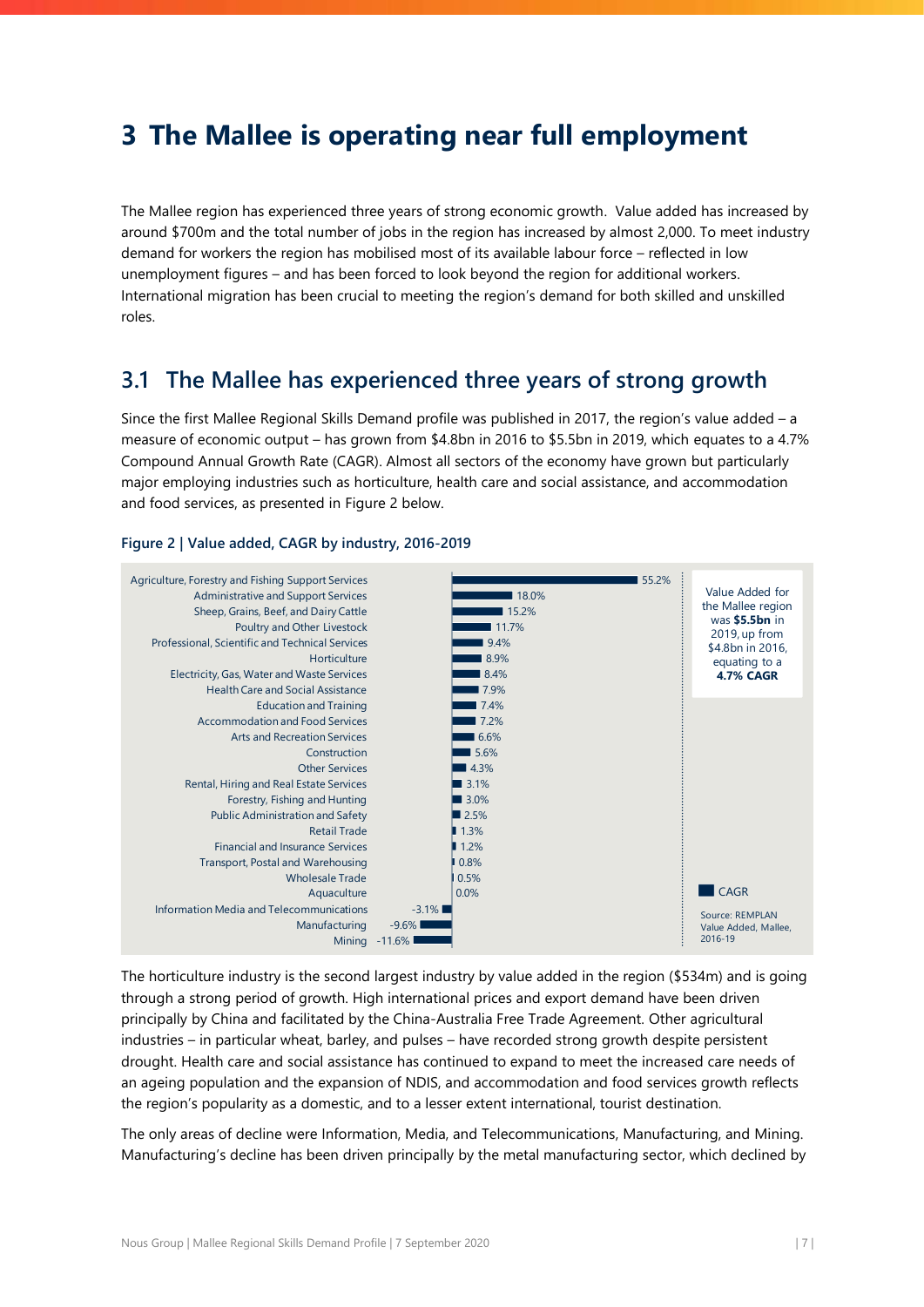25.0%, while food manufacturing more closely linked to regional production such as meat and bakery products have grown by 13.3% and 5.5% respectively.

# <span id="page-8-0"></span>**3.2 Demand for workers has increased across most but not all industries**

High economic growth in the region has translated into modest employment growth. The total number of jobs in the region has increased from 36,218 (2016) to 38,038 (2019), which equates to 1,820 new jobs or a 1.6% CAGR, as presented in [Figure 3](#page-8-1) below.



#### <span id="page-8-1"></span>**Figure 3 | Change in number of jobs by industry, 2016-2019**

Strong employment growth has been recorded in health care and social assistance, accommodation and food services, and horticulture, mirroring growth in economic output. Elsewhere economic growth has not translated into job growth. Employment in sheep, grains, beef and dairy cattle and retail has declined despite increases in value add. The consolidation and corporatisation of farms, in combination with increased mechanisation, has led to a reduction in total employment in sheep, grains, beef and dairy cattle by 62 jobs. In retail, the closing of smaller high street stores alongside a continued transition to online retail has reduced total employment in the sector by 179 jobs.

Job growth has been inconsistent across the region as outlined below in [Figure 4.](#page-9-0) Mildura and Swan Hill have seen positive growth while Buloke and Gannawarra have experienced a decline in total employment.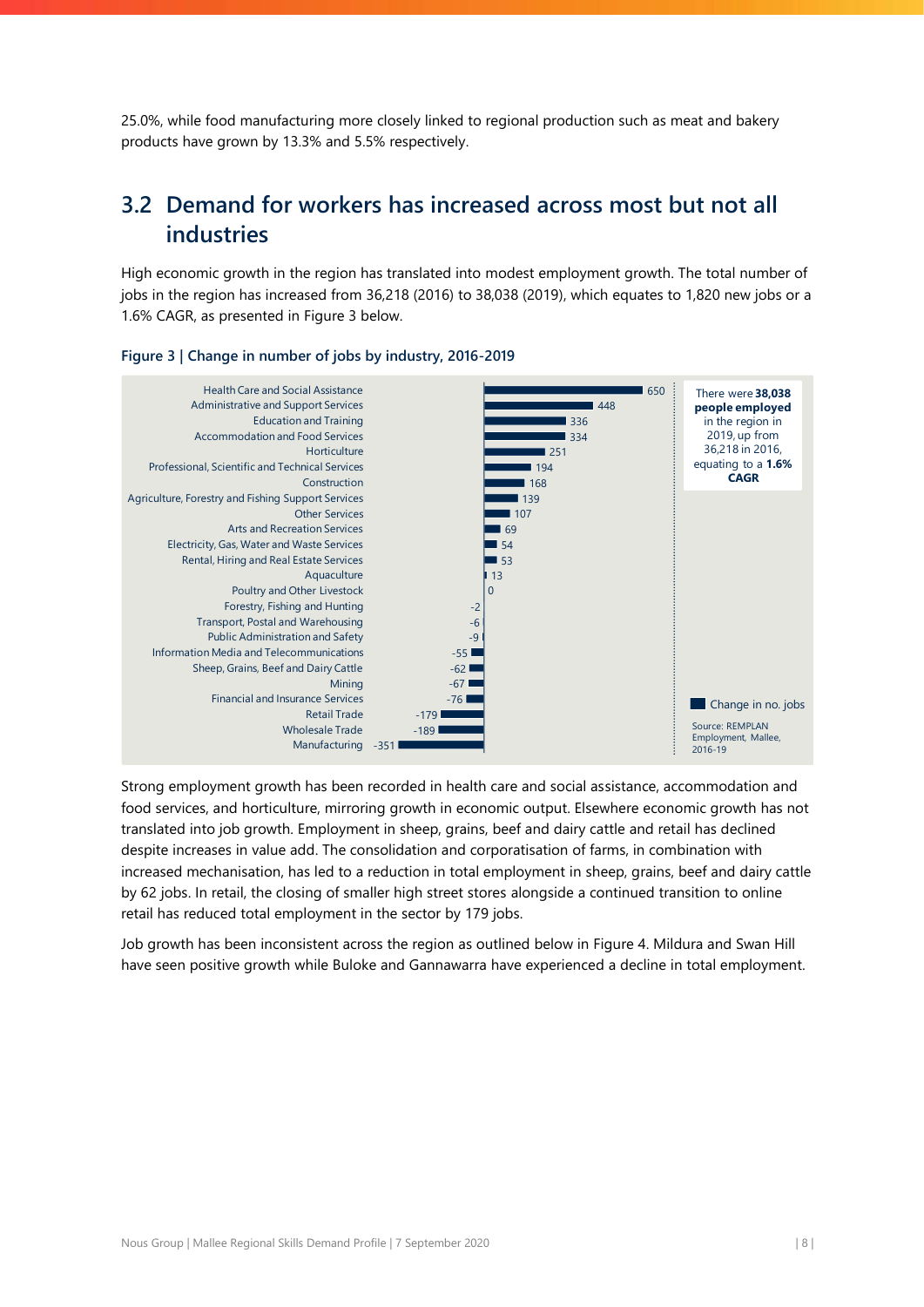<span id="page-9-0"></span>



Job growth in the region has contributed to a relatively low unemployment rate, which has hovered around 4% for the last few years as shown below in [Figure 5,](#page-9-1) although the rate is considerably higher in Mildura.

<span id="page-9-1"></span>



While these rates are slightly lower than state and national levels not everyone in the region has benefited from the growing local economy. 3,887 people currently receive JobSeeker and a further 499 receive youth unemployment allowances.<sup>2</sup> Jobs Victoria Employment Network (JVEN) provides tailored and individualised support to long-term jobseekers and those at risk of long-term unemployment. Mildura has the third highest JVEN placements of all regional Victorian LGAs, with 218 placements between October 2016 and July 2019<sup>3</sup>, demonstrating the high levels of demand in the region.

<sup>2</sup> DSS Payment Demographic Data, March 2020

<sup>3</sup> Parliamentary Inquiry into sustainable employment for disadvantaged jobseekers, Jobs Victoria, 21 August 2019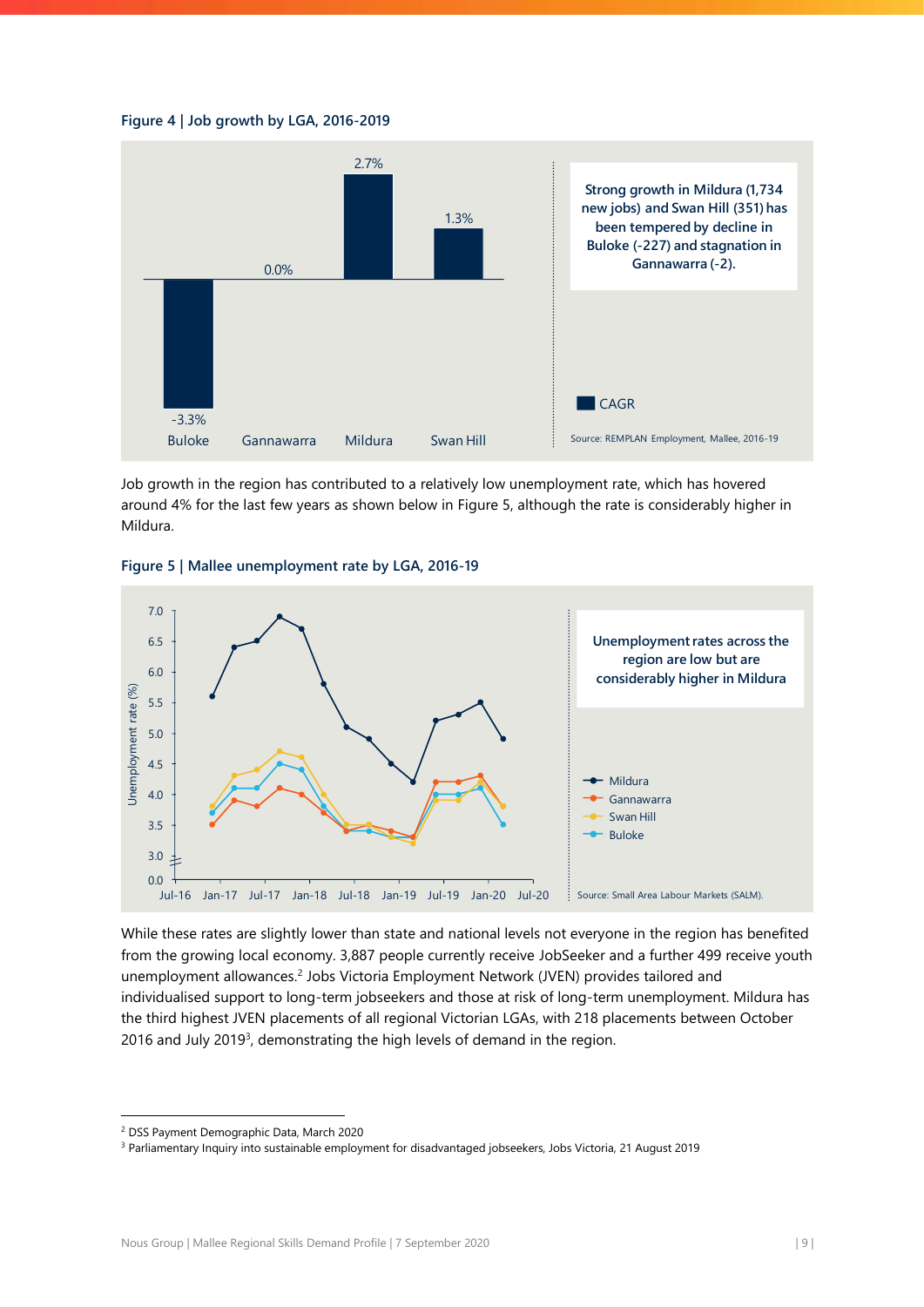Opportunities also exist to broaden participation. Employment to working age population ratios<sup>4</sup> – a proxy for working age participation rates – are much lower in the Wimmera-Mallee (SA4) region than they are in Victoria, and there is a greater disparity between men and women as presented in [Figure 6](#page-10-1) below. Consultation identified several barriers that prevent participation in the region, particularly by females.



<span id="page-10-1"></span>**Figure 6 | Male and female employment to population ratio, Victoria 2016-20**

# <span id="page-10-0"></span>**3.3 The region has relied upon mobilising an external workforce to meet demand**

Over the last 3 years, in addition to the creation of almost 2,000 new jobs there was a high turnover in existing jobs through retirement – particularly high given the region's ageing population – and domestic migration away from the region. To meet job growth the Mallee has relied upon international skilled migrants and backpackers where local labour was insufficient.

Across the region's four LGAs there were 2,616 school leavers over the last three years. Not all school leavers remain in the region, and there is modest youth unemployment, but most of those who stay in the region can be expected to find jobs. In addition, 1,995 people who live in the Mallee but previously worked outside the region have found local jobs, bolstering the region's economy. However, this was insufficient to meet job demand.

To meet growth over the last three years employers looked to external labour sources to meet demand. International migration has brought workers on skilled labour visas to fill specific shortages such as bakers and carpenters, as well as unskilled backpackers to fill seasonal labour roles particularly in horticulture. In addition, the region has increased its commuter workforce of workers who live in neighbouring regions but work in the Mallee.

This combination of labour sources enabled the region to meet industry growth over the last three years, as presented [Figure 7](#page-11-0) below.

<sup>&</sup>lt;sup>4</sup> The number of people that are employed (aged 15 to 64 years) as a percentage of the working age population (civilian population aged 15 to 64 years).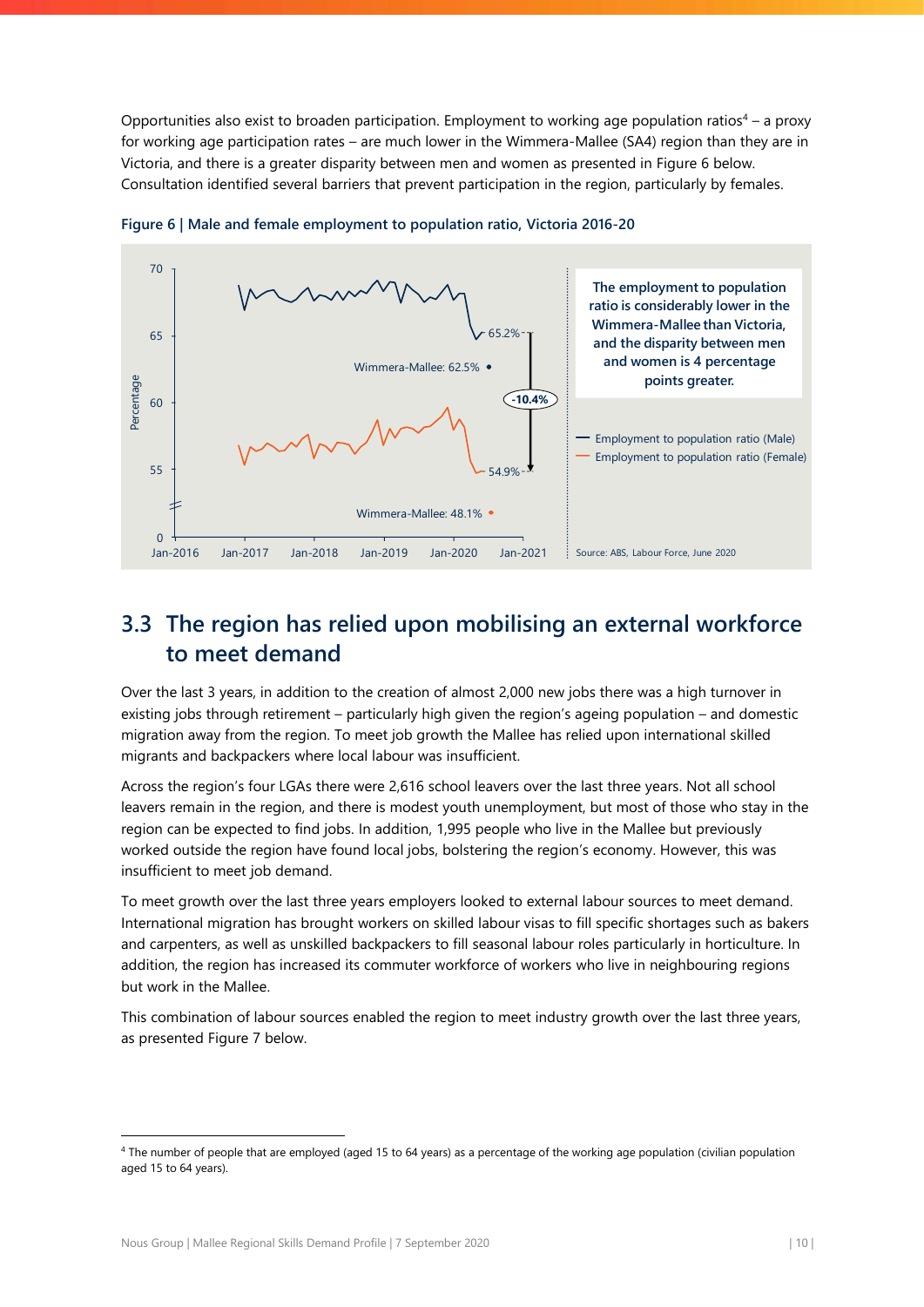

#### <span id="page-11-0"></span>**Figure 7 | Labour force entrants and exits, Mallee, 2016-19<sup>5</sup>**

<sup>5</sup> Retirements are estimated based on increase in 65-69 year-old age bracket in the region. Working age proportion of immigration and emigration assumes the same proportion as the region's general population.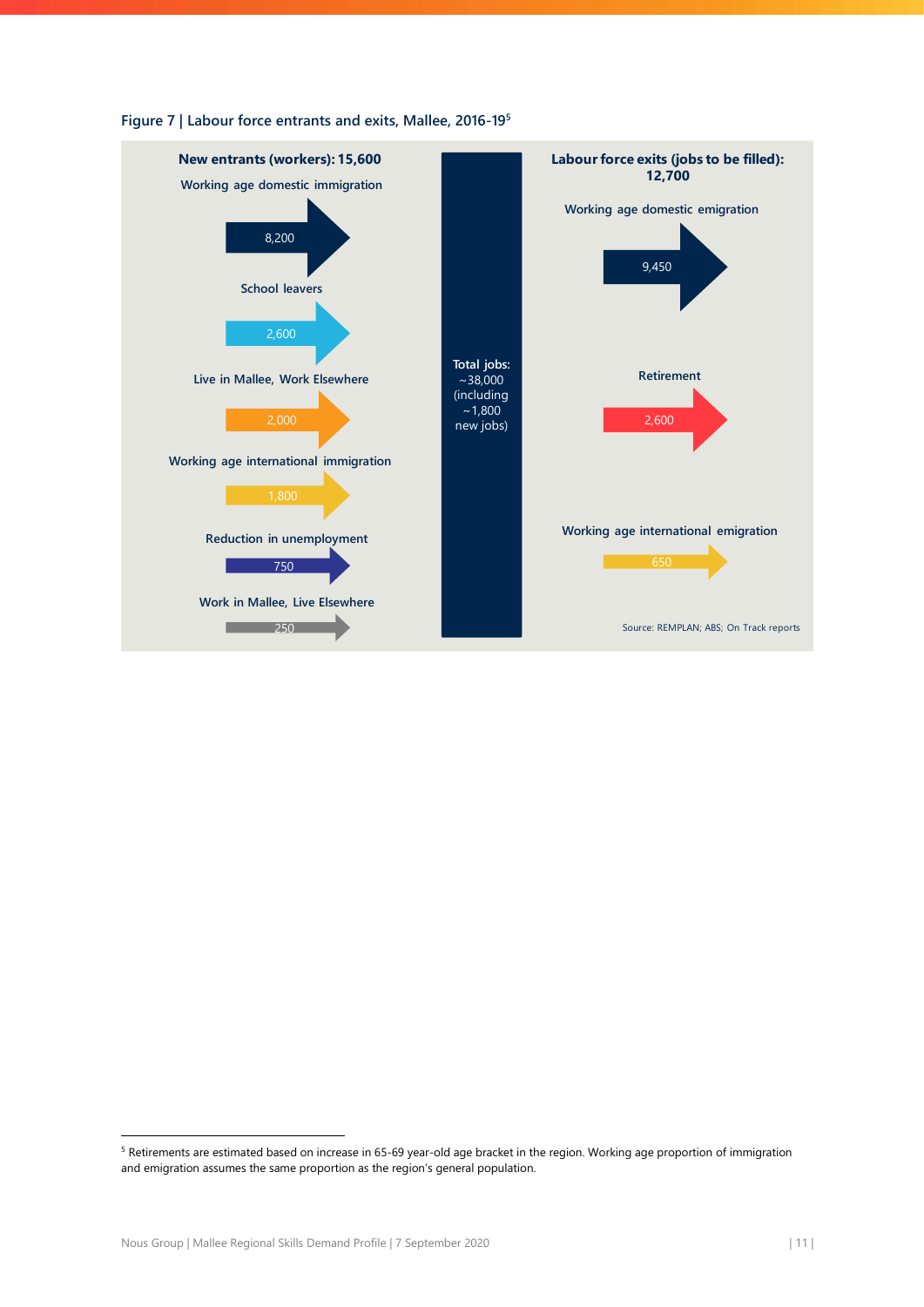# <span id="page-12-0"></span>**4 Growth estimates indicate a potential shortage of 500-1,500 workers in three years' time**

Local employers expect growth to continue over the next three years, however it is unlikely the region will be able to rely on the same labour sources that have historically ensured labour supply kept track with job demand. International migration will be severely disrupted in the coming years due to COVID-19 travel restrictions and the number of Mallee residents who work outside the region has diminished. This could lead to labour shortages of 500-1,500 workers over the next three years, which would have a significant impact on the economy. Economic damage will be exacerbated by the close interrelation between industries, for example labour shortages constraining horticultural output will negatively affect manufacturing and transportation, compounding the impact.

# <span id="page-12-1"></span>**4.1 Local employers expect strong growth to continue despite COVID-19**

Local employers are optimistic about future growth in the region and believe most industries will continue to grow at rates close to those experienced historically despite the impact of COVID-19. If these growth estimates are realised it will result in 1,000-2,500 new jobs being created in the region with an additional 2,000 workers required to replace expected retirements. A breakdown of forecast growth by key industries is presented below i[n Table 4.](#page-12-2) Estimates outlined i[n Table 4](#page-12-2) represent an order of magnitude for future skills demand and are not intended to be precise. They are informed by the views of local employers and validated by the taskforce.

| <b>Industry</b>                          | <b>Current number</b><br>of jobs (2019) | Taskforce estimate of<br>2020-22 workforce<br><b>CAGR</b> | <b>Expected new jobs</b> | <b>Expected</b><br>retirements |
|------------------------------------------|-----------------------------------------|-----------------------------------------------------------|--------------------------|--------------------------------|
| Horticulture                             | 2,736                                   | 2.0% to 3.0%                                              | $+150$ to $+250$         | ~150                           |
| Sheep, Grains, Beef,<br>and Dairy Cattle | 2,697                                   | $-0.8\%$ to 1.3%                                          | $-50$ to $+100$          | ~150                           |
| Hospitality and tourism                  | 2.586                                   | $-0.5\%$ to 2.0%                                          | $-50$ to $+150$          | ~150                           |
| Construction                             | 2,700                                   | 1.5% to 3.0%                                              | $+100$ to $+250$         | ~150                           |
| Manufacturing                            | 2,383                                   | 0.0% to 2.5%                                              | 0 to $+200$              | ~150                           |
| Transport and logistics                  | 1,665                                   | $-0.1\%$ to 0.0%                                          | $-50$ to $0$             | ~100                           |
| Retail trade                             | 4,689                                   | $-1.2\%$ to $-0.5\%$                                      | $-150$ to $-50$          | ~250                           |
| Healthcare and social<br>assistance      | 5,262                                   | 1.0% to 2.0%                                              | $+150$ to $+300$         | ~100                           |
| Education and training                   | 3,385                                   | $0.6\%$ to 3.5%                                           | $+50$ to $+350$          | ~200                           |

#### <span id="page-12-2"></span>**Table 4 | Preliminary outlook on job growth by industry, 2020-22 (inclusive)**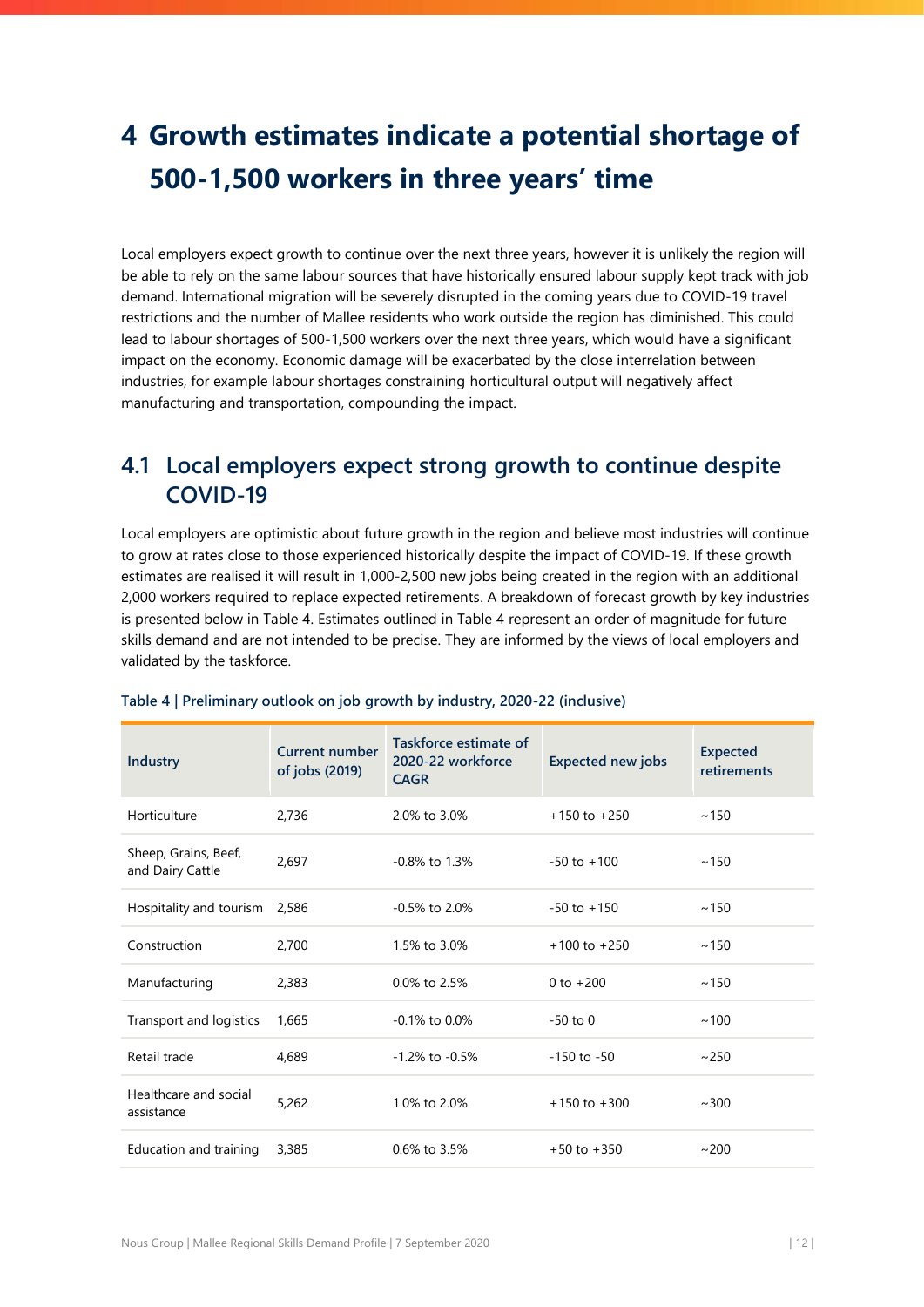| Industry                      | <b>Current number</b><br>of jobs (2019) | Taskforce estimate of<br>2020-22 workforce<br><b>CAGR</b> | <b>Expected new jobs</b> | <b>Expected</b><br>retirements |
|-------------------------------|-----------------------------------------|-----------------------------------------------------------|--------------------------|--------------------------------|
| Other industries <sup>6</sup> | 9.935                                   | $~1.0\%$                                                  | $+850$ to $+950$         | ~100                           |
| Total                         | 38.038                                  | 1.4% to 1.8%                                              | $+1,000$ to $+2,500$     | ~2.000                         |

The region's strongest economic growth is expected to occur in the horticulture, healthcare and social assistance, and education and training sectors. High horticulture prices and exports are expected to continue, although deteriorating relations with China may require an emphasis on new markets. The total land committed to horticulture is not expected to increase, which means economic growth will come through increased productivity and job growth will be strong but not as strong as the last three years. The region has an ageing population which will increase demand for health and social assistance services, and the continued expansion of NDIS provision will further contribute to growth in this sector.

Key service industries such as retail and hospitality and tourism are expected to decline marginally or remain relatively consistent. COVID-19 has hit these industries hardest and businesses have relied on JobKeeper to stay afloat. Domestic tourism has declined significantly, while the continued move to online retail has led to the closure of high street stores in the region.

Other agricultural industries – primarily broadacre cropping – expect marginal growth. Farmers are very aware of the impact of climate change and are increasingly looking to diversify and move into the manufacturing value chain. While the industry's economic output may grow, the consolidation and corporation of farms is expected to continue which will temper actual job growth.

Industries like manufacturing, transport and logistics, and construction are heavily interrelated with other sectors in the region. Positive horticulture and other agricultural growth mean farmers have more money to spend on equipment and there is more produce to package and transport. Manufacturing has struggled in recent years, but employers are optimistic about the future with 67% of survey respondents expecting to expand their workforce over the next 12-24 months, the highest of any industry. Transport and logistics jobs however are expected to decline as transport margins tighten and efficiencies increase in the shortterm, with automation further reducing employment in the medium term. Construction businesses report private sector investment has stalled since COVID-19 but public sector spend has continued. While there is a shortage of housing in the region and homebuilding is expected to continue, historical growth has occurred at a moderate 0.9% CAGR for new residential water connections.<sup>7</sup>

New industries such as rare-earth mining are expected to emerge over the next three years and create jobs in the region. The Mallee's mining industry has historically focused on sand mining but has experienced significant decline over the last three years. New opportunities in rare earth mining have recently emerged with plans well-advanced for a mine near Kerang. Processing will also take place in the region and operations are expected to commence in late 2021, with up to 250 jobs created by full production in 2023. If plans continue as expected mining could become a significant employer in Gannawarra. Further mines are planned in Donald (Donald Mineral Sands) with up to 350 employees at full scale operation, as well as new sites (Tronox and Iluka) across the border in NSW.<sup>8</sup>

Detailed industry reports can be found in [Appendix A](#page-25-0) on page [25.](#page-25-0)

 $6$  Other industries include: administrative and support services; arts and recreation services; electricity, gas, water, and waste services; financial and insurance services; information, media, and telecommunications; mining; other services; professional, scientific, and technical services; public administration and safety; rental, hiring, and real estate services; and wholesale trade.

 $7$  Data provided by Lower Murray Water, 2016-19

<sup>8</sup> Minerals Council of Australia, May 2020 Mineral Sands report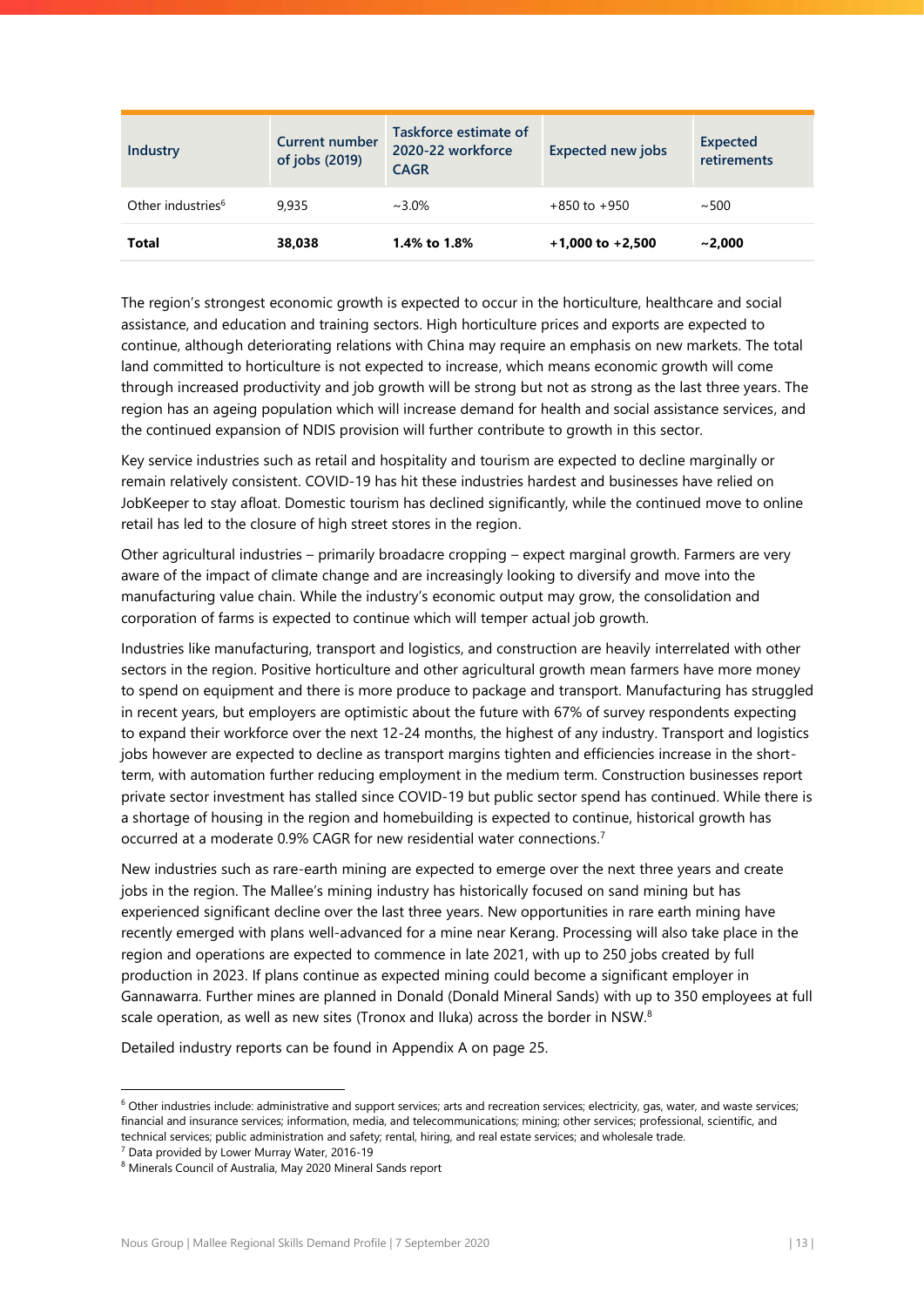# <span id="page-14-0"></span>**4.2 The region will not be able to draw upon the same labour sources to meet future demand**

To meet demand over the last three years the Mallee has drawn upon both internal and external labour sources, however there is reason to believe these sources will not be able to provide the same level of supply going forward. If supply forecasts are correct the region will end up with a shortage of 500-1,500 workers as explored in [Table 5](#page-14-1) below.

| Labour source                                         | <b>Estimated size of</b><br>pool (2020-22) | Opportunity to address shortage                                                                                                                                                                                                                                                                                                                                                  | <b>Barriers to accessing labour</b>                                                                                                                                                                                                                                                                                                                                                                                   |
|-------------------------------------------------------|--------------------------------------------|----------------------------------------------------------------------------------------------------------------------------------------------------------------------------------------------------------------------------------------------------------------------------------------------------------------------------------------------------------------------------------|-----------------------------------------------------------------------------------------------------------------------------------------------------------------------------------------------------------------------------------------------------------------------------------------------------------------------------------------------------------------------------------------------------------------------|
| School leavers                                        | ~2,550                                     | School levers will have many options<br>for work across the region. There are<br>opportunities to better align<br>destinations with industry demand.                                                                                                                                                                                                                             | School leaver numbers are expected<br>to decline slightly over the next three<br>years. Many students leave the<br>region to study when courses are not<br>available locally and often do not<br>return. In 2018 at least 48% of<br>university students left to study<br>outside of the region. Without<br>offering equivalent local courses, or<br>removing caps where already<br>offered, this trend will continue. |
| International<br>immigration                          | ~1,200                                     | International migration is crucial to<br>both seasonal labour and meeting<br>specific skills gaps e.g. chefs.                                                                                                                                                                                                                                                                    | Travel restrictions from COVID-19 are<br>likely to constrain international<br>movement in the short-term. Over<br>the last 3 years $\sim$ 1,800 working age<br>international migrants came to the<br>region, but our estimates assume at<br>least one full year of international<br>immigration will be lost due to<br>COVID-19.                                                                                      |
| Mallee residents<br>who work<br>outside the<br>region | ~500                                       | Ensuring those who live in the region<br>can find local jobs maximises the<br>available labour force. This strategy<br>was successful over the last three<br>years and the 'Live in Mallee, work<br>elsewhere' population reduced from<br>$~14,800$ to $~2,800$ .                                                                                                                | It is unlikely that a shift of a similar<br>magnitude will occur again and it can<br>be presumed that most of the<br>remaining ~2,800 work outside of<br>the region because of a lack of<br>suitable local jobs in their role or<br>industry. Drawing upon this now<br>much smaller pool will bear<br>diminishing returns.                                                                                            |
| Unemployment                                          | ~1450                                      | Reskilling and finding suitable<br>employment opportunities for those<br>out of work maximises the available<br>local labour force. Unemployment<br>was at its lowest point of the last<br>three years in March 2019 (Newstart<br>and youth allowances). Returning to<br>this level of virtual full employment<br>would move an additional ~450<br>people into the labour force. | Long term unemployed are likely to<br>face challenges securing and<br>retaining employment. Historically<br>low unemployment rates indicate<br>that those receiving benefits are<br>likely to have higher needs. Models<br>that support individuals find<br>employment like JVEN will be<br>important to support long-term<br>unemployed find employment.                                                             |

## <span id="page-14-1"></span>**Table 5 | Mallee labour sources**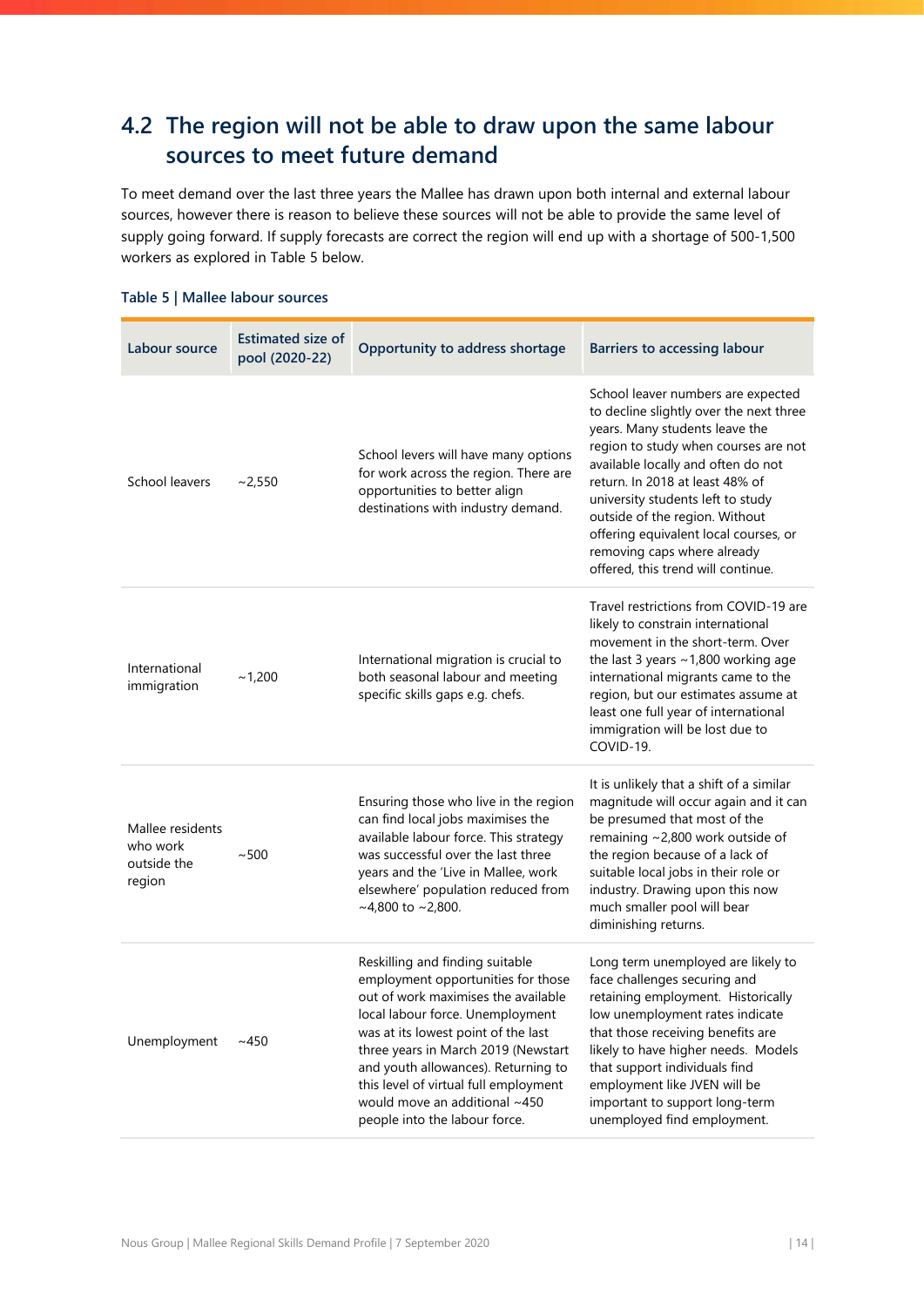| Labour source                                                  | <b>Estimated size of</b><br>pool (2020-22) | Opportunity to address shortage                                                                                                                                                                                                                                                                                 | <b>Barriers to accessing labour</b>                                                                                                                                                            |
|----------------------------------------------------------------|--------------------------------------------|-----------------------------------------------------------------------------------------------------------------------------------------------------------------------------------------------------------------------------------------------------------------------------------------------------------------|------------------------------------------------------------------------------------------------------------------------------------------------------------------------------------------------|
| 'Work in Mallee,<br>Live Elsewhere'<br>(commuter<br>workforce) | $\sim$ 100                                 | Drawing upon the population of<br>surrounding regions to bolster the<br>commuter workforce increases the<br>local labour force. The 'Work in<br>Mallee, Live Elsewhere' population<br>has increased from $\sim$ 4,600 to $\sim$ 4,850<br>between 2016 and 2019 suggesting<br>this strategy has been successful. | There are few neighbouring areas of<br>substantial population to draw<br>workers from surrounding the region<br>so it is unlikely that the commuter<br>workforce can be expanded much<br>more. |

The Mallee region's challenges attracting and retaining workers are exacerbated by persistent structural barriers. The region is characterised by lots of small businesses. There are 10,237 businesses in the Mallee of which 59% are non-employing and 38% employ fewer than twenty workers.<sup>9</sup> Similarly, businesses and the population are geographically dispersed. The region has a very low density of 2 people per square kilometre and 0.3 businesses per square kilometre.<sup>10</sup> Gippsland, a region of similar geographical area, has by contrast 7 people per square kilometre and 0.6 businesses per square kilometre. These factors mean businesses do not have a large pool of workers to draw upon proximate to their location.

A shortage of suitable housing further prevents people from finding work in the region or necessitates long travel times. 26% of Robinvale survey respondents identified the lack of suitable housing in the region as the biggest structural barrier to employment, with particular concern for affordable rental accommodation.<sup>11</sup> The Robinvale survey identified additional structural barriers including a lack of health care services (23%), a lack of childcare services (11%), and insufficient public transport (11%). Employers commented on general liveability as a barrier to attracting and retaining people in the region citing limited shopping and entertainment options, and the need for more social opportunities. These structural barriers will need to be addressed if the region is to attract and retain workers.

Structural barriers and dwindling labour sources will be compounded by the region's ageing population which could lead to significant shortages of 500-1,500 workers in the coming years as illustrated in Figure [8](#page-16-1) below.

<sup>9</sup> RDV Information Portal, 2018-19

<sup>10</sup> RDV Information Portal, 2019

<sup>&</sup>lt;sup>11</sup> Robinvale Our Place – Robinvale Euston Jobs Ecosystem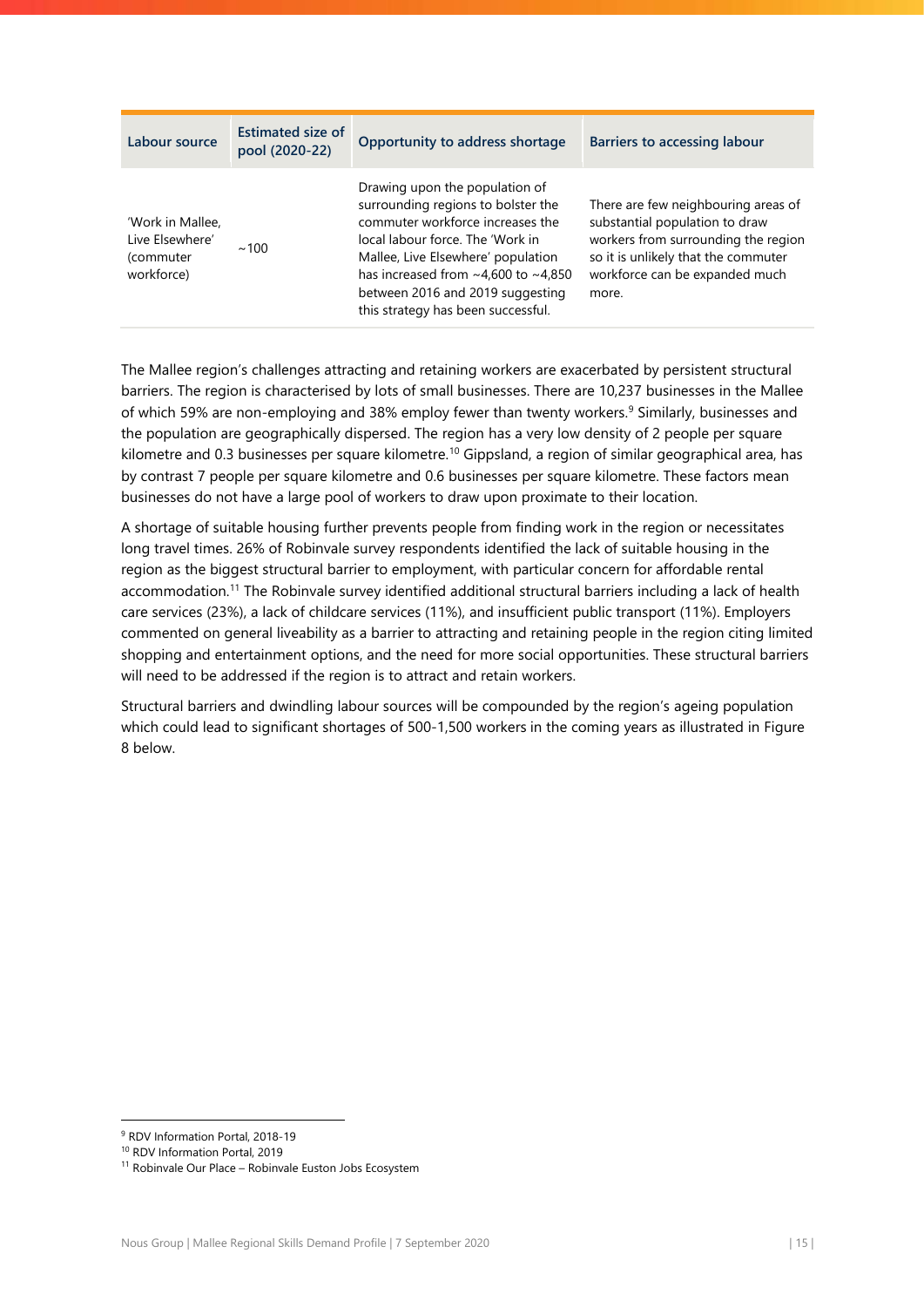

### <span id="page-16-1"></span>**Figure 8 | Labour force entrants and exits, Mallee, 2020-22**

# <span id="page-16-0"></span>**4.3 The impact of labour shortages could be significant**

A shortfall of 500-1,500 workers will have a significant impact on the local economy, and responses from local employers suggest labour shortages are already beginning to constrain growth. 57% of businesses surveyed report vacant jobs and 45% of employers in the Robinvale survey report it taking longer than 4 weeks to fill job vacancies.

Labour shortages increase business risks through critical role dependency, which will either constrain growth or ultimately force them out of business. Because the region is highly networked an impact in one industry is not isolated and will cause subsequent challenges for interrelated businesses. If less fruit is harvested by a horticulture business it means less food manufacturing, less transport, and reduced spend on farm machinery. Increasing wages is a typical response to falling supply but this is not an option for many sectors such as retail which are already struggling to compete with online.

23% of Robinvale employers already cite the lack of health care services as a structural barrier to employment, and health care and social assistance providers describe the difficulty of recruiting nurses, GPs, and Allied Health professionals. Labour shortages will further undermine access to critical health services. Similarly access to education is inconsistent in the region and labour shortages will further constrain provision. Damage to the region's already strained services will increase emigration and compound labour shortages.

Each of these missing workers represents forgone economic output. The skills shortages identified could be costing the Mallee region up to \$210m in GVA per annum, based on GVA per worker for 1,500 unavailable workers. This figure is an upper bound, with the lower estimate being \$80m in forgone GVA per annum for 500 unavailable workers. Our estimate accounts for greater expected labour shortfall in industries such as agriculture and health care, as well as the varying estimates of GVA per worker between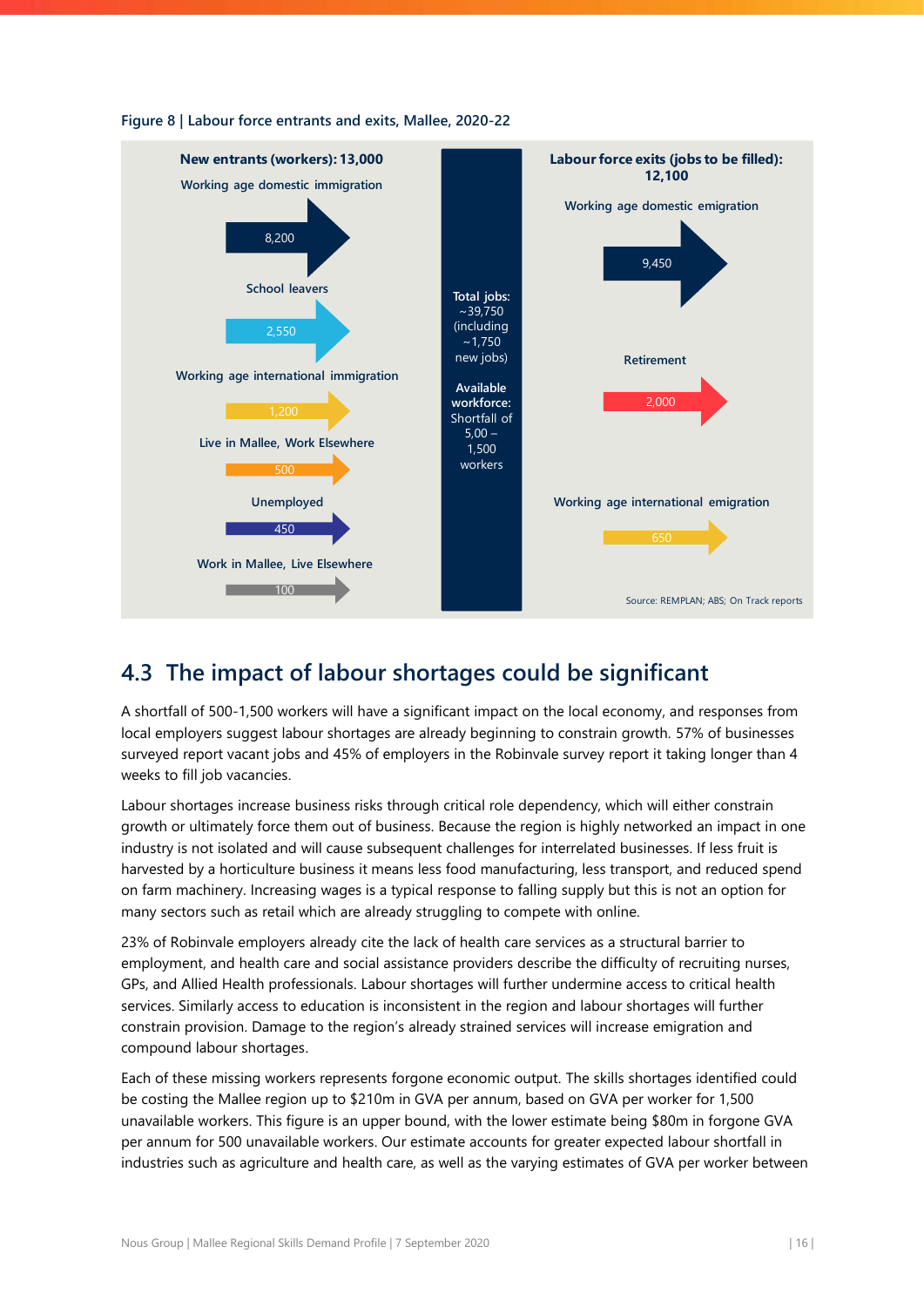different industries in the Mallee region<sup>12</sup>. The \$145,000 estimate of GVA per worker in our analysis is closely aligned with calculations from a 2019 study modelling gross domestic product (GDP) growth resulting from labour supply increase in Australia.<sup>13</sup>

Our estimate considers that GDP typically increases with a 1:1 relationship with labour. This reflects the expected behavioural responses by businesses and the community to work around labour shortages, and any offsetting flow on effects through the supply chain, based on a literature review of computational general equilibrium (CGE) model-based results that analysed similar circumstances of skills shortages and labour market constraints. This aligns with the long-term trend presented in CGE modelling from the Centre of Policy Studies and the Productivity Commission.<sup>14</sup>

 $\overline{a}$ 

<sup>12</sup> REMPLAN (2020) Economy, Jobs and Business Insights for the Mallee Region, accessed at: https://app.remplan.com.au/

<sup>&</sup>lt;sup>13</sup> Deloitte Access Economics and Oxfam Australia (2019), Economic and social impact of increasing Australia's humanitarian intake, accessed at: https://www2.deloitte.com/au/en/pages/economics/articles/economic-social-impact-increasing-australias-humanitarianintake.html

<sup>&</sup>lt;sup>14</sup> Giesecke, J., & Meagher, G. A. (2006), Modelling the Economic Impacts of Migration and Population Growth, Productivity Commission, accessed at: https://www.pc.gov.au/inquiries/completed/migration-population/monashmodel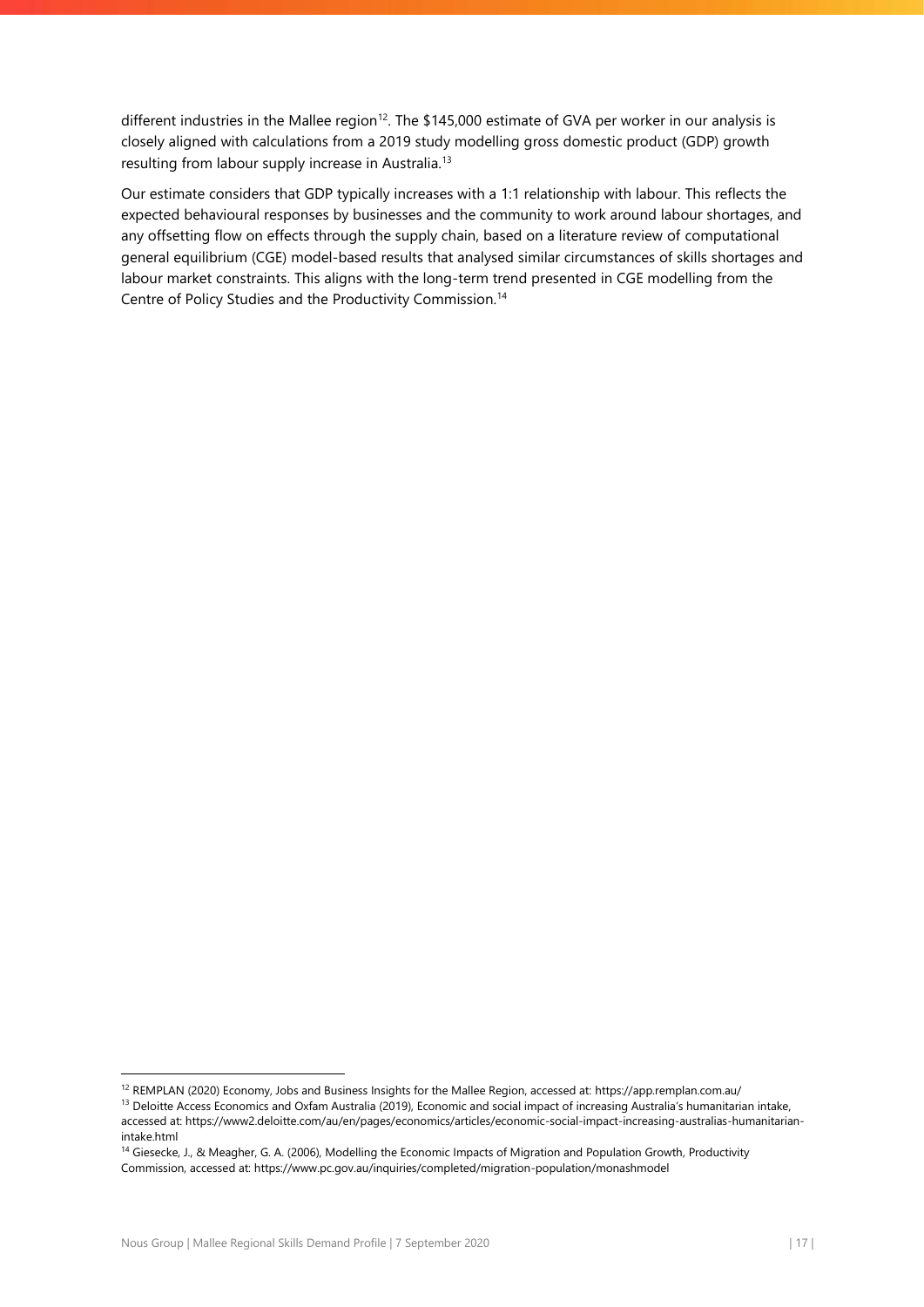# <span id="page-18-0"></span>**5 Future growth is contingent on attracting and developing the right workers**

To address the anticipated shortage of workers it is necessary to understand the nature of the roles required. Jobs in the region can be grouped into three categories, each with their own specific challenges:

- 1. **Specialised roles** are those where advanced professional qualifications are required but total local demand is relatively small. Only specific organisations require these roles and typically only need a few people to fill them. Specialised roles usually require years of experience that is difficult to acquire at a single employer in the region, and once the role is filled it may be a long time before a similar one arises.
- 2. **High volume roles** are those with a large and steady demand for workers. Employers are regularly looking for new workers with multiple opportunities per employer. If school leavers follow the right pathways they will find work in the region. High volume roles represent the majority of jobs in the region.
- 3. **Seasonal roles** are typically low or unskilled and are required for short periods during the year on a regular cycle. They are predominantly found in horticulture and Sheep, Grains, Beef, and Dairy Cattle where additional labour is required at harvest time. Demand is usually met by transient workers such as backpackers or temporary visa holders.

# <span id="page-18-1"></span>**5.1 Thin markets make it difficult to secure a pipeline of specialised professions for the regions**

Because specialised roles are only required in small numbers it is difficult to build an adequate local pipeline. When an employee departs the role can sit vacant for 12 months or more due to difficulties attracting people to the region with the right skills. Alternatively, the vacancy is passed around as staff are poached from other local employers.

Specialised roles include GPs, Allied Health professionals, irrigation managers, agronomists, engineers, and accountants. Young people often enrol in relevant courses – for example in 2018 there were 55 students who studied Occupational Therapy courses, 119 studied Engineering courses, and 35 studied Physiotherapy courses in 2018 (all  $EFTSL^{15}$ ) – but students leave the region to study these qualifications and often do not return. Subsequently, many employers report finding workers in the 25-35 old bracket who intend to stay in the region challenging, making it difficult for businesses to progress employees through to middle management or more specialised positions. Elsewhere student numbers may not align with regional demand, for example 25 students studied Agricultural Science courses in 2018 but employers cite high demand for agronomists, and 10 studied Podiatry (EFTSL).

Some positions can be difficult to fund, for example primary care services report the existing funding model is not financially viable to attract GPs or skilled allied health professionals to the region. There can also be subsequent challenges in retention.

Because specialised professional roles are typically required in small numbers, it is unlikely that regional demand has the critical mass necessary for training delivery to be viable locally. Other training issues are reported by employers, for example existing leadership and management training is hard to access and

 $\overline{a}$ 

<sup>&</sup>lt;sup>15</sup> Higher Education Information Management System (HEIMS), EFTSL by permanent residence location, Wimmera-Mallee (SA4)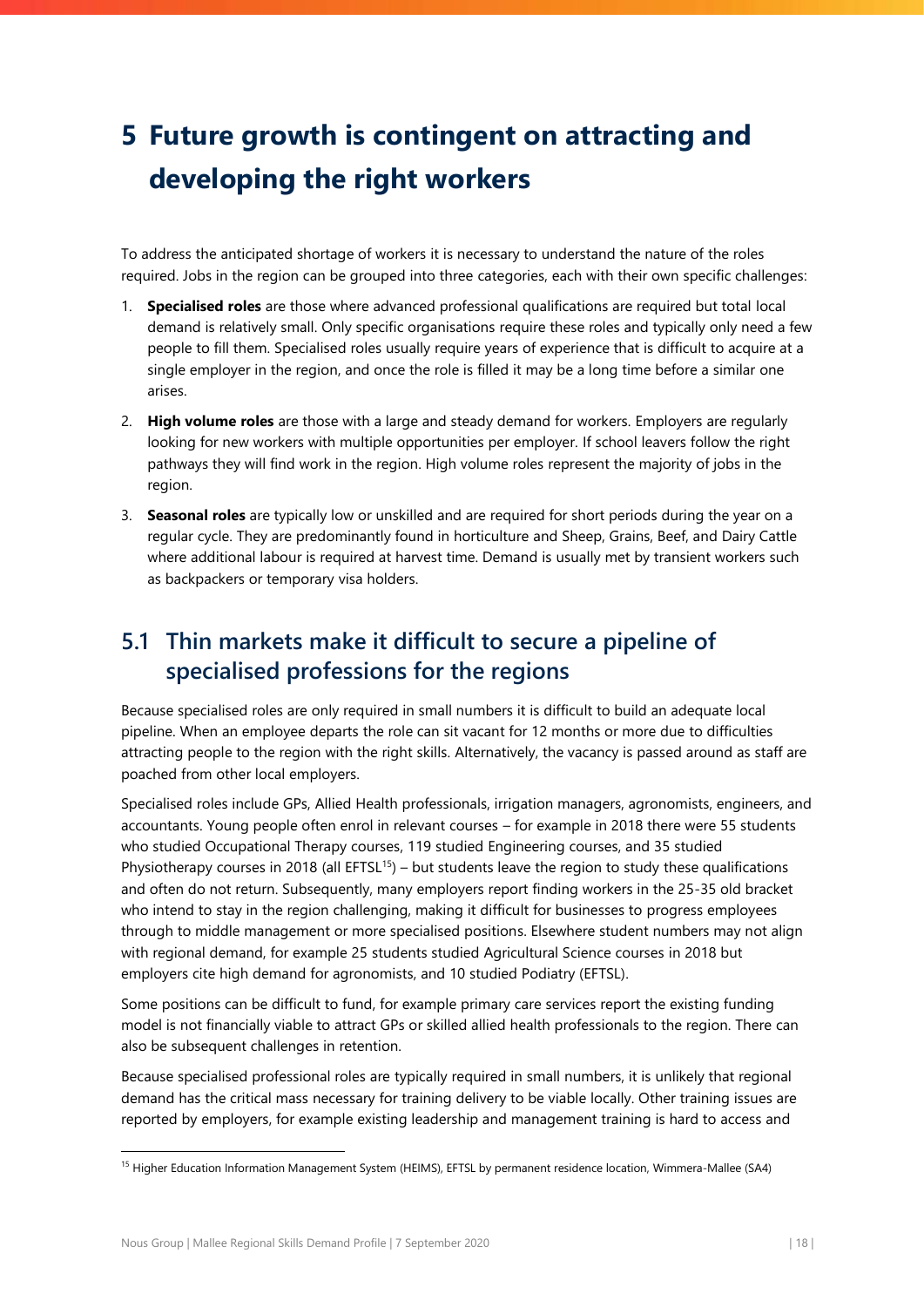not tailored to their industry, which makes it difficult to progress staff into middle management roles. Similarly differences between businesses across core practices (such as irrigation or harvesting), customer base, organisational cultures, and other contextual factors can make general training less valuable and viable as a solution.

# <span id="page-19-0"></span>**5.2 Employers of high-volume roles compete for scarce local labour**

High volume roles are in significant demand and employers are competing for scarce local labour. Aligning school leaver destinations with industry demand is crucial to preventing labour shortages but this has not occurred historically. Most high volume roles require vocational training, but opportunities exist at all levels of education. Shortages are anticipated to be greatest for VET qualified workers (as demonstrated in [Figure 9\)](#page-19-1) although strong demand also exists for unskilled and for higher educated workers as many school leavers who go on to higher education do not return.



<span id="page-19-1"></span>![](_page_19_Figure_4.jpeg)

The wide range of high demand opportunities in the region offers school leavers diverse career pathways. High volume roles range from plumbers and electricians to nurses and social workers, from bakers and retail assistants to drivers, diesel mechanics and teachers. Schools and training providers however, are not necessarily aware of the industry demand for specific jobs and do not showcase the range of roles within industries, which skews students to more popular professions such as carpentry over painting.

Certain professions are high stress and have unsociable hours (bakers, cooks), which makes them unattractive, and young people may only see the immediate entry-level job rather than opportunities for longer-term progression when making a decision.

For those young people who do identify an appropriate pathway to future work questions of work readiness have been cited by employers. Businesses report recently qualified graduates are not job-ready and lack key skills such as Occupational Health and Safety and forklift licences, and employers feel courses do not include enough on the job experience. Some high demand roles have specific barriers to entry, for example the minimum age for multi-combination vehicle licences is 21.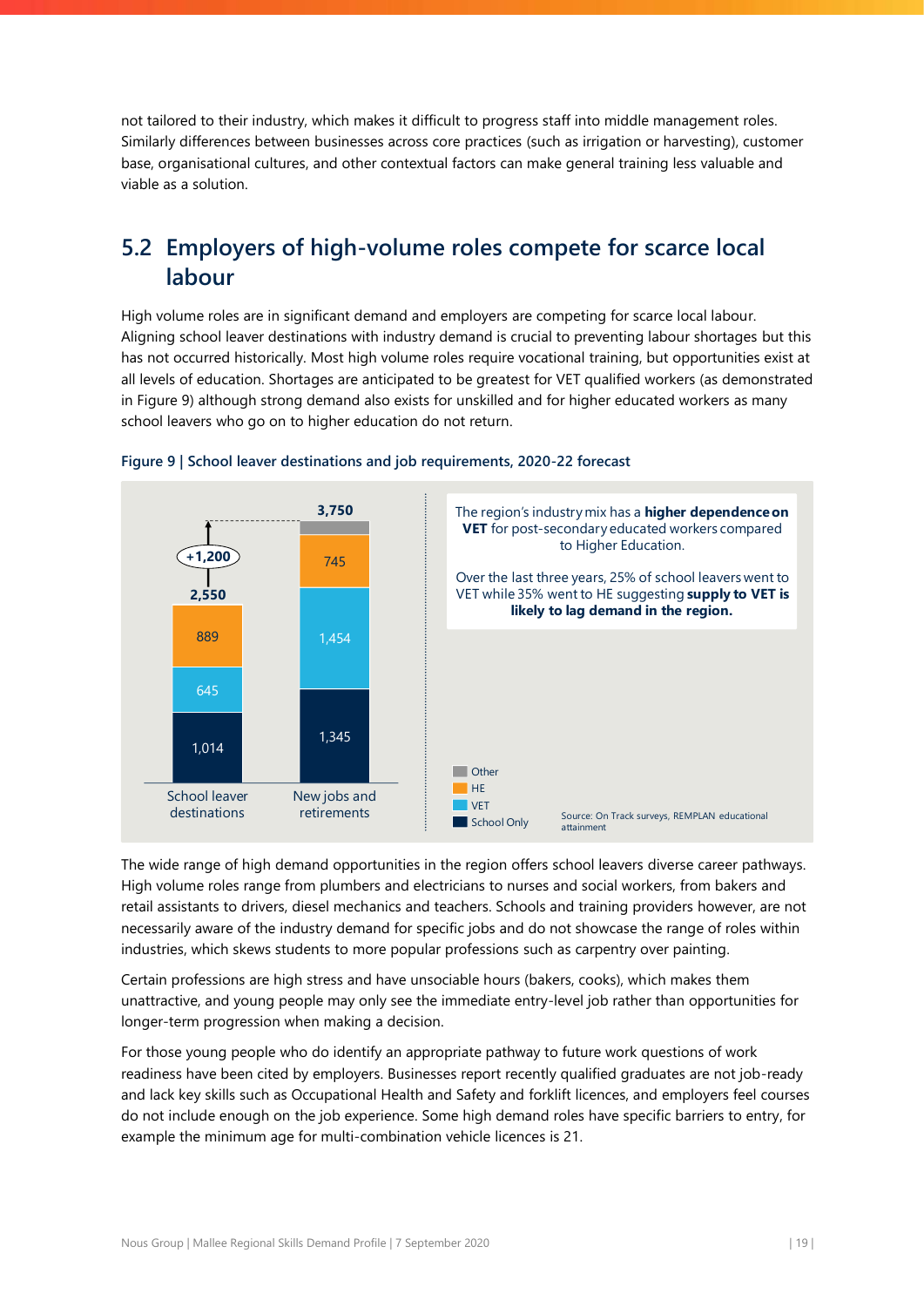Ensuring adequate work integrated learning is difficult because placement numbers are limited, particularly for nursing, which restricts course enrolment. In 2018 in the Wimmera-Mallee 111 students studied the Bachelor of Nursing at La Trobe University and another 69 students studied the course at Federation University Australia (who have a Horsham campus). A further 71 students, however, studied the Bachelor of Nursing at universities outside of the region – such as Deakin University and Australian Catholic University – suggesting a higher demand for certain courses than the region can meet.<sup>16</sup>

# <span id="page-20-0"></span>**5.3 Seasonal labour is vulnerable to ongoing travel restrictions**

Horticulture and other agricultural industries heavily rely on seasonal labour at key points in the year such as harvest, and to a lesser extent the retail and hospitality sectors require seasonal labour to meet demand during peak tourist season. Backpackers and other travellers on working holiday visas are central to the seasonal labour force, and over the last three years more than 1,800 working age international migrants have moved to the region.

There are serious concerns that travel restrictions could threaten the availability of backpackers for the next harvest in 2021. Farmers who harvested late this year were most affected by COVID-19 measures and reported as much as a 30% reduction in harvest staff availability due to travel restrictions, and this will only increase. A recent submission to the federal parliament by the Australian Fresh Produce Alliance revealed that the working holiday maker program accounts for around 80 per cent of the harvest labour workforce.<sup>17</sup> From March 2020 to June 2020 horticulture businesses received 23,000 inquiries for work, but only 8 percent of these inquiries were made by Australian citizens and permanent residents. Tens of thousands of backpackers have already left Australia this year and if these trends continue as feared national seasonal labour shortages could cause significant spikes in fruit and vegetable prices.

Alternative labour sources available at scale for a short period of time will be hard to come by. Mechanisation has been pursued in the region by horticulture businesses to reduce their reliance on seasonal labour, for example the Mallee Regional Innovation Centre (MRIC) has been working with Dried Fruit Australia to automate pruning, and Olam – one of the largest almond growers in the region – has recently invested in communications towers to manage automated spraying. Mechanisation and automation however remain costly and cannot replace all necessary labour.

Outside of horticulture seasonal labour issues are already affecting wool shearing. Around 500 shearers travel each year from New Zealand to Australia to support the shearing in Spring, but border restrictions have so far prevented their arrival.<sup>18</sup> Shearers and woolhandlers also travel interstate between farms but state border closures may force the Mallee to rely on the small number of shearers and woolhandlers already in Victoria.

<sup>&</sup>lt;sup>16</sup> All student numbers refer to EFTSL

<sup>17</sup> 'Horticulture giants warn fruit and vegetable prices could rise due to labour shortage', *Sydney Morning Herald*, 30 July 2020

<sup>&</sup>lt;sup>18</sup> "Wool Air': Mercy dash for Kiwi shearers on the cards to help clip Australia's flock', Sydney Morning Herald, 23 August 2020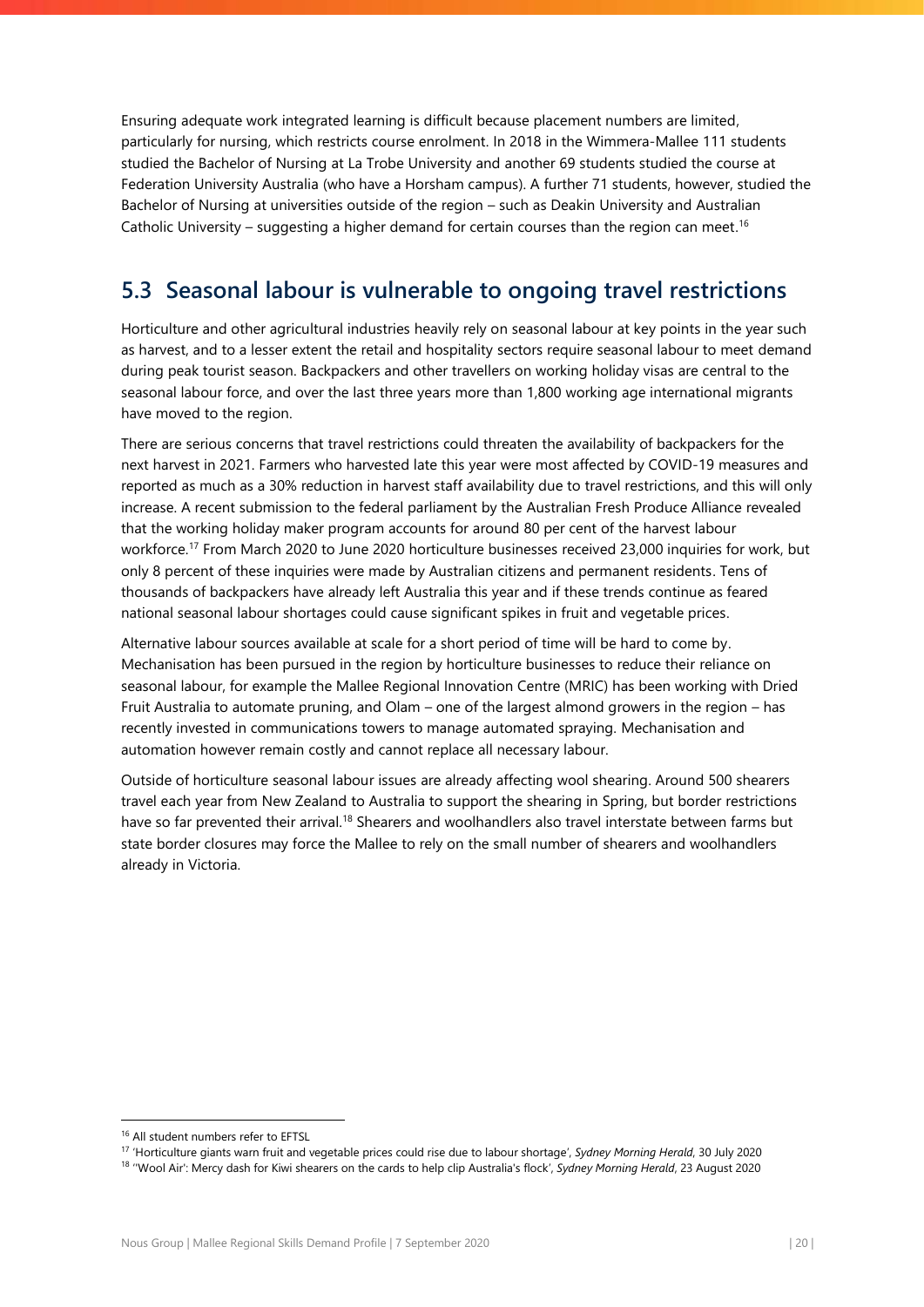# <span id="page-21-0"></span>**6 Opportunities exist to better support the Mallee's next phase of growth**

To prevent labour shortages, it will be necessary to adopt a two-pronged approach that tackles both the structural barriers to attracting and retaining the region's workforce as well as the alignment of training and education provision industry skills. The Mallee needs to attract more workers to the region, but it also needs to ensure that school leavers and workers are able to find the right education and training pathways into local jobs.

# <span id="page-21-1"></span>**6.1 Structural barriers should be addressed to unlock the region's potential workforce**

Addressing the structural barriers that prevent the Mallee attracting and retaining workers is critical to ensuring a sustainable supply of labour. We have identified opportunities to tackle overall structural barriers, as well as those for each job type (specialised, high volume, seasonal), as presented below in [Table 6.](#page-21-2) Successful delivery will require a concerted effort by education and training providers, industry, and government.

| Challenge                                                                | <b>Opportunity</b>                                                                                                                                                                                                                                                                                                                                                                                                                                                                                                                                                                                                                          |
|--------------------------------------------------------------------------|---------------------------------------------------------------------------------------------------------------------------------------------------------------------------------------------------------------------------------------------------------------------------------------------------------------------------------------------------------------------------------------------------------------------------------------------------------------------------------------------------------------------------------------------------------------------------------------------------------------------------------------------|
| <b>Structural barriers</b><br>to labour<br>participation and<br>mobility | Work with government and industry to address critical housing shortages and other<br>structural barriers including access to childcare provision and availability of public<br>transport that inhibit participation and labour mobility.<br>Existing programs to draw upon include the Sunraysia Mallee Ethnic Communities Council's<br>recent creation of short-term refugee housing, \$500,000 of state government funding for<br>Swan Hill Rural City Council's rolling construction program to address housing shortages in<br>Robinvale, and the proposed application of the Defence Housing Australia model for<br>regional Victoria. |
| Ability to fill<br>specialised roles                                     | Strategically manage critical roles in the region through targeted and well-formed<br>pathways and recruitment campaigns. This could include development of prestigious<br>programs that include scholarships and targeted training and development as well as<br>incentives or programs to attract or retain workers.<br>A recent example of a targeted industry intervention came from Northern District<br>Community Health - a health care provider in Gannawarra - who offered a nursing<br>scholarship for a local student and promoted the opportunity through engagement with<br>local schools.                                     |
| Increasing<br>competition for<br>labour in high<br>volume roles          | Foster a closer relationship between schools, RTOs, universities and industry to<br>promote high demand roles. Elevate focus to the end outcome rather than the starting<br>point (career rather than job).<br>The 2019 Napthine Review of Regional Education Strategy proposed a regionally-based<br>model for independent, professional career advice. Programs already exist in neighbouring<br>Bendigo such as Passions and Pathways and GROW, which could offer a blueprint.                                                                                                                                                           |

### <span id="page-21-2"></span>**Table 6 | Opportunities to address structural barriers**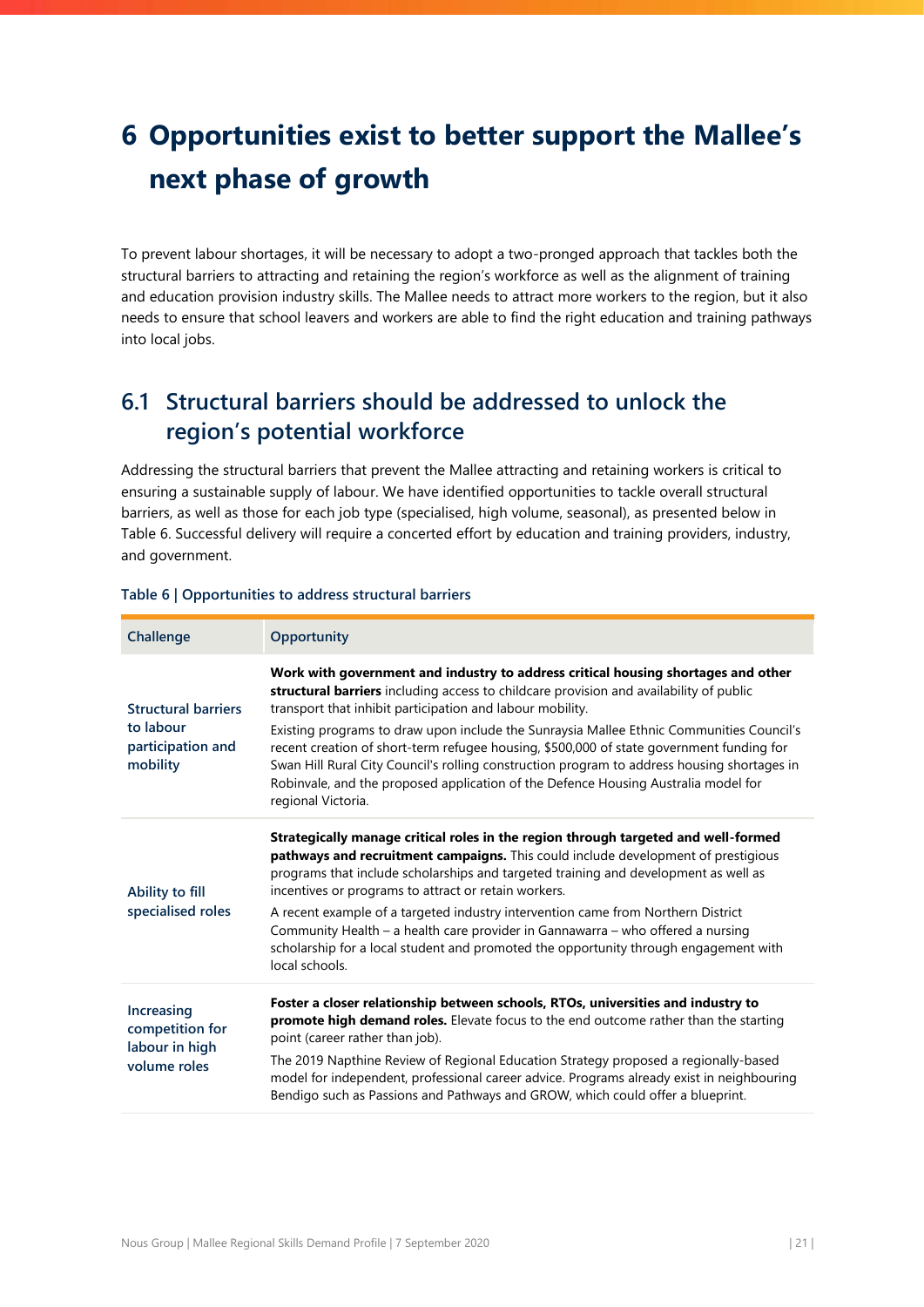| Challenge                        | <b>Opportunity</b>                                                                                                                                                                                                                                                                                                                                                                                                                                                      |
|----------------------------------|-------------------------------------------------------------------------------------------------------------------------------------------------------------------------------------------------------------------------------------------------------------------------------------------------------------------------------------------------------------------------------------------------------------------------------------------------------------------------|
|                                  | Improve access to employment and support services across the region. Doing so will<br>increase participation and employment by youth and individuals who have become<br>disengaged from the labour force.                                                                                                                                                                                                                                                               |
|                                  | Jobs Victoria Employment Network (JVEN) provides tailored and individualised support to<br>long-term jobseekers and those at risk of long-term unemployment. JVEN has been very<br>successful in Mildura with 218 placements between October 2016 and July 2019, the third<br>highest of all regional Victorian LGAs, and also operates in Robinvale, offering a good<br>model to further develop.                                                                      |
|                                  | SuniTAFE operate Skills and Jobs Centre at their Mildura and Swan Hill campuses, and this<br>model could be expanded to other areas such as Charlton, Kerang and Robinvale.                                                                                                                                                                                                                                                                                             |
|                                  | Attract workers back to the region Develop a campaign targeting people in the region<br>and those who have a past relationship with the region about the need for local workers.<br>Initial need likely greatest in Mildura and Swan Hill shires.                                                                                                                                                                                                                       |
| Dependence on<br>seasonal labour | Develop strategy in partnership with DJPR to reduce dependency on seasonal labour.<br>This could include incentives to increase investment in automation or changes in work<br>practices. Recent initiatives include the Mallee Regional Innovation Centre's (MRIC) work<br>with Dried Fruit Australia to automate pruning, and Olam - one of the largest almond<br>growers in the region - recent investment in communications towers to manage automated<br>spraying. |
|                                  | Quantify the impact of seasonal labour shortages. Develop detailed estimates of<br>potential shortfall in seasonal workers prior to seasonal need and develop strategy to meet<br>needs, including ways for domestic job seekers to access seasonal jobs.                                                                                                                                                                                                               |

# <span id="page-22-0"></span>**6.2 Education and training are crucial to equip individuals for work in the region**

Education and training are crucial to ensure school leavers have the right skills and qualifications to find work in the region. Three specific challenges were identified by employers:

- 1. **Awareness of and interest in local job opportunities**. Employers report that students are often unaware of local employment opportunities and believe they must leave the region to find work. At least 48% of university students leave to study outside of the region<sup>19,</sup> and businesses report difficulty finding the 25-35-year-olds who will stay in the region for them to develop.
- 2. **Availability and capacity of in demand courses**. Popular courses like nursing have external caps imposed, and the restricted availability in the region for nursing forces students to study outside the region. While SuniTAFE has campuses in Mildura, Swan Hill, and Robinvale, in Buloke and Gannawarra the nearest providers are often in Horsham or Bendigo. Survey data reveals that satisfaction with the access to and quality of education is lowest in Buloke.
- 3. **Leadership and management**. Employers want leadership and management short courses that are tailored to their industry. 78% of survey respondents are willing to coordinate with other employers in the region for training delivery to overcome thin markets, and there are selective opportunities to use online delivery to address access issues. More than 3,000 people enrolled in La Trobe University's free Leadership and Management training recently offered online demonstrating the scale of demand.

 $\overline{a}$ 

<sup>&</sup>lt;sup>19</sup> Higher Education Information Management System (HEIMS), EFTSL by permanent residence location, Wimmera-Mallee (SA4)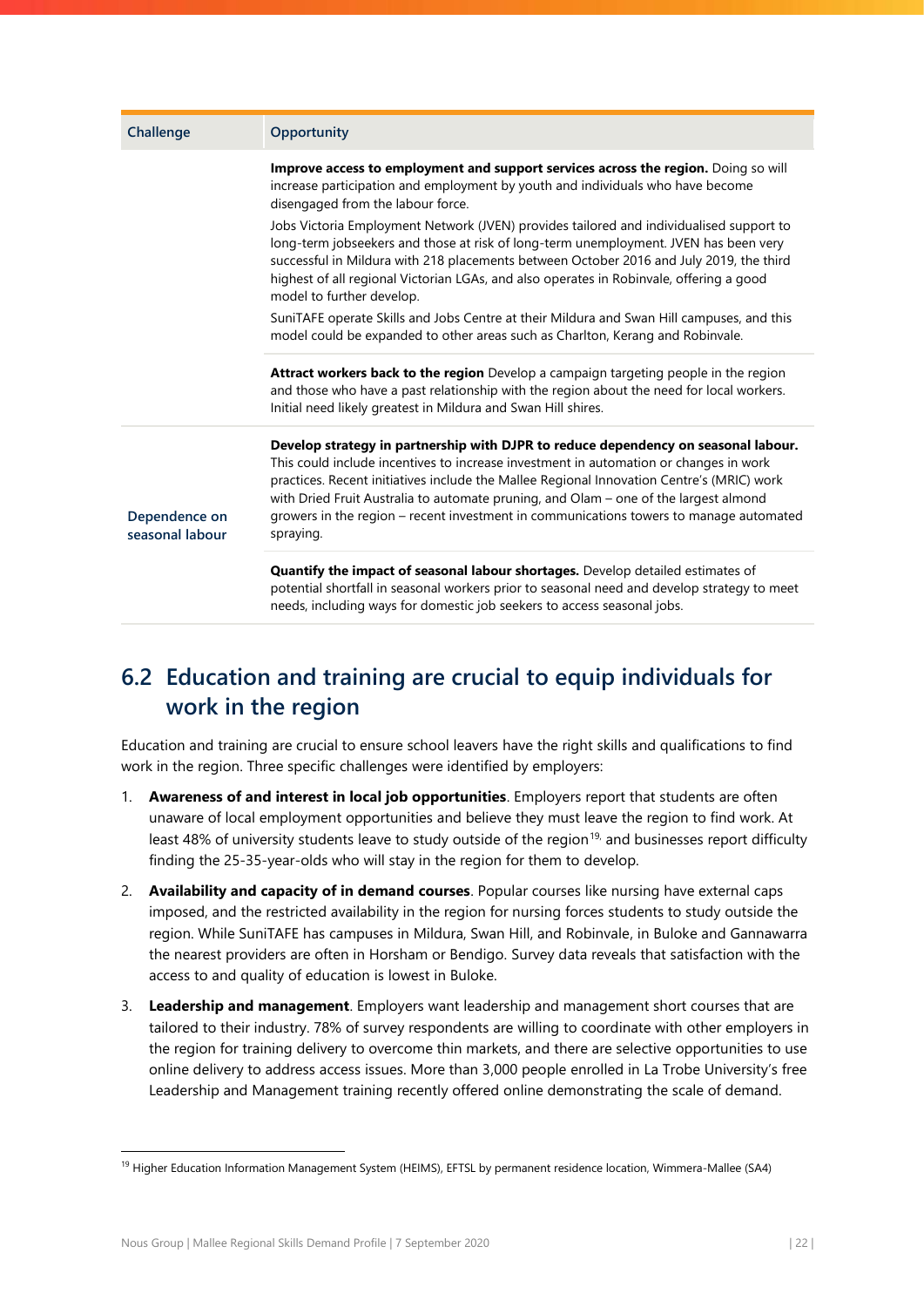There are opportunities to address these challenges through collaboration between industry, schools, ACFE, VET and higher education providers as presented below in [Table](#page-23-0) 7.

## <span id="page-23-0"></span>**Table 7 | Opportunities for education and training**

| Challenge                                               | Opportunity                                                                                                                                                                                                                                                                                                                                                                                                                                                                                                                                                                                              |
|---------------------------------------------------------|----------------------------------------------------------------------------------------------------------------------------------------------------------------------------------------------------------------------------------------------------------------------------------------------------------------------------------------------------------------------------------------------------------------------------------------------------------------------------------------------------------------------------------------------------------------------------------------------------------|
| <b>Awareness of</b><br>and interest in                  | Continue to improve student on-the-job exposure to regional careers in secondary school<br>through industry collaboration and partnership with schools across the region. Opportunities<br>include structured pre-employment programs and industry tasters that provide students with<br>exposure to industries in the region.                                                                                                                                                                                                                                                                           |
| local job<br>opportunities                              | Continue to expand industry role in supporting the provision of career advice to students.<br>This might include providing better information, resources and support to teachers and school<br>career advisors on available opportunities, industry mentoring, employment pathways and<br>preferred training for careers in industry.                                                                                                                                                                                                                                                                    |
|                                                         | Local provision of high demand courses. Explore the feasibility of offering courses that are<br>currently unavailable locally where employers report shortages, such as the Certificate III in<br>Hairdressing and the Certificate III in Baking at SuniTAFE, and making the Certificate III in<br>Engineering - Mechanical and the Certificate III in Commercial Cookery available in Swan Hill.                                                                                                                                                                                                        |
|                                                         | Explore options to increase availability and take up of digital marketing courses from short<br>to degree. Employers indicated demand for enhanced digital marketing capability. Needs<br>ranged from access to low cost training through to demand for digital marketing professionals.                                                                                                                                                                                                                                                                                                                 |
|                                                         | Develop a surge model with government and Nursing and Midwifery Board to enable over-<br>enrolment on the Diploma of Nursing and Bachelor of Nursing courses for a period of time<br>to address demand. In 2018 71 students (EFTSL) studied the Bachelor of Nursing outside of the<br>region, which exceeds those studying in the region at La Trobe University and Federation<br>University Australia. A surge model would include consideration of availability and funding of<br>training, graduate and supervisory positions. This model could apply to other courses where<br>similar issues exist. |
| Availability<br>and capacity of<br>in demand<br>courses | Advocate for funding changes to support students to obtain high risk licences in parallel with<br>their qualifications when not included in qualification (e.g. forklift truck, dogging licence,<br>Occupational Health and Safety) to ensure they are job ready.                                                                                                                                                                                                                                                                                                                                        |
|                                                         | Continue shift to hybrid models of delivery that combine, online, on the job and face to face<br>delivery. Advocate for funding models that support regional providers (universities and RTOs)<br>to supply face to face delivery in locations that do not have a local provider or demand to<br>support normal delivery. Thin markets are most prevalent in Gannawarra and Buloke but there are<br>opportunities to take advantage of existing infrastructure to support delivery such as Charlton<br>Trade Centre, Kerang Technical High School, and ACFE in the Mallee.                               |
|                                                         | Consider the introduction of a Mallee Regional Skills Training fund that industry and training<br>providers can apply to for subsidised training and upskilling in thin markets. This model builds on<br>the success of the Regional and Specialist Training Fund which was used and valued by the<br>region. The Mallee Region saw the third highest uptake of free TAFE courses in Victoria,<br>suggesting that current fees inhibit access and illustrating the opportunity for a training fund.                                                                                                      |
|                                                         | Advocate to government for greater flexibility by TAFEs to tailor courses which are out of date<br>or not meeting local industry needs. Courses should be packages that integrate more on the job<br>learning. This could include microcredentials where there is industry demand.                                                                                                                                                                                                                                                                                                                       |
| Leadership and<br>management                            | Expand and support availability of modular leadership and management short courses<br>available in the region e.g. as currently on offer by La Trobe.                                                                                                                                                                                                                                                                                                                                                                                                                                                    |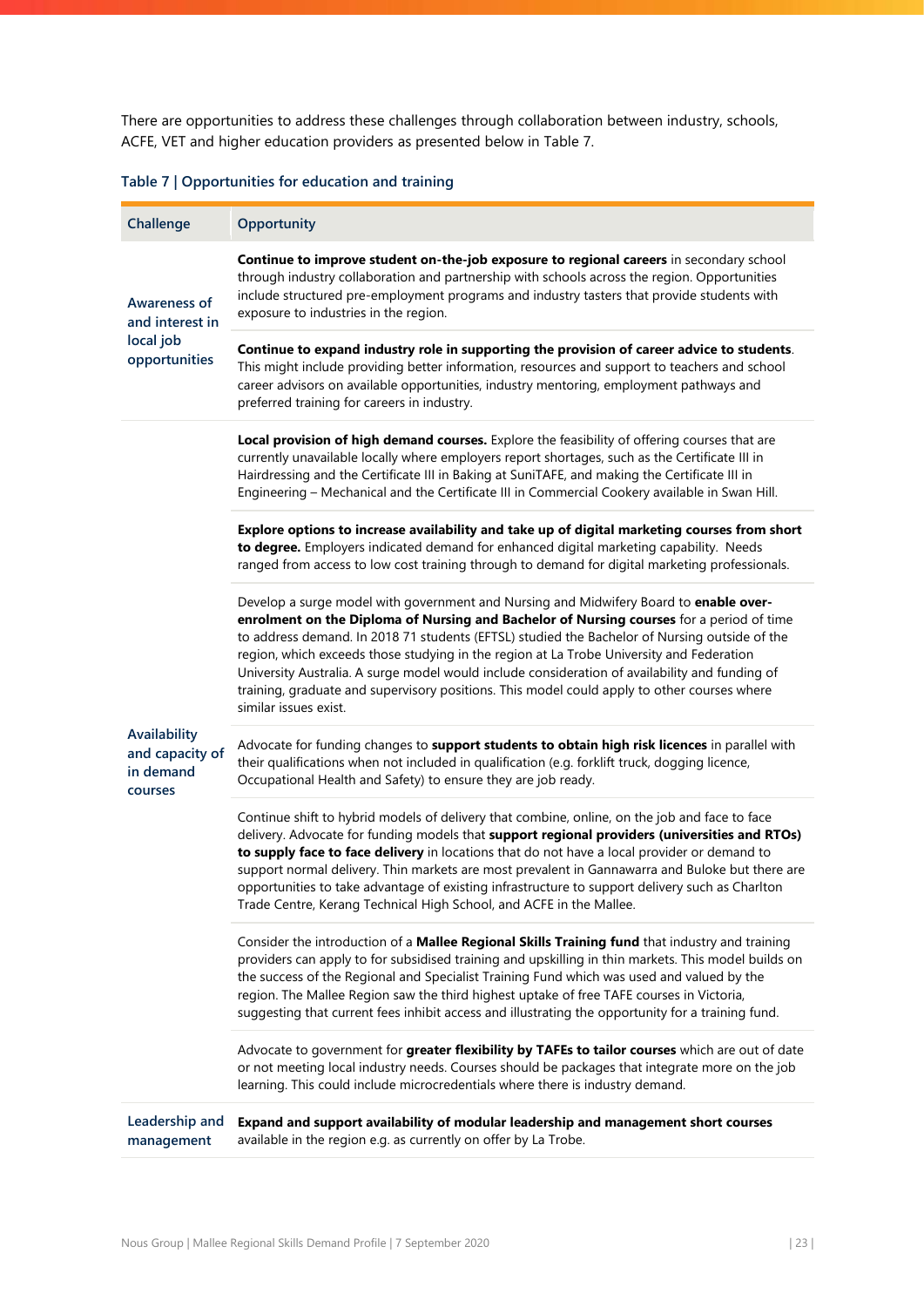| Challenge | <b>Opportunity</b>                                                                                                                                                                                                                                                                                                                                  |
|-----------|-----------------------------------------------------------------------------------------------------------------------------------------------------------------------------------------------------------------------------------------------------------------------------------------------------------------------------------------------------|
|           | Facilitate networks of employers to support industry tailored leadership and management<br>programs. The recent collaboration between four local aged care facilities and SuniTAFE to<br>contextualise leadership and management training for a specific industry is a good example of<br>this approach, which can be expanded to other industries. |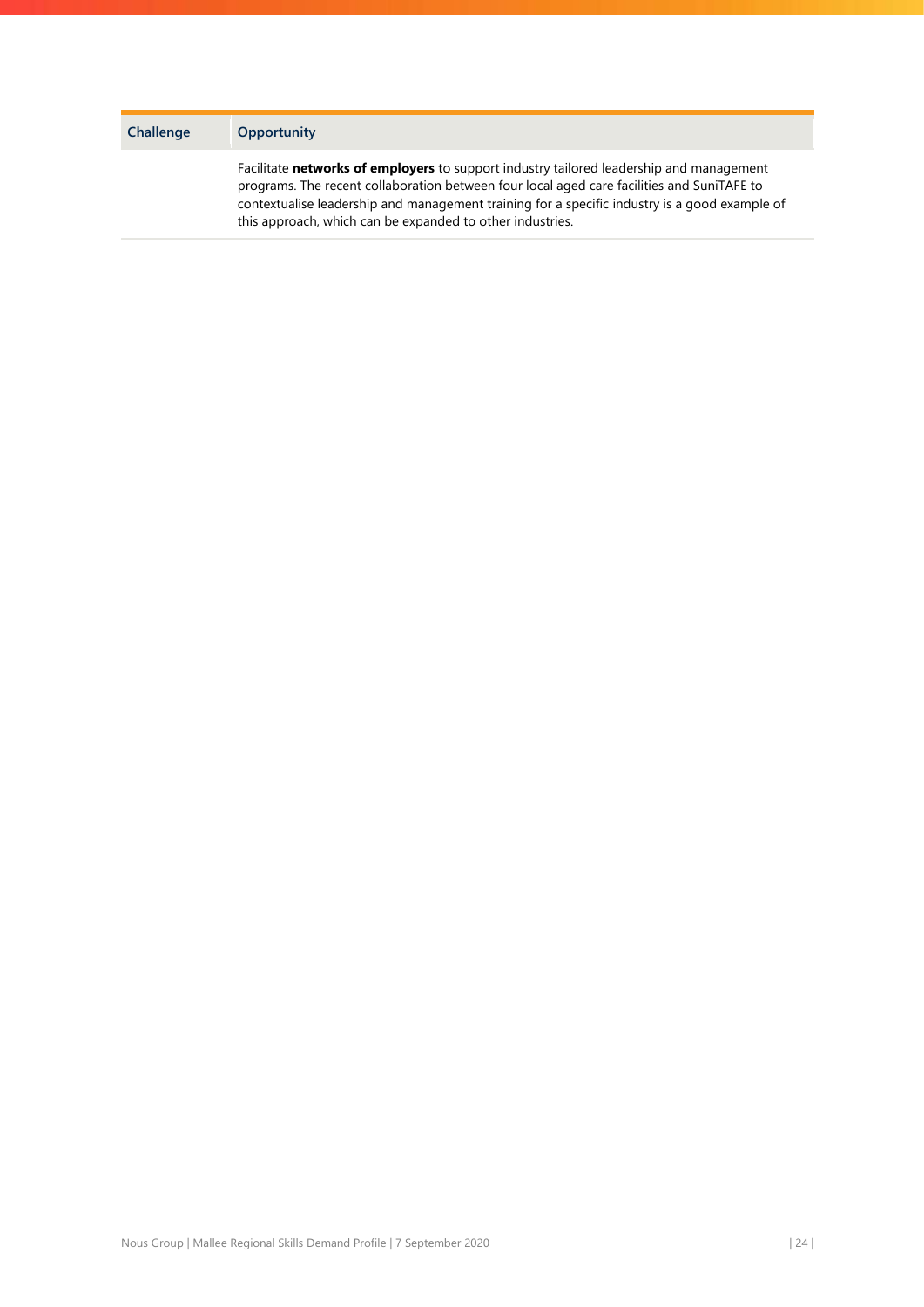# <span id="page-25-0"></span>**Appendix A Industries have unique education and training needs**

Our work focused on nine key industries in the region which collectively account for 73.9% of jobs and 56.8% of the region's value added. Consultations and surveys with employers from each industry group identified opportunities to strengthen the education system to address specific challenges and skills and workforce requirements. This appendix provides a snapshot of each industry's including current profile, COVID-19 impact, outlook for the next three years, and training and skills requirements.

Profile summaries for each of the key industries in [Figure 10](#page-25-1) are provided overleaf.

### <span id="page-25-1"></span>**Figure 10 | Key industry groups in the Mallee**

![](_page_25_Figure_4.jpeg)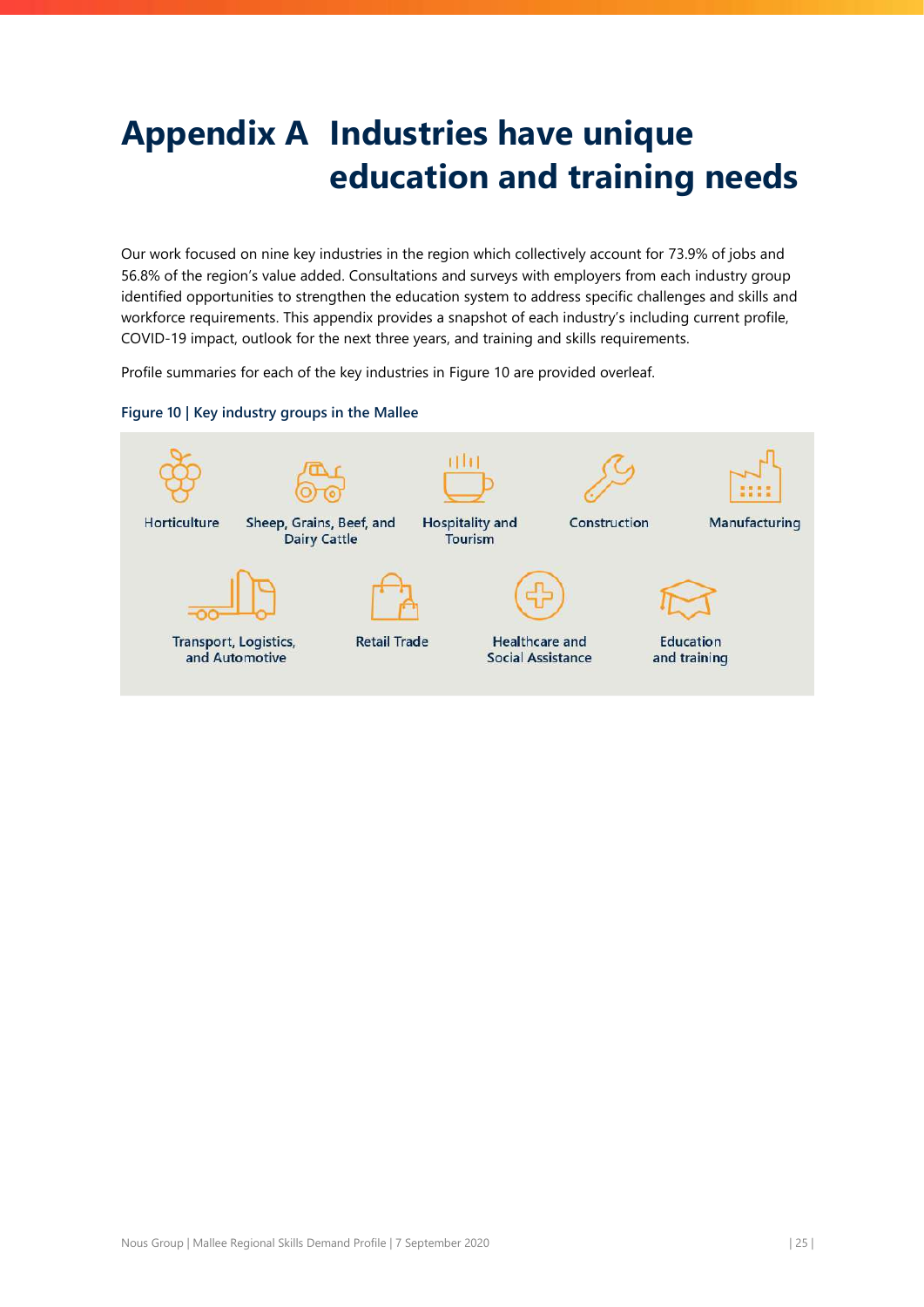![](_page_26_Picture_0.jpeg)

## **Horticulture: Export markets and increasing automation will shape the industry's future**

| Snapshot:<br><b>Horticulture</b>    |                                                                                                                                                                                                                                                                                                                                                                                                                                                                                                                                                                                                                                                                                                                              | 2,736 workers<br>employed in 2019                                                                                                                                                                                                                                                                            | <b>9.7% GVA</b> | 7.2% workforce | 2.0% to 3.0% forecast<br>employment CAGR<br>2020-22                                                                                                                                                                                                                                                                                                                                                                                                                                                                                                                                                                                                                                                                                                                                                                                                                               |  |
|-------------------------------------|------------------------------------------------------------------------------------------------------------------------------------------------------------------------------------------------------------------------------------------------------------------------------------------------------------------------------------------------------------------------------------------------------------------------------------------------------------------------------------------------------------------------------------------------------------------------------------------------------------------------------------------------------------------------------------------------------------------------------|--------------------------------------------------------------------------------------------------------------------------------------------------------------------------------------------------------------------------------------------------------------------------------------------------------------|-----------------|----------------|-----------------------------------------------------------------------------------------------------------------------------------------------------------------------------------------------------------------------------------------------------------------------------------------------------------------------------------------------------------------------------------------------------------------------------------------------------------------------------------------------------------------------------------------------------------------------------------------------------------------------------------------------------------------------------------------------------------------------------------------------------------------------------------------------------------------------------------------------------------------------------------|--|
| <b>Profile</b>                      |                                                                                                                                                                                                                                                                                                                                                                                                                                                                                                                                                                                                                                                                                                                              | Horticulture is one of the largest and most prosperous industries in the region and is current going<br>pruning, and Olam - one of the largest almond growers in the region - has recently invested in<br>communications towers to manage automated spraying.<br>their workforce over the last 12-24 months. |                 |                | through a period of strong growth. The sector is highly mechanised and consists primarily of almond<br>farming, table grapes, wine grapes, and to a lesser extent citrus fruit, stone fruit, tomatoes, and avocados.<br>The Mallee Regional Innovation Centre (MRIC) has been working with Dried Fruit Australia to automate<br>The sector's growth has been driven by high international exports, principally to China facilitated by the<br>China-Australia Free Trade Agreement. Whilst water prices remain high the costs have so far been offset<br>by high international prices. The number of hectares committed to irrigated horticulture has stopped<br>expanding and future growth will stem from the intensification and automation of existing land and<br>increasing corporatisation of farms. This is reflected by only 25% of businesses reporting an expansion of |  |
| Impact<br>of<br><b>COVID-</b><br>19 | The impact of COVID-19 on the industry has so far been limited. Table grapes and similar crops were well<br>progressed by the time COVID-19 restrictions came into place in March 2020, however farmers who<br>harvested late were most affected by the measures. Some businesses have seen as much as a 30%<br>reduction in harvest staff due to travel restrictions and backpacker shortages. Expectations of a resulting<br>consumer downturn will affect luxury goods like table grapes and avocados the most. Most concerning is<br>the industry's heavily reliance on backpackers to meet seasonal demand. Restrictions on international<br>travel will undermine this labour source if not addressed by harvest time. |                                                                                                                                                                                                                                                                                                              |                 |                |                                                                                                                                                                                                                                                                                                                                                                                                                                                                                                                                                                                                                                                                                                                                                                                                                                                                                   |  |
| Outlook                             |                                                                                                                                                                                                                                                                                                                                                                                                                                                                                                                                                                                                                                                                                                                              | immediate and expected impacts of COVID-19. The price of almonds has dipped slightly in recent<br>years, but the success of the horticulture industry is tied heavily to international trade agreements.<br>estimates range from 2.0% to 3.0%, equating to 150 to 250 new jobs.                              |                 |                | The outlook for the industry is very positive, albeit tempered slightly from six months ago due to the<br>months but that comes from an all-time high, and while table grapes have struggled recently wine grapes<br>have seen a resurgence. 63% of horticulture businesses plan to increase their workforce over the next 2<br>Deteriorating relations with China could undermine recent boom years if alternative markets are not<br>found. 40% of tables grapes go to Indonesia, and this trade will be further benefited by the Indonesia-<br>Australia Comprehensive Economic Partnership Agreement that came into force in July 2020. Growth                                                                                                                                                                                                                                |  |

### **Horticulture is heavily reliant on seasonal labour and vulnerable to travel restrictions**

| number of employees. Almond farms command the highest prices and pay better and can draw workers<br>away from other industries (e.g. citrus fruits, dried fruit). Irrigation managers are a pivotal and lucrative<br>training<br>role in irrigated horticulture but there is a lack of training provided in the region and TAFEs often lack the<br>right equipment available to teach students. Much of the workforce is transient with a reliance on<br>backpackers and seasonal workers. Baseline skills take a few months to teach but by that point workers<br>are often ready to move on. Farms struggle to find 25 to 35 year olds who will stay in the region and can<br>be trained over several years in key skills to become long-term farm managers, presenting issues for<br>succession planning. Horticulture increasingly relies on automation to manage production which will shift<br>the workforce profile to require more university graduates over the next five years to maintain and<br>manage farm technology. |  |  |  |  |  |
|-------------------------------------------------------------------------------------------------------------------------------------------------------------------------------------------------------------------------------------------------------------------------------------------------------------------------------------------------------------------------------------------------------------------------------------------------------------------------------------------------------------------------------------------------------------------------------------------------------------------------------------------------------------------------------------------------------------------------------------------------------------------------------------------------------------------------------------------------------------------------------------------------------------------------------------------------------------------------------------------------------------------------------------|--|--|--|--|--|
|                                                                                                                                                                                                                                                                                                                                                                                                                                                                                                                                                                                                                                                                                                                                                                                                                                                                                                                                                                                                                                     |  |  |  |  |  |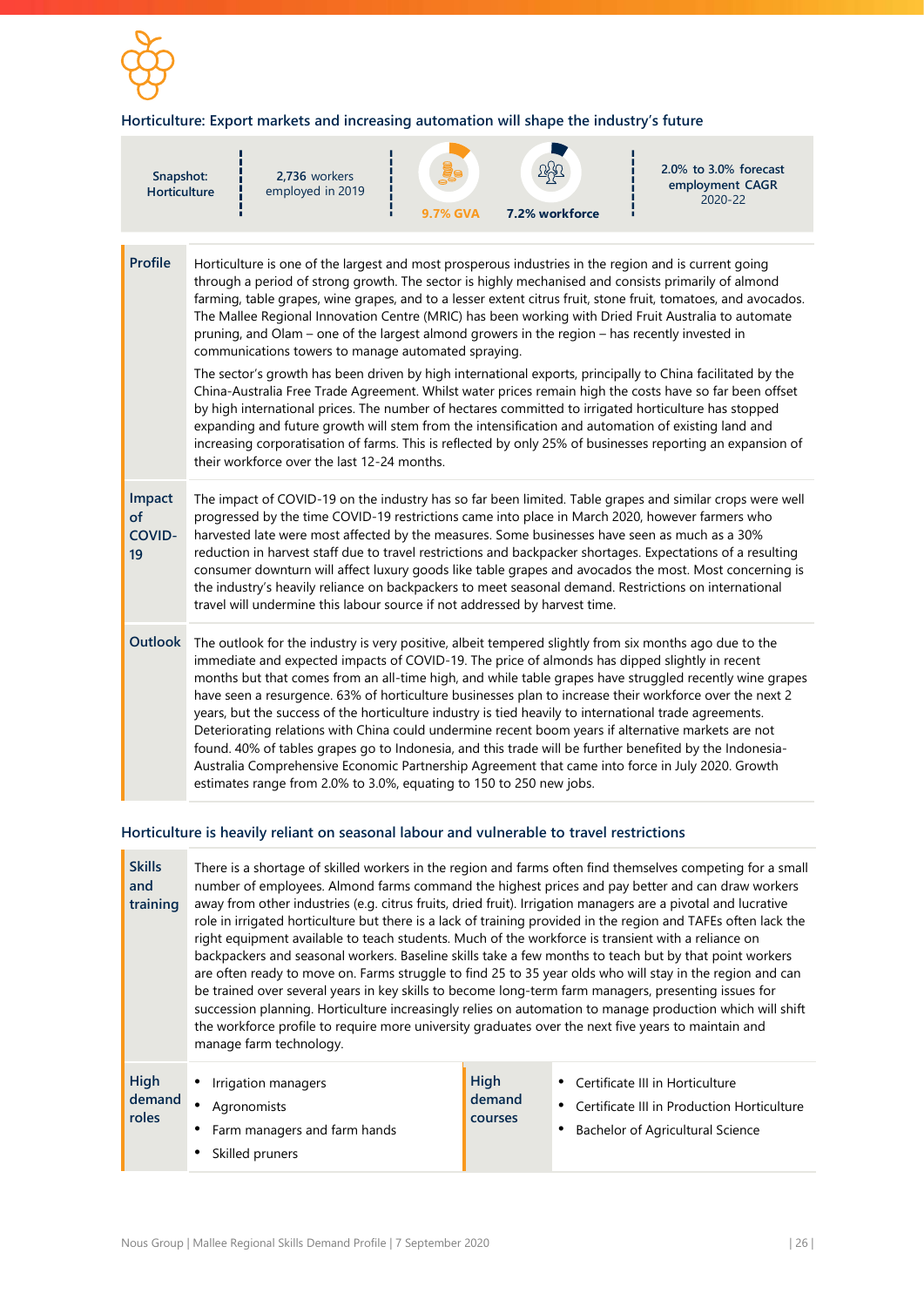# **Table 8 | Key challenges and opportunities in horticulture**

| Challenge                                                                                                | Opportunity                                                                                                                                   | <b>Buloke</b>             | Gannawarra | <b>Mildura</b> | <b>Swan Hill</b> |
|----------------------------------------------------------------------------------------------------------|-----------------------------------------------------------------------------------------------------------------------------------------------|---------------------------|------------|----------------|------------------|
| Training does not always<br>develop transferable baseline<br>skills for entry-level staff                | Develop local training<br>options and pathways at the<br>entry level that address<br>sector challenges (e.g. a<br>rotation-based traineeship) | X                         | X          | X              | X                |
| Lean operations, ageing<br>workforce and limited supply<br>can create skill gaps in<br>middle management | Increase support for<br>succession planning and<br>related training                                                                           | $\boldsymbol{\mathsf{x}}$ | X          | X              | X                |
| Geography creates<br>challenges to participation in<br>standard vocational training<br>models            | Adopt models that take<br>training to individual<br>employers where possible                                                                  | X                         | X          | X              | X                |
| Employers require workers<br>with broader knowledge and<br>awareness of agribusiness<br>operations       | Update entry-level training<br>to foster understanding of<br>agribusiness operations                                                          | x                         | x          |                |                  |
| Farms have an increased<br>dependence on technology<br>enabled machinery for farm<br>profitability       | Provide additional training<br>hours around expensive<br>equipment and plant<br>machinery to increase<br>proficiency levels of workers        | x                         | X          |                |                  |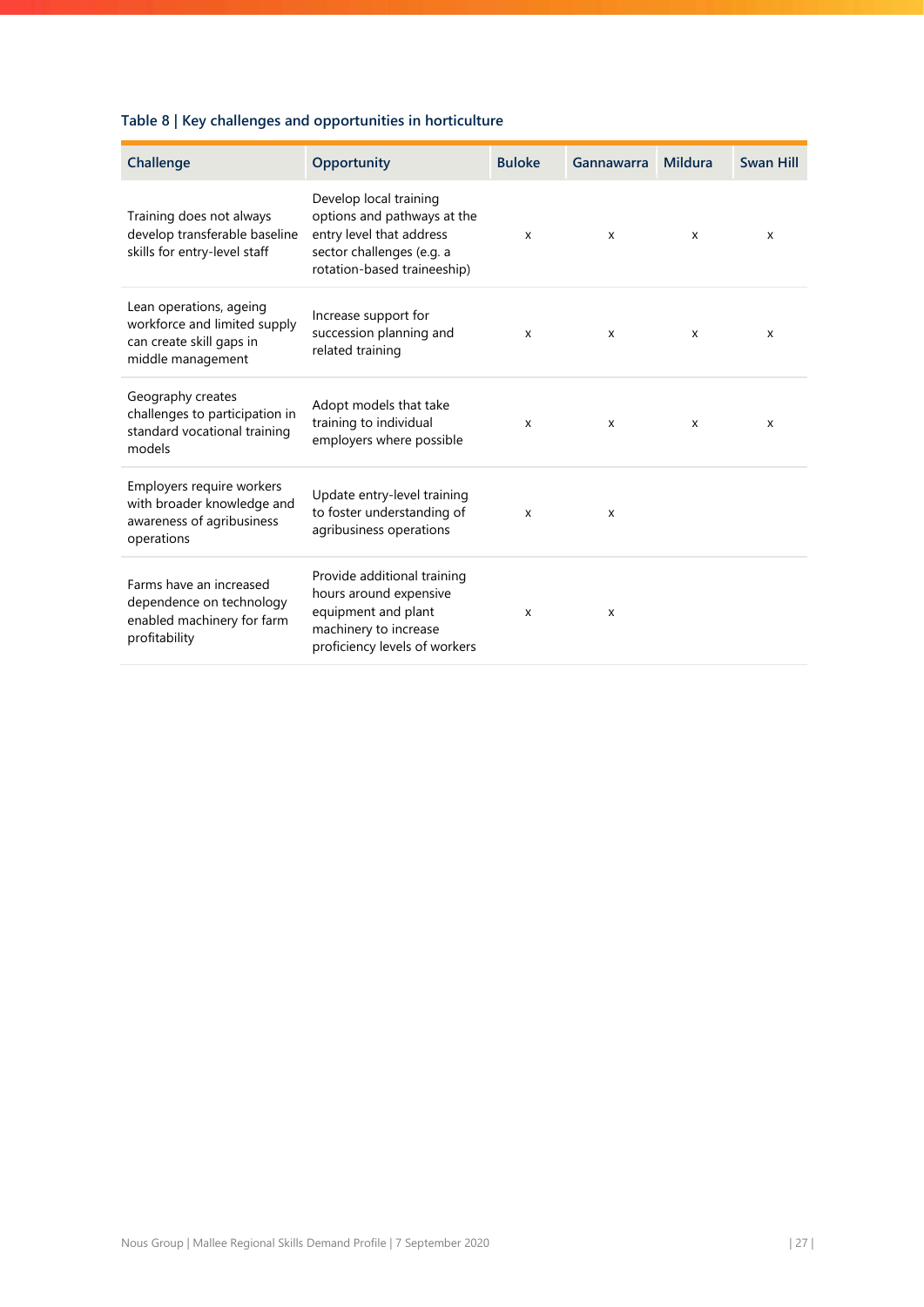![](_page_28_Picture_0.jpeg)

# **Sheep, Grains, Beef, and Dairy Cattle: Farm consolidation and new technologies will shape the industry's future**

| Snapshot:<br>Sheep, Grains,<br>Beef, and Dairy<br>Cattle |                                                                                                                                                                                                                                                                                                                                                                                                                                                                                                                                                                                                                                                                                                                                                                                                                                          | 2,697 workers<br>employed in 2019                                                                  | 7.1% GVA | 6.7% workforce | $-0.8\%$ to 1.3%<br>forecast employment<br><b>CAGR 2020-22</b>                                                                                                                                                                                                                                                                                                                                                                                                                                                                                         |  |
|----------------------------------------------------------|------------------------------------------------------------------------------------------------------------------------------------------------------------------------------------------------------------------------------------------------------------------------------------------------------------------------------------------------------------------------------------------------------------------------------------------------------------------------------------------------------------------------------------------------------------------------------------------------------------------------------------------------------------------------------------------------------------------------------------------------------------------------------------------------------------------------------------------|----------------------------------------------------------------------------------------------------|----------|----------------|--------------------------------------------------------------------------------------------------------------------------------------------------------------------------------------------------------------------------------------------------------------------------------------------------------------------------------------------------------------------------------------------------------------------------------------------------------------------------------------------------------------------------------------------------------|--|
| <b>Profile</b>                                           | corporate roles.                                                                                                                                                                                                                                                                                                                                                                                                                                                                                                                                                                                                                                                                                                                                                                                                                         | positions such as machinery operators, agronomists, irrigation specialists, accountants, and other |          |                | Outside horticulture, the region is characterised by other strong agricultural industries, in particular the<br>broadacre cropping of wheat, barley, and pulses, sheep and cattle grazing, as well as more niche crops<br>like cotton. The average farm size is growing larger and ownership is concentrating, which has led to a<br>small contraction in total employment. Occupations in agriculture are diverse, including positions that<br>require a broad and well-rounded skill set such as farm technicians, farm managers and more specialist |  |
| <b>COVID-</b><br>19<br>Impact                            | The impact of COVID-19 on Sheep, Grains, Beef, and Dairy Cattle has been limited so far. There is greater<br>automation and less reliance on seasonal labour than in horticulture which means the industry is less<br>vulnerable to border restrictions, however grain harvesting and sheep shearing requires seasonal labour.<br>Around 500 shearers travel each year from New Zealand to Australia to support the shearing in Spring,<br>but border restrictions have so far prevented their travel. Shearers and woolhandlers also travel<br>interstate between farms but state border closures may force the Mallee to rely on the small number of<br>shearers and woolhandlers already in Victoria. Manufacturers report shortages of primary machinery<br>produced overseas such as tractors may be an issue in the coming months. |                                                                                                    |          |                |                                                                                                                                                                                                                                                                                                                                                                                                                                                                                                                                                        |  |
| <b>Outlook</b>                                           | Farmers are very aware of the impact of climate change and are increasingly looking to diversify and<br>move into the manufacturing value chain. Pulse farmers are moving into protein-replacement, and<br>breweries are looking to produce malt in the region. International demand drives wheat and barley<br>production, and the recent introduction of an eighty percent tariff on Australian Barley into China will<br>force growers to look for new markets. The consolidation of production in the region is increasingly<br>requiring business operations skillsets and increasing mechanisation and automation will require more<br>specialised training. Growth estimates range from -0.8% +1.3%, equating to -50 to +100 new jobs.                                                                                            |                                                                                                    |          |                |                                                                                                                                                                                                                                                                                                                                                                                                                                                                                                                                                        |  |

## **Skills and training needs are dependent on new technologies**

| <b>Skills</b><br>and<br>training | Farmers find entry-level workers are often not job-ready, and training providers do not teach key skills<br>including safe driving of trucks, using self-propelled boom sprays, applying chemicals and herbicides,<br>managing fertiliser rates, and loading silos. Employers cite high demand for agronomists but a difficulty<br>attracting graduates to the region, and there are similar issues with job-readiness in this field. As with<br>horticulture, irrigation and water management is a key skill, but there are few qualifications in this area<br>and practices and equipment vary significantly between farms. |                           |                                  |  |  |  |
|----------------------------------|-------------------------------------------------------------------------------------------------------------------------------------------------------------------------------------------------------------------------------------------------------------------------------------------------------------------------------------------------------------------------------------------------------------------------------------------------------------------------------------------------------------------------------------------------------------------------------------------------------------------------------|---------------------------|----------------------------------|--|--|--|
| <b>High</b><br>demand<br>roles   | Irrigation managers<br>$\bullet$<br>Agronomists<br>Farm managers<br>Farm hands                                                                                                                                                                                                                                                                                                                                                                                                                                                                                                                                                | High<br>demand<br>courses | Bachelor of Agricultural Science |  |  |  |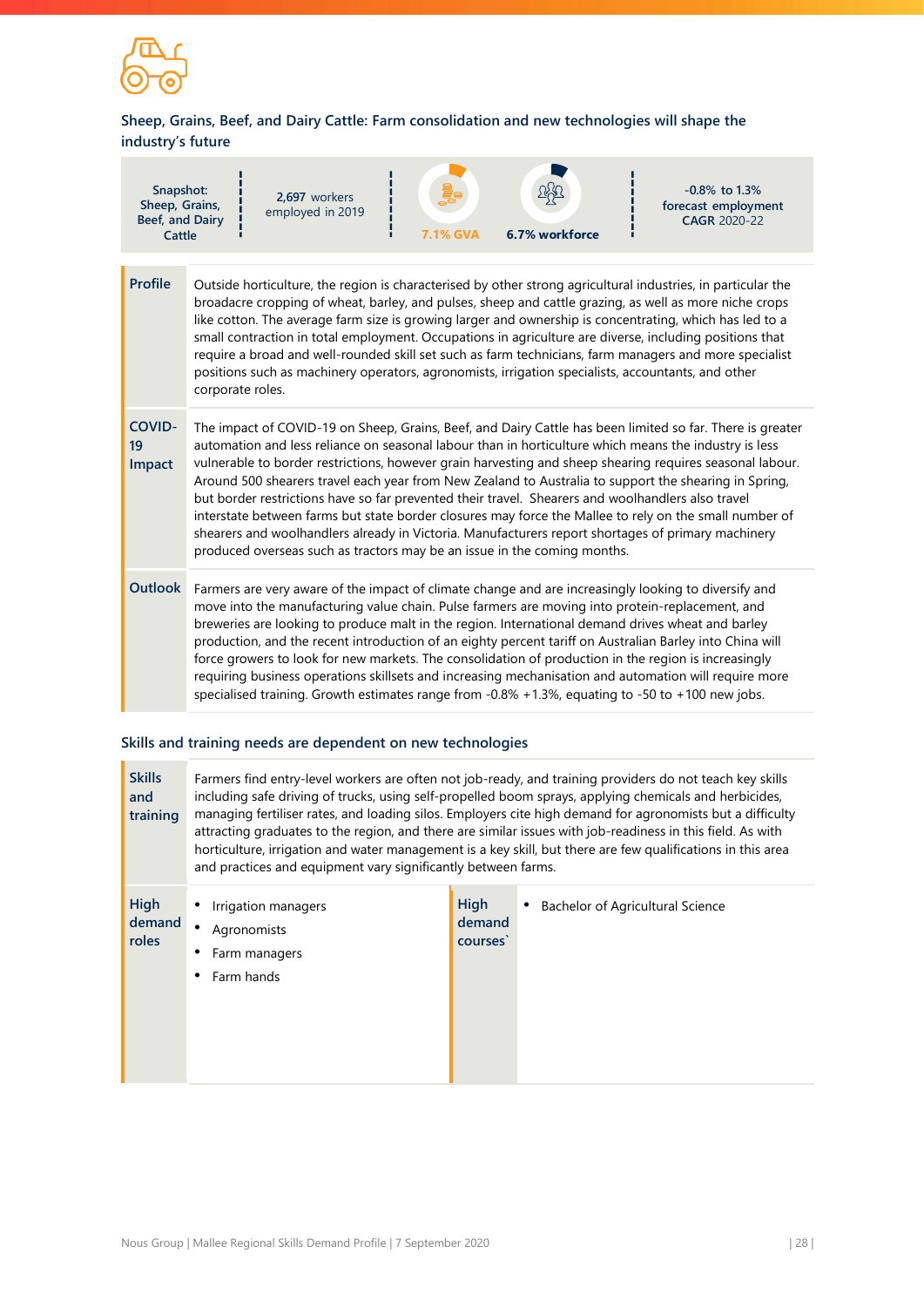# **Table 9 | Key challenges and opportunities in Sheep, Grains, Beef, and Dairy Cattle**

| Challenge                                                                                          | Opportunity                                                                                                                            | <b>Buloke</b>             | Gannawarra   | <b>Mildura</b>            | <b>Swan Hill</b> |
|----------------------------------------------------------------------------------------------------|----------------------------------------------------------------------------------------------------------------------------------------|---------------------------|--------------|---------------------------|------------------|
| Training does not always<br>develop transferable baseline<br>skills for entry-level staff          | Develop local entry-level<br>training options and<br>pathways to address sector<br>challenges                                          | X                         | X            | $\boldsymbol{\mathsf{x}}$ | X                |
| Geography creates<br>challenges to participation in<br>standard vocational training<br>models      | Provide training onsite to<br>individual employers to<br>overcome geographic<br>challenges                                             | $\mathsf{x}$              | X            |                           | X                |
| Increased dependence on<br>technology enabled<br>machinery for farm<br>profitability               | Provide additional training<br>hours around expensive<br>equipment and plant<br>machinery to increase<br>proficiency levels of workers | $\boldsymbol{\mathsf{x}}$ | $\mathsf{x}$ | $\boldsymbol{\mathsf{x}}$ | X                |
| Employers require workers<br>with broader knowledge and<br>awareness of agribusiness<br>operations | Update entry-level training<br>to foster understanding of<br>agribusiness operations                                                   | X                         | $\mathsf{x}$ |                           |                  |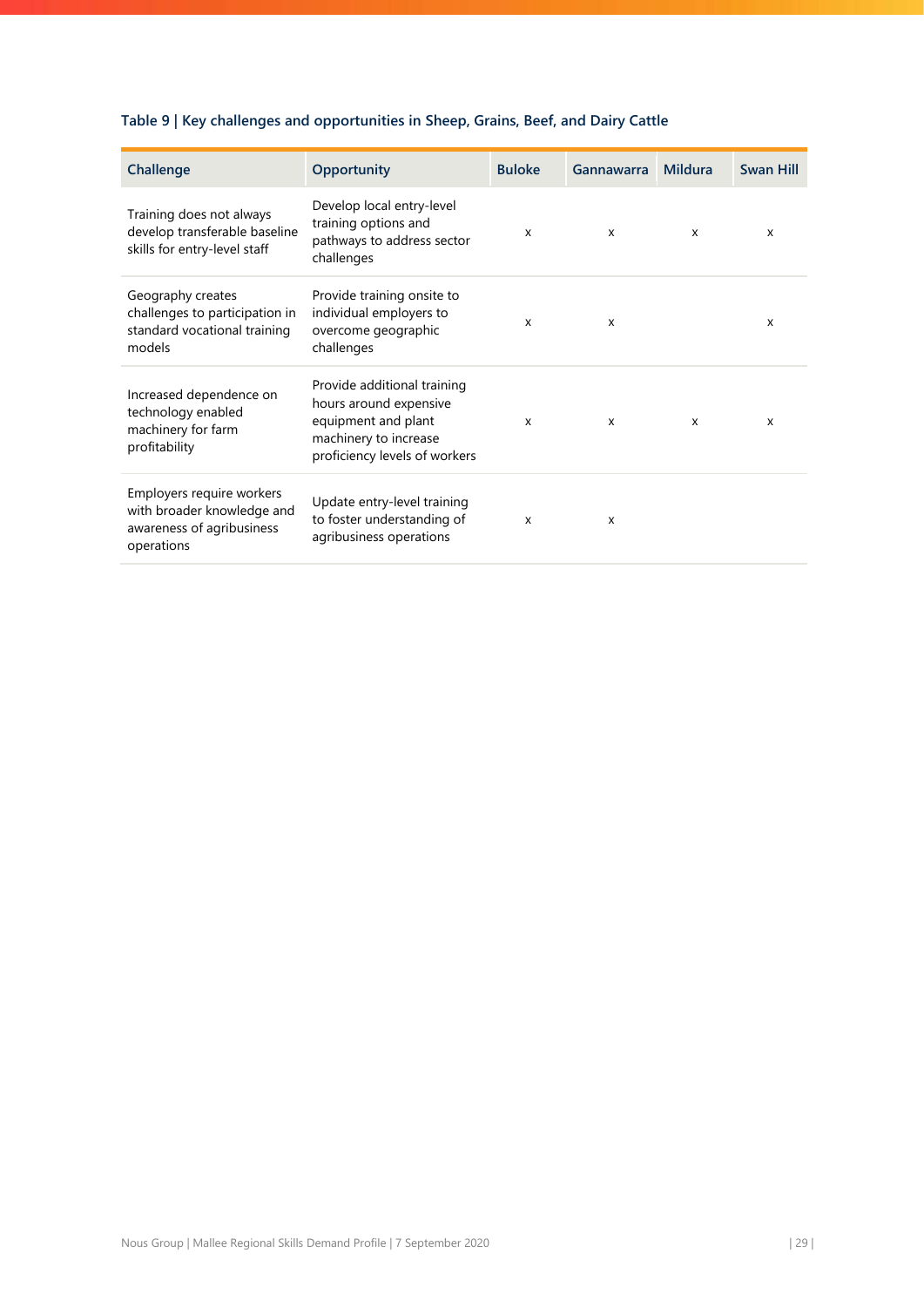![](_page_30_Picture_0.jpeg)

## **Hospitality and tourism: COVID will cause short-term disruption to the sector**

| Snapshot:<br><b>Hospitality</b><br>and Tourism |                                                                                                                                                                                                                                                                                                                                                                                                                                                                                                                                                                                 | 2,586 workers<br>employed in 2019 |  | 3.0% GVA | 6.8% workforce | $-0.5\%$ to 2.0%<br>forecast employment<br>CAGR 2020-22                                                                                                                                                                                                                                                                                                                                                                            |  |
|------------------------------------------------|---------------------------------------------------------------------------------------------------------------------------------------------------------------------------------------------------------------------------------------------------------------------------------------------------------------------------------------------------------------------------------------------------------------------------------------------------------------------------------------------------------------------------------------------------------------------------------|-----------------------------------|--|----------|----------------|------------------------------------------------------------------------------------------------------------------------------------------------------------------------------------------------------------------------------------------------------------------------------------------------------------------------------------------------------------------------------------------------------------------------------------|--|
| <b>Profile</b>                                 |                                                                                                                                                                                                                                                                                                                                                                                                                                                                                                                                                                                 | food and accommodation.           |  |          |                | The region's hospitality and tourism industries are diverse, with businesses ranging from family owned<br>cafes, bakeries, restaurants and motels, to larger hotels and tourism businesses. The Mallee's<br>environmental assets, cultural heritage, and various recreational activities including major regional events<br>have also contributed to a growing visitor economy, which has flow-on effects to service industries in |  |
| <b>COVID-</b><br>19<br>Impact                  | The hospitality and tourism sector have been hardest hit by the impact of COVID-19 with businesses<br>relying very heavily on JobKeeper to stay afloat. 63% of businesses report their workforce has declined<br>over the last 12-24 months, and COVID-19 has changed expectations of future growth for 88% of<br>businesses. The region relies on domestic tourism, and Mildura Airport is the busiest airport in regional<br>Victoria with over 200,000 passengers a year. but visitor numbers to the region have fallen and the<br>usually busy Easter break was very quiet. |                                   |  |          |                |                                                                                                                                                                                                                                                                                                                                                                                                                                    |  |
| Outlook                                        |                                                                                                                                                                                                                                                                                                                                                                                                                                                                                                                                                                                 |                                   |  |          |                | Businesses are optimistic about the future but acknowledge that in the short-term things will be very<br>difficult and many businesses will not survive. 63% of employers expect to grow their workforce over the<br>next 12-24 months but this only reflects a return to pre-COVID-19 employment levels, and real growth<br>will be of a more modest order ranging from -0.5% to 2.0%, equating to -50 to +150 new jobs.          |  |

## **Employers report significant shortages of cooks, chefs, and bakers and rely on skilled migration**

| <b>Skills</b><br>and<br>training | The hospitality industry does not typically require many qualifications beyond the Responsible Serving of<br>Alcohol. There are shortages in key roles such as cooks. Businesses rely on Skills Shortage visas to<br>address insufficient supply in the region. Training can help to meet demand, but these roles are tough<br>and require unsociable hours for low pay, and it is difficult to attract people into the industry. Demand<br>also exists for digital marketing skills. There is a demand for hospitality-focused management and<br>business operations short-courses, for example focused on bookkeeping, accounts, and payroll. Courses<br>exist but are often not tailored to the industry. |                           |                                         |  |  |
|----------------------------------|--------------------------------------------------------------------------------------------------------------------------------------------------------------------------------------------------------------------------------------------------------------------------------------------------------------------------------------------------------------------------------------------------------------------------------------------------------------------------------------------------------------------------------------------------------------------------------------------------------------------------------------------------------------------------------------------------------------|---------------------------|-----------------------------------------|--|--|
| High<br>demand<br><b>roles</b>   | Cooks/chefs<br>Cleaners<br>$\bullet$<br>Receptionists                                                                                                                                                                                                                                                                                                                                                                                                                                                                                                                                                                                                                                                        | High<br>demand<br>courses | • Certificate III in Commercial Cookery |  |  |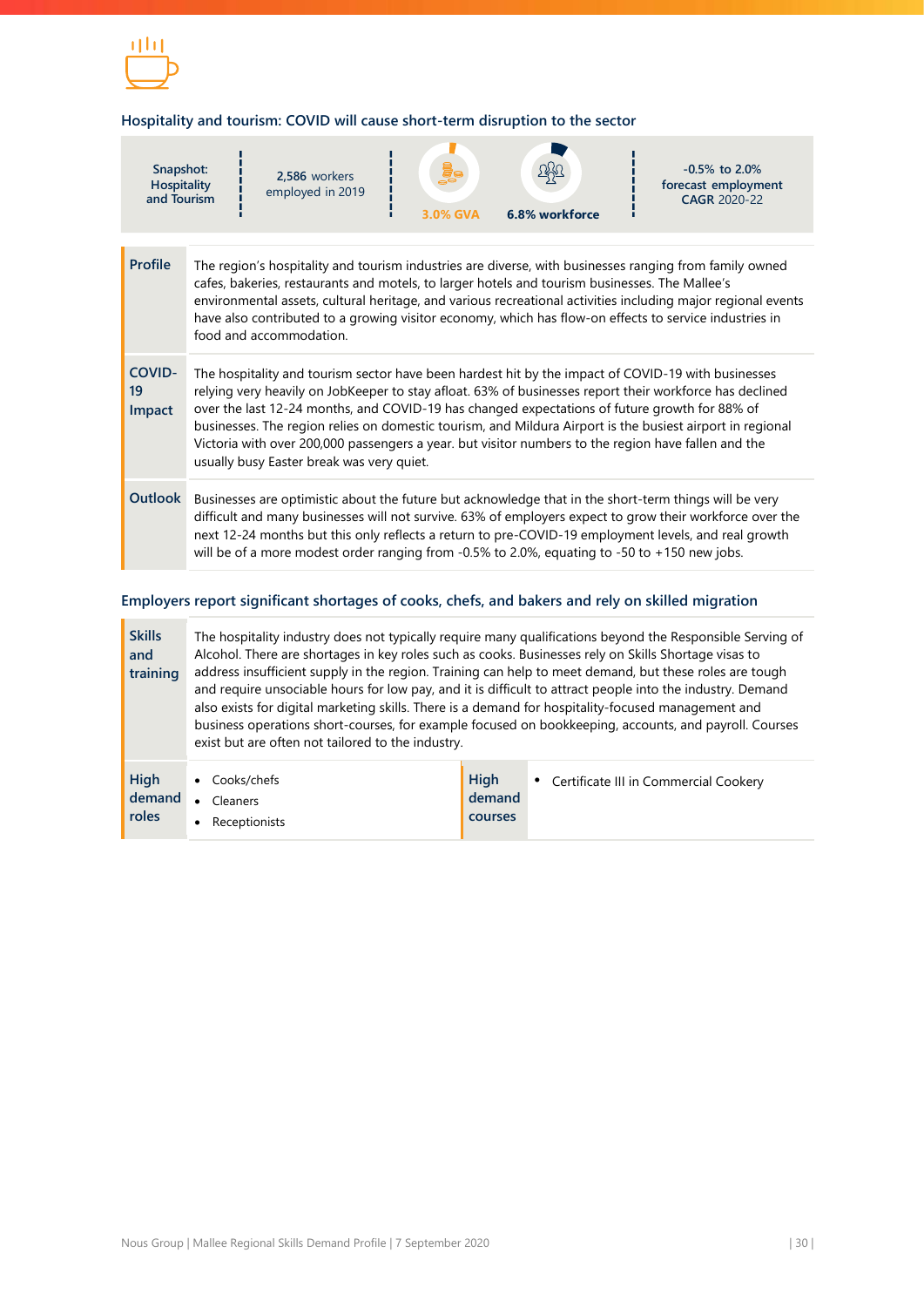# **Table 10 | Key challenges and opportunities in Hospitality and Tourism**

| Challenge                                                                                                                   | Opportunity                                                                                                                                                                                             | <b>Buloke</b> | Gannawarra   | Mildura | <b>Swan Hill</b> |
|-----------------------------------------------------------------------------------------------------------------------------|---------------------------------------------------------------------------------------------------------------------------------------------------------------------------------------------------------|---------------|--------------|---------|------------------|
| Shortage of skills in customer<br>service, digital media and<br>small business skills<br>(including product<br>development) | Strengthen skills in customer<br>service, digital media and<br>small business skills<br>(including product)<br>development)                                                                             | X             | X            | X       | X                |
| Shortage of locally skilled<br>chefs and cooks                                                                              | Increase and modernise<br>training for local cooks and<br>chefs                                                                                                                                         | X             | X            | X       | X                |
| Locals starting their own<br>businesses in hospitality and<br>tourism require skills and<br>training to be successful       | Develop short in-location<br>courses for small business to<br>upskill in hospitality and<br>tourism. These could be non-<br>accredited and run through<br>Learn Locals or community<br>resource centres | X             | $\mathsf{x}$ | X       | X                |
| Skilled workers in holiday<br>parks are in demand and<br>critical to the visitor<br>economy                                 | Work with holiday parks to<br>explore opportunities to<br>collectively upskill workers                                                                                                                  |               | X            |         |                  |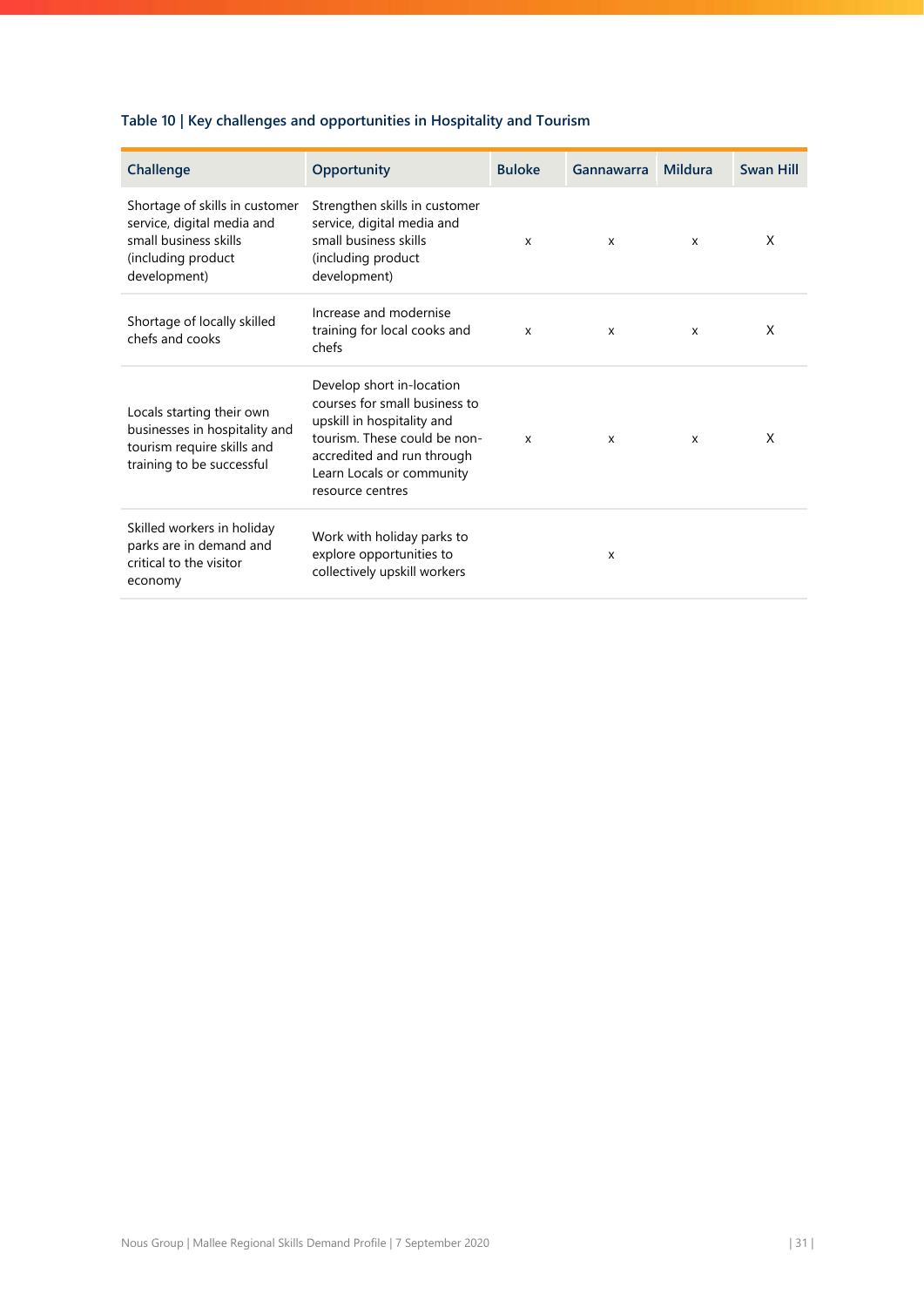![](_page_32_Picture_0.jpeg)

### **Construction: The industry is vulnerable to a contraction in private investment**

| Snapshot:<br>Construction                                                                                                                                                                                                                                                                                                                                                                                                                                                                                                                                                                                                                        |                                                                                                                                                                                                                                                                                                                                                                                                                                                                       | 2,700 workers<br>employed in 2019 |  | <b>7.1% GVA</b> | 7.1% workforce |  | $1.5\%$ to $3.0\%$ forecast<br>employment CAGR<br>2019-2024 |
|--------------------------------------------------------------------------------------------------------------------------------------------------------------------------------------------------------------------------------------------------------------------------------------------------------------------------------------------------------------------------------------------------------------------------------------------------------------------------------------------------------------------------------------------------------------------------------------------------------------------------------------------------|-----------------------------------------------------------------------------------------------------------------------------------------------------------------------------------------------------------------------------------------------------------------------------------------------------------------------------------------------------------------------------------------------------------------------------------------------------------------------|-----------------------------------|--|-----------------|----------------|--|-------------------------------------------------------------|
| <b>Profile</b><br>Construction is significant, both in residential and commercial markets, comprising a combination of sole<br>traders, small businesses, subcontractors and large corporations. The workforce in construction is very<br>diverse, spanning electricians, plumbers, carpenters, joiners, plasterers, fencers, painters, surveyors, crane<br>operators, riggers, dogman, concreters and related trades workers and technicians. Builders in the<br>commercial market tend to be more specialised due to required economies of scale and higher barriers<br>to entry (e.g. due to regulation, occupational health and safety etc.) |                                                                                                                                                                                                                                                                                                                                                                                                                                                                       |                                   |  |                 |                |  |                                                             |
| Impact<br><b>of</b><br><b>COVID-</b><br>19                                                                                                                                                                                                                                                                                                                                                                                                                                                                                                                                                                                                       | Expectations for the construction industry vary depending on an employer's reliance on private or public<br>clients. Employers report private investment to have reduced significantly since COVID-19, but strong<br>government investment in the region has ensured steady construction work including building schools,<br>government facilities, and fire/police stations.                                                                                         |                                   |  |                 |                |  |                                                             |
| Outlook                                                                                                                                                                                                                                                                                                                                                                                                                                                                                                                                                                                                                                          | While there is a shortage of housing in the region and homebuilding is expected to continue, historical<br>growth has occurred at a moderate 0.9% CAGR for new residential water connections. <sup>20</sup> 43% of<br>construction businesses plan to increase their workforce over the next 12-24 months, and businesses<br>report high demand for plumbers, electricians, and tilers. Growth estimates range from 1.5% to 3.0%,<br>equating to 100 to 250 new jobs. |                                   |  |                 |                |  |                                                             |

## **School leavers are not aware of the range of opportunities in the construction industry**

| <b>Skills</b><br>and<br>training | As raised in the previous report, there are shortages of skilled tradespeople in the region. Carpentry is a<br>popular profession, but even here businesses are having to recruit from abroad on Skill Shortage visas<br>where skills are not available locally. There are significant shortages of painters, tilers, and concreters, and<br>even plumbers and electricians can be hard to recruit locally. Schools and training providers can do more<br>to showcase less popular professions and advertise demand in the region. |                                         |                                                                                                           |  |  |  |  |
|----------------------------------|------------------------------------------------------------------------------------------------------------------------------------------------------------------------------------------------------------------------------------------------------------------------------------------------------------------------------------------------------------------------------------------------------------------------------------------------------------------------------------------------------------------------------------|-----------------------------------------|-----------------------------------------------------------------------------------------------------------|--|--|--|--|
| High<br>demand<br><b>roles</b>   | Carpenters<br>Plumbers<br>$\bullet$<br>Electricians<br>٠<br>Tilers<br>$\bullet$<br>Painters<br>$\bullet$<br><b>Bricklayers</b><br>٠<br>Stonemasons<br>Bridge saw operators                                                                                                                                                                                                                                                                                                                                                         | <b>High</b><br>demand<br><b>courses</b> | • Certificate III in Plumbing<br>• Certificate III in Electrotechnology<br>• Certificate III in Carpentry |  |  |  |  |

 $\overline{a}$ 

<sup>&</sup>lt;sup>20</sup> Data provided by Lower Murray Water, 2016-19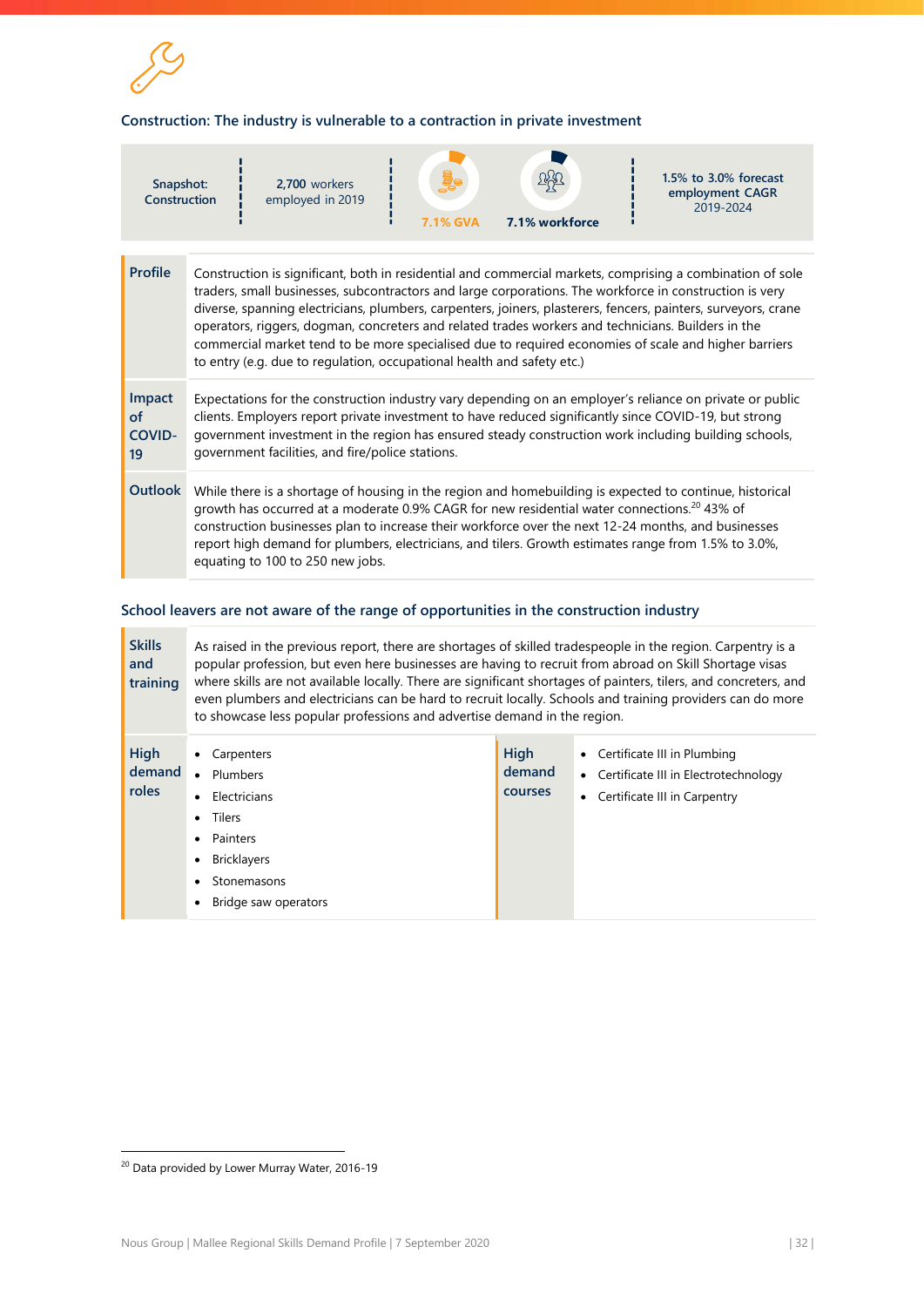# **Table 11 | Key challenges and opportunities in Construction**

| Challenge                                                                                               | Opportunity                                                                                                                                                                                                | <b>Buloke</b> | Gannawarra                | Mildura | <b>Swan Hill</b> |
|---------------------------------------------------------------------------------------------------------|------------------------------------------------------------------------------------------------------------------------------------------------------------------------------------------------------------|---------------|---------------------------|---------|------------------|
| Young workers can benefit<br>from greater exposure to<br>broader trades in<br>construction              | Embed a construction taster<br>in secondary or pre-<br>apprenticeship program<br>which gives young people a<br>feel for the work they would<br>be doing in an<br>apprenticeship and<br>eventually a career | X             | $\mathsf{x}$              | X       | X                |
| VET activity is not always<br>aligned with industry<br>demand                                           | Realign VET activity in<br>construction with industry<br>demand                                                                                                                                            | X             | $\mathsf{x}$              | X       | X                |
| Shortage of training and<br>support between key career<br>transition points                             | Embed a module on business<br>operations and what it<br>means to be a sub-<br>contractor in apprenticeships                                                                                                | X             | $\mathsf{x}$              | X       | X                |
| New businesses in the region<br>require locally skilled and<br>qualified workers for their<br>workforce | Work with new businesses to<br>ensure their workforce skills<br>and training needs are met                                                                                                                 |               | $\boldsymbol{\mathsf{x}}$ |         |                  |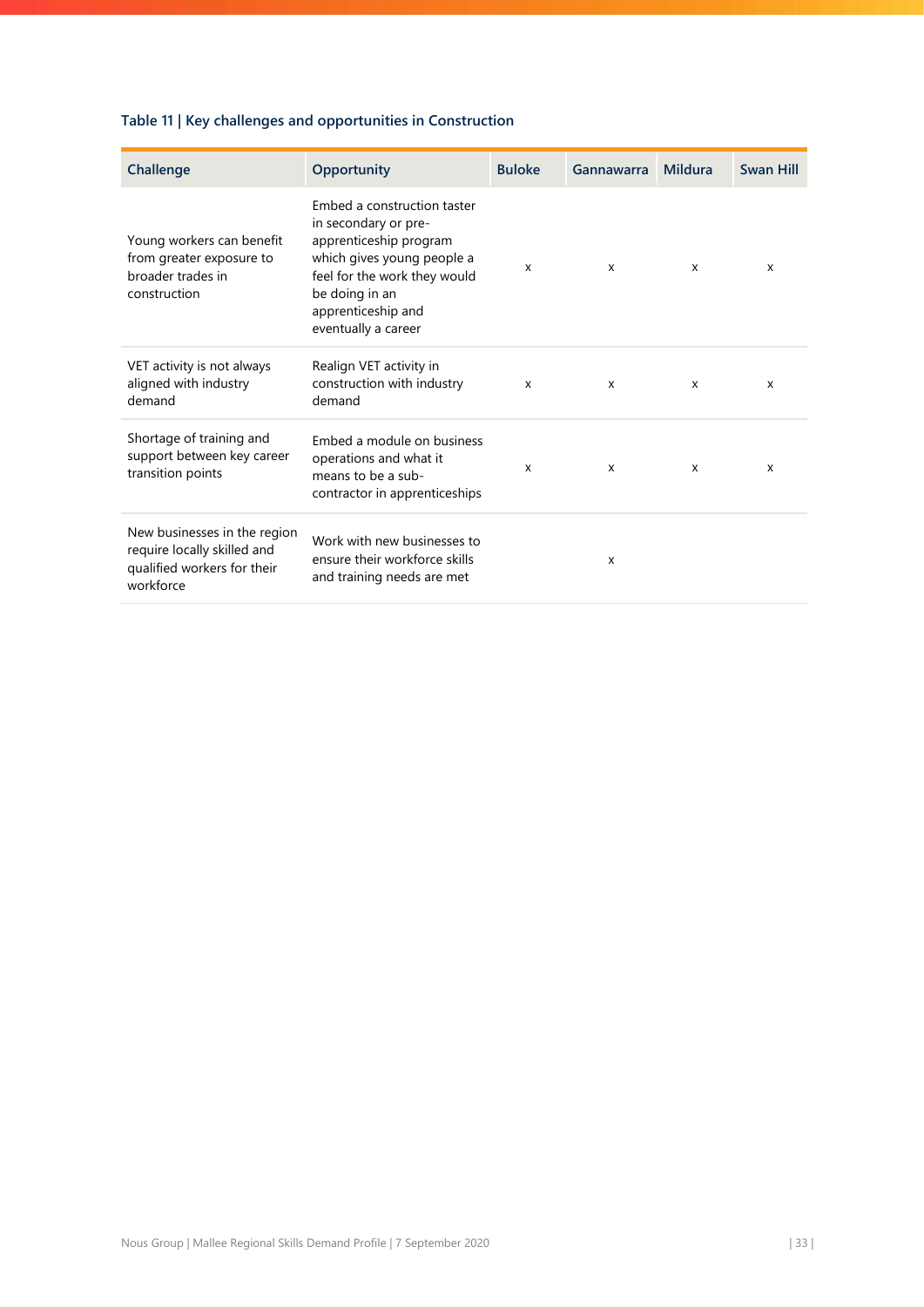![](_page_34_Picture_0.jpeg)

## **Manufacturing: Moderate growth is expected due to close linkages with agriculture**

| Snapshot:<br>Manufacturing   |                                                                                                                                                                                                                                                                                                                                                                                                                                                                                                                                                                                                                                                                               | 2.383 workers<br>employed in 2019 | <b>5.6% GVA</b> | 6.3% workforce | $0.0\%$ to 2.5% forecast<br>employment CAGR<br>2020-22 |  |  |
|------------------------------|-------------------------------------------------------------------------------------------------------------------------------------------------------------------------------------------------------------------------------------------------------------------------------------------------------------------------------------------------------------------------------------------------------------------------------------------------------------------------------------------------------------------------------------------------------------------------------------------------------------------------------------------------------------------------------|-----------------------------------|-----------------|----------------|--------------------------------------------------------|--|--|
| <b>Profile</b>               | Manufacturing in the region is closely linked to its economic activity in agriculture, transport, automotive,<br>construction and related industries. Food and beverage processing comprise a significant part of the<br>region's manufacturing industry. This includes packaging of premium fruit and vegetables, sun drying of<br>grapes, nut processing, abattoirs and production of wine and spirits. Several engineering businesses and<br>generalist manufacturing activity occur in the region too. This includes the manufacturing of farm<br>machinery and modular homes.                                                                                            |                                   |                 |                |                                                        |  |  |
| <b>COVID</b><br>19<br>Impact | Manufacturing businesses are reporting little impact so far, particularly for those businesses that source<br>raw materials domestically. The region has seen few COVID-19 cases and businesses have been able to<br>continue operating with distancing measures in place.                                                                                                                                                                                                                                                                                                                                                                                                    |                                   |                 |                |                                                        |  |  |
| Outlook                      | Growth in horticulture, transport, automotive, construction and related industries is anticipated to flow<br>into manufacturing industries in the Region. Strong agricultural yields and high prices have driven<br>demand for farm machinery and sheds. Manufacturing has declined in recent years, but employers are<br>optimistic about future growth with 67% of survey respondents expecting to expand their workforce over<br>the next 12-24 months (the highest of any industry), albeit modestly. Businesses report the greatest<br>demand for welders, engineers, and factory hands, and growth estimates range from 0.0% to 2.5%,<br>equating to 0 to 200 new jobs. |                                   |                 |                |                                                        |  |  |

## **Training should incorporate more job ready skills to support industry growth**

| <b>Skills</b><br>and<br>training | Demand for welders and fabricators (Certificate III in Engineering – Fabrication Trade) and machine<br>operators (Certificate III in Engineering - Mechanical Trade) is high. Businesses report existing<br>qualifications do not leave workers job ready. Apprentices studying the Certificate III in Engineering -<br>Fabrication Trade do not gain key skills like a forklift licence, lifting, and experience working at heights.<br>Operating cranes to move machinery in a shed requires a dogging licence from Melbourne, which should<br>be able to be attained alongside Certificates. Back office roles like accounting are hard to fill and<br>recruiting experienced workers into middle management positions remains challenging. |                                  |                                                                                                                                                                                   |  |  |
|----------------------------------|------------------------------------------------------------------------------------------------------------------------------------------------------------------------------------------------------------------------------------------------------------------------------------------------------------------------------------------------------------------------------------------------------------------------------------------------------------------------------------------------------------------------------------------------------------------------------------------------------------------------------------------------------------------------------------------------------------------------------------------------|----------------------------------|-----------------------------------------------------------------------------------------------------------------------------------------------------------------------------------|--|--|
| High<br>demand<br>roles          | Welders<br>Machine operators/factory workers<br>$\bullet$<br>Design engineers<br>Salespeople                                                                                                                                                                                                                                                                                                                                                                                                                                                                                                                                                                                                                                                   | High<br>demand<br><b>courses</b> | Certificate III in Engineering - Fabrication<br>$\bullet$<br>Certificate III in Engineering - Mechanical<br>$\bullet$<br>Forklift licence<br>$\bullet$<br>Bachelor of Engineering |  |  |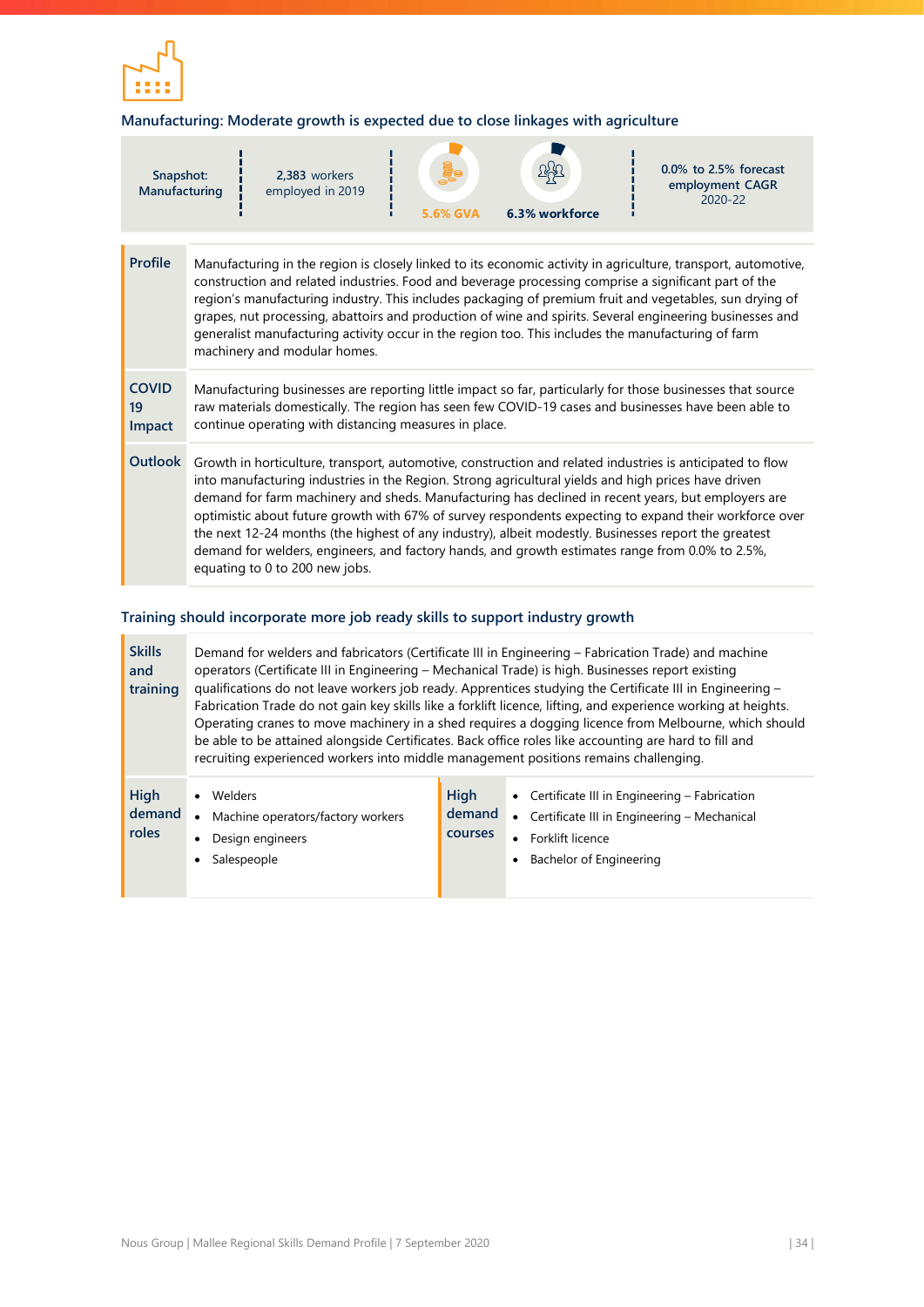# **Table 12 | Key opportunities and opportunities in Manufacturing**

| Challenge                                                                                                   | Opportunity                                                                                                                                                                                                                                   | <b>Buloke</b> | Gannawarra | <b>Mildura</b> | <b>Swan Hill</b> |
|-------------------------------------------------------------------------------------------------------------|-----------------------------------------------------------------------------------------------------------------------------------------------------------------------------------------------------------------------------------------------|---------------|------------|----------------|------------------|
| Shortage of workers with<br>broader knowledge and<br>awareness of manufacturing<br>operations               | Update entry-level training<br>to foster understanding of<br>manufacturing operations<br>(e.g. lean operations)                                                                                                                               | X             | X          | X              | X                |
| Shortage of pathways to<br>transition workers into<br>supervisory and managerial<br>positions               | Develop a short course for<br>workers transitioning into<br>supervisory positions<br>Develop a modular program<br>for managers to upskill over<br>time                                                                                        | x             | X          | x              | x                |
| Workers with good potential<br>lack formal qualifications                                                   | Develop skill sets for workers<br>transitioning from other<br>industries which can<br>subsequently contribute to<br>an apprenticeship                                                                                                         |               | x          |                |                  |
| Young workers can benefit<br>from greater exposure to<br>broader trades                                     | Embed a pre-apprenticeship<br>program which gives young<br>people a feel for the work<br>they would be doing in an<br>apprenticeship and<br>eventually a career                                                                               | X             | X          |                |                  |
| Employers require workers to<br>be trained in safe food<br>handling, food science and<br>quality assurance. | Work with local employers to<br>explore options to deliver<br>affordable entry level<br>training that fosters a greater<br>understanding of safe food<br>handling, food science and<br>quality assurance and meets<br>compliance requirements | X             |            |                |                  |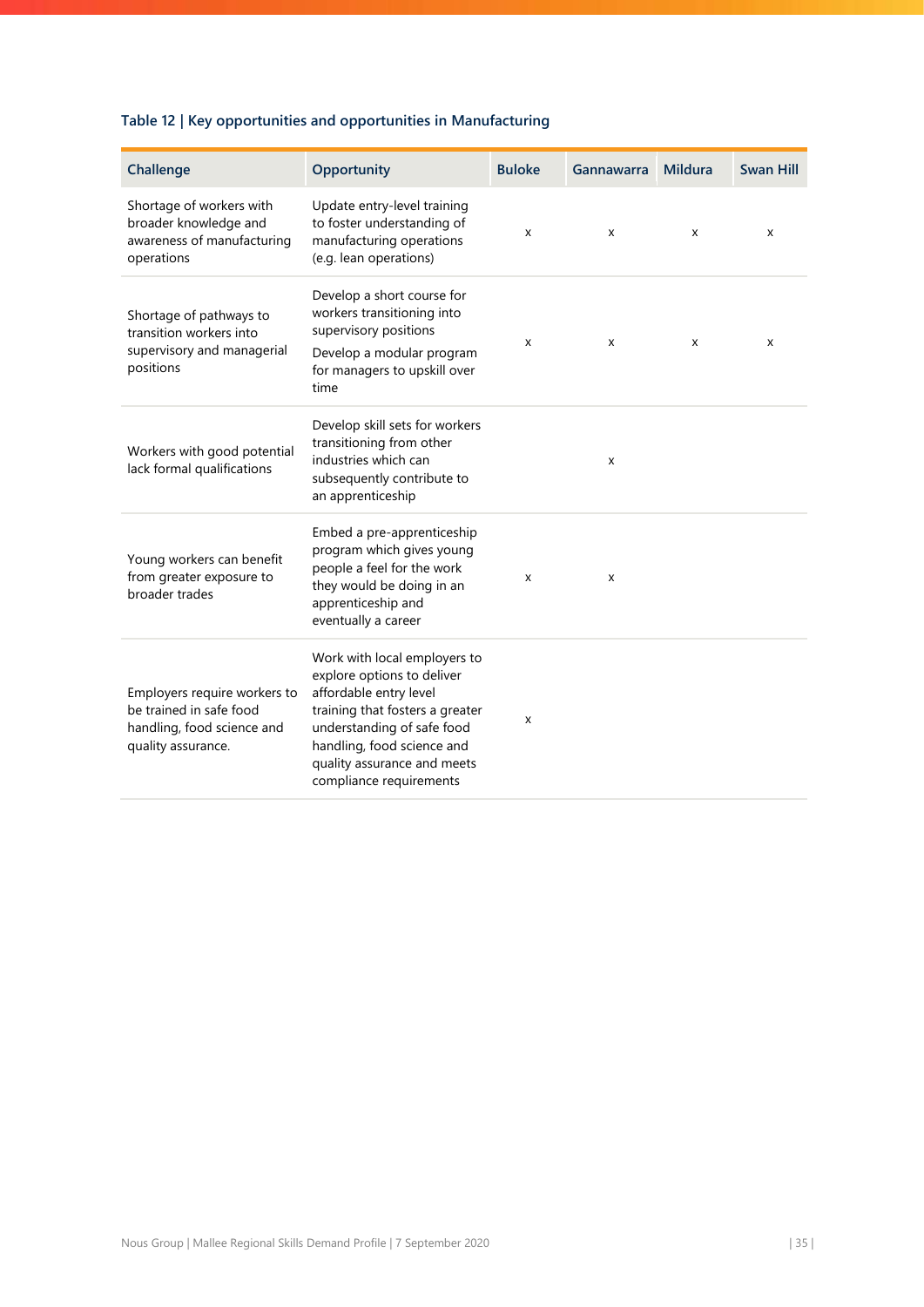![](_page_36_Picture_0.jpeg)

### **Transport and logistics: Declining margins and automation will shrink the workforce**

| Snapshot:<br>Transport and<br><b>Logistics</b> | 1,655 workers<br>employed in 2019 | $\frac{1}{2}$<br>3.8% GVA | <u>age</u><br>4.4% workforce | $-0.1\%$ to 0.0%<br>forecast employment<br><b>CAGR 2020-22</b>                                           |
|------------------------------------------------|-----------------------------------|---------------------------|------------------------------|----------------------------------------------------------------------------------------------------------|
|                                                |                                   |                           |                              |                                                                                                          |
| <b>Profile</b>                                 |                                   |                           |                              | Transport and logistics are closely linked with broader agribusiness industries in the region. Transport |

|                                            | industries are characterised by locally owned and multinational transport companies that move inputs<br>and outputs for agriculture, manufacturing, mining and construction companies, on both rail and road.<br>Broader transport activity is linked closely with the region's visitor economy and local population. Activity<br>in horticulture, transport and the region's general dependency on private transport also creates<br>commercial demand in servicing and supporting the motor vehicle and mechanical and equipment<br>requirements across these industries.             |
|--------------------------------------------|-----------------------------------------------------------------------------------------------------------------------------------------------------------------------------------------------------------------------------------------------------------------------------------------------------------------------------------------------------------------------------------------------------------------------------------------------------------------------------------------------------------------------------------------------------------------------------------------|
| Impact<br><b>of</b><br><b>COVID-</b><br>19 | Transport providers delivering goods for supermarkets like Coles and Woolworths experienced very high<br>demand initially as hoarding significantly increased the rate at which shelves were restocked, but demand<br>has since dropped off.                                                                                                                                                                                                                                                                                                                                            |
| <b>Outlook</b>                             | Transport and logistics employers expect to see a continued minor contraction in the number of jobs<br>over the coming years. Businesses expect employment to reduce as transport margins tighten and<br>efficiencies increase in the short-term, with automation further reducing employment in the medium<br>term. Employers report the greatest demand for drivers, with particular difficulty attracting school leavers<br>to the industry because the minimum age for a Heavy Rigid licence is 21. Growth estimates range from -<br>$0.1\%$ to 0.0%, equating to-50 to 0 new jobs. |

## **Age constraints make it difficult to recruit school leavers**

| <b>Skills</b><br>and<br>training | It is difficult getting young workers into the industry because there is an age restriction of 21 years to get<br>a Heavy Rigid (HR). Pathways programs, where businesses partner with vocational training providers and<br>recruitment consultants, have been good at getting school leavers into the industry, but there are not<br>enough roles to occupy young workers before they can gain their HR licence. |                           |                                                                                                                                                |  |  |
|----------------------------------|-------------------------------------------------------------------------------------------------------------------------------------------------------------------------------------------------------------------------------------------------------------------------------------------------------------------------------------------------------------------------------------------------------------------|---------------------------|------------------------------------------------------------------------------------------------------------------------------------------------|--|--|
| High<br>demand<br>roles          | <b>Drivers</b><br>Diesel Mechanics<br>٠<br>Auto technicians                                                                                                                                                                                                                                                                                                                                                       | High<br>demand<br>courses | • Certificate III in Heavy Commercial Vehicle Mechanical<br>Technology<br>Certificate III in Light Vehicle Mechanical Technology<br>MC Licence |  |  |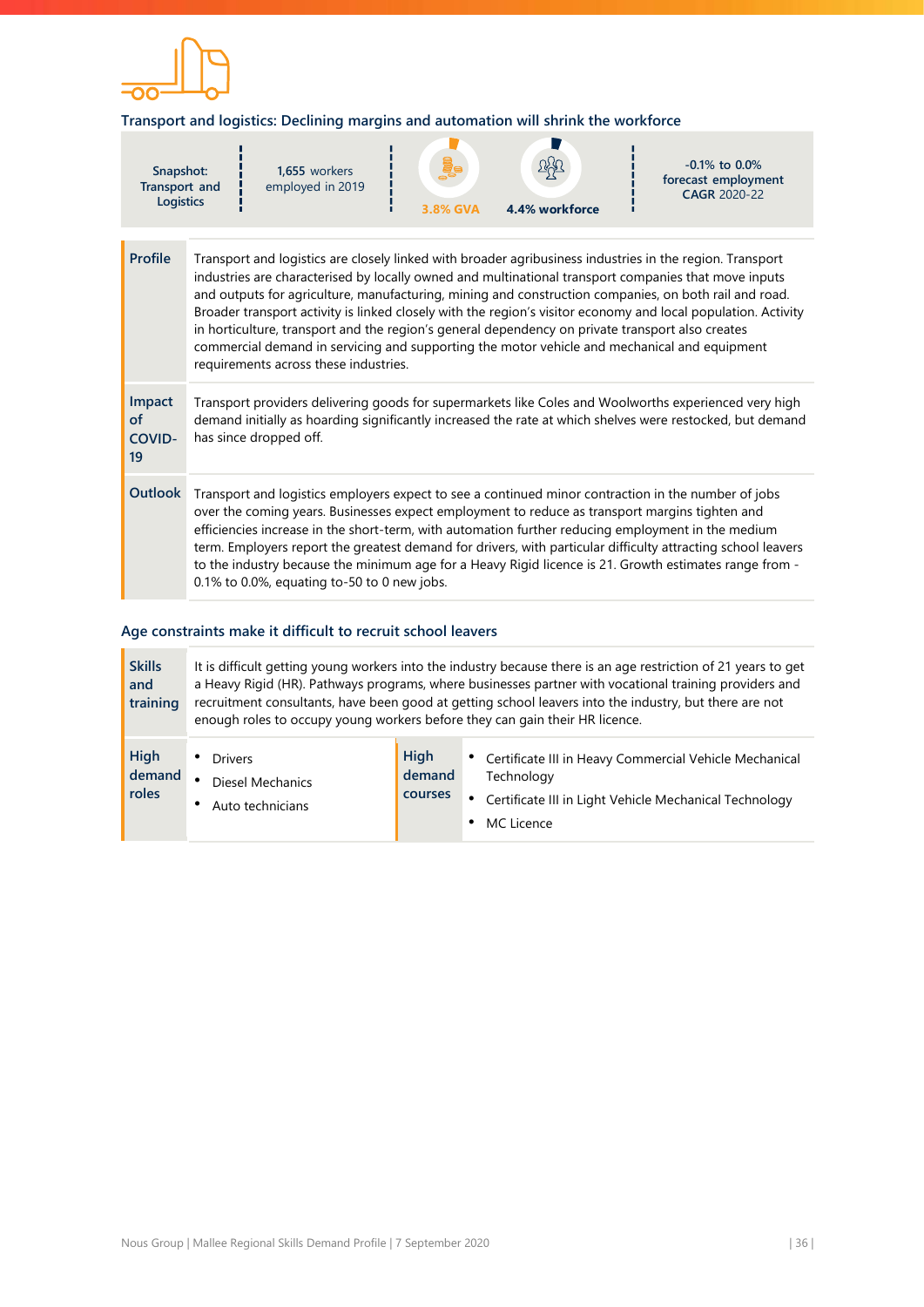# **Table 13 | Key challenges and opportunities in Transport and Logistics**

| Challenge                                                                          | Opportunity                                                            | <b>Buloke</b>             | Gannawarra                | Mildura | <b>Swan Hill</b> |
|------------------------------------------------------------------------------------|------------------------------------------------------------------------|---------------------------|---------------------------|---------|------------------|
| Shortage of pathways to<br>support career changers<br>transitioning into transport | Strengthen pathways for<br>career changers interested in<br>transport  | $\boldsymbol{\mathsf{x}}$ | $\boldsymbol{\mathsf{x}}$ | x       | x                |
| Geographic barriers to<br>participation in training                                | Review and minimise<br>geographic barriers to<br>training for students | X                         | $\boldsymbol{\mathsf{x}}$ | X       | x                |
| Shortage of training in<br>leadership and management<br>for middle managers        | Provide modularised training                                           | $\boldsymbol{\mathsf{x}}$ | X                         | X       | x                |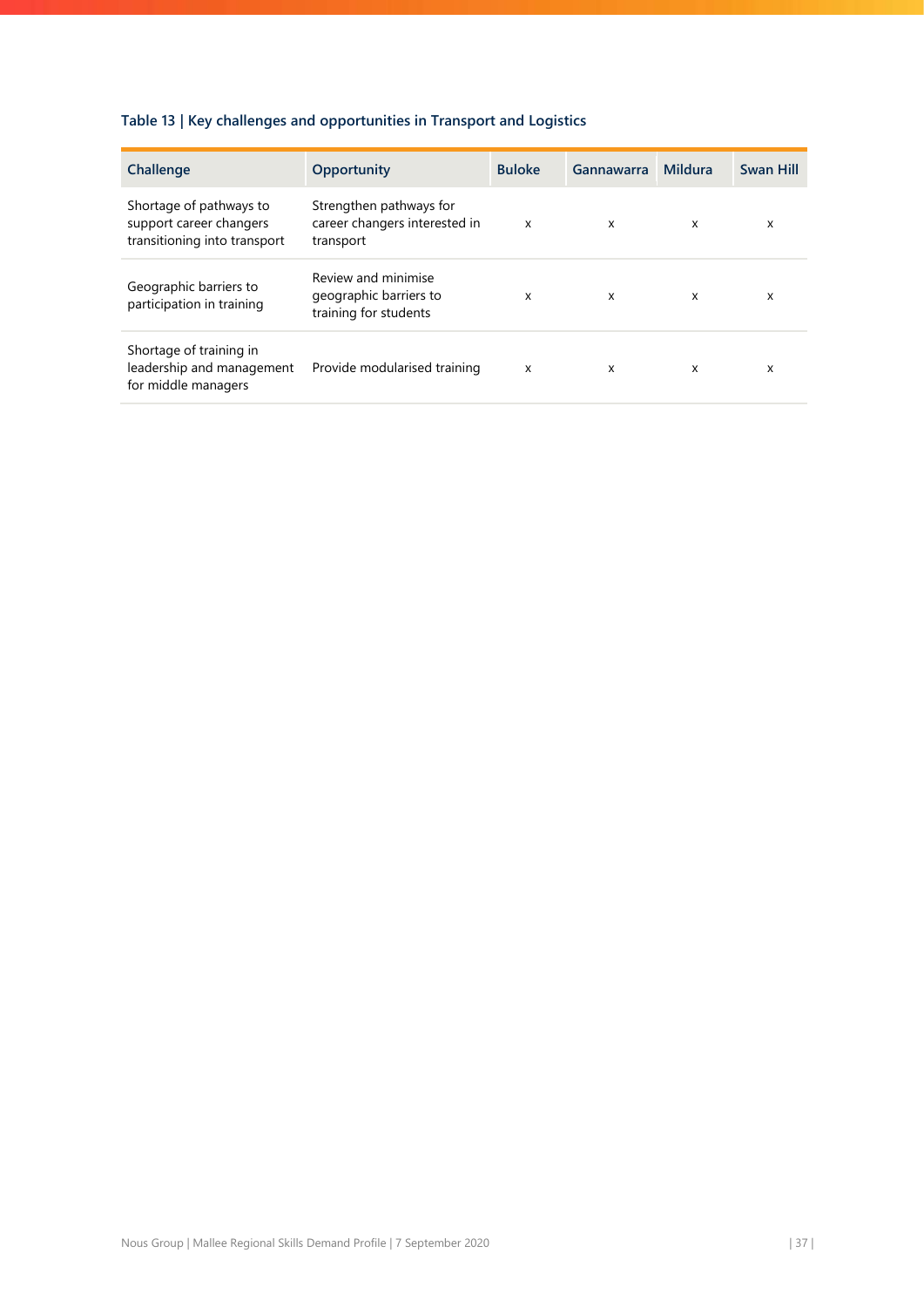![](_page_38_Picture_0.jpeg)

## **Retail trade: Employment will continue to decline as shopping continues to move online**

| Snapshot:<br><b>Retail trade</b>    |                                                                                                                                                                                                                                                                                                                                                                                                                                                                                                                                                                                                                                                                                                                                                                                 | 4.689 workers<br>employed in 2019 | <b>6.1% GVA</b> | 12.3% workforce | $-1.2\%$ to $-0.5\%$<br>forecast employment<br>CAGR 2020-22 |  |  |
|-------------------------------------|---------------------------------------------------------------------------------------------------------------------------------------------------------------------------------------------------------------------------------------------------------------------------------------------------------------------------------------------------------------------------------------------------------------------------------------------------------------------------------------------------------------------------------------------------------------------------------------------------------------------------------------------------------------------------------------------------------------------------------------------------------------------------------|-----------------------------------|-----------------|-----------------|-------------------------------------------------------------|--|--|
| <b>Profile</b>                      | The retail sector is the second largest employer in the region. It is characterised largely by traditional<br>shopfronts, boutiques and family owned businesses. There are several large retailers in bigger regional<br>centres such as Harvey Norman at Mildura, as well as large supermarkets like Coles and Woolworths. The<br>workforce is characterised by a large proportion of young people looking for part-time and casual work<br>during their studies or gap year, and small business owners aged 45 and over.                                                                                                                                                                                                                                                      |                                   |                 |                 |                                                             |  |  |
| Impact<br>of<br><b>COVID-</b><br>19 | Some stores have seen a boom during the COVID-19 restrictions with demand for goods like electricals<br>spiking, and sales have only been curbed by access to stock. Others deemed non-essential and unable to<br>trade have suffered and relied on JobKeeper to stay afloat. 43% of employers report a decrease in the<br>total number of employees over the last 12-24 months, and 86% report COVID-19 has changed their<br>expectations of future growth.                                                                                                                                                                                                                                                                                                                    |                                   |                 |                 |                                                             |  |  |
| <b>Outlook</b>                      | While the retail sector's economic output has grown slightly over the last three years (1.3% CAGR),<br>employment has declined (179 fewer jobs in 2019 than 2016). The move to online has led to the closure<br>of high street stores in the region, and the sight of empty shopfronts is commonplace and expected to<br>increase. Large stores are not immune from declining brick and mortar spend with Target recently<br>announcing its decision to close their Kerang store in 2021. While 43% of retail businesses plan to<br>increase their workforce over the next 12-24 months, like hospitality and tourism this only reflects a<br>return to pre-COVID levels. As such actual growth estimates range from -1.2% to -0.5%, equating to the<br>loss of 50 to 150 jobs. |                                   |                 |                 |                                                             |  |  |

# **The skills to move businesses online and adapt to a changing environment are needed, as well as specific shortages of bakers and hairdressers**

| <b>Skills</b><br>and<br>training | Large businesses and franchises tend to deliver their training in house. Specific skills like digital<br>marketing and website design are in demand as businesses move to online sales to try and increase<br>sales. Boutique providers like Mallee Rising are meeting this demand and helping new businesses get<br>started and supporting more traditional retailers to explore social media and online sales. There is also<br>always a need for accounting skills in back office roles. |                                  |                                                                                                                 |  |  |
|----------------------------------|---------------------------------------------------------------------------------------------------------------------------------------------------------------------------------------------------------------------------------------------------------------------------------------------------------------------------------------------------------------------------------------------------------------------------------------------------------------------------------------------|----------------------------------|-----------------------------------------------------------------------------------------------------------------|--|--|
|                                  | Employers cite a shortage of hairdressers and bakers in the region. Neither the Certificate III in<br>Hairdressing nor the Certificate III in Baking are currently available in the region, and employers rely on<br>skilled workers from overseas to meet demand.<br>Outside of these areas most businesses do not require their staff to have specific skills or training, instead<br>favouring personality and commitment to customer service.                                           |                                  |                                                                                                                 |  |  |
| <b>High</b><br>demand<br>roles   | • Retail assistants<br>Accountants<br>$\bullet$<br>• Bakers<br>Hairdressers                                                                                                                                                                                                                                                                                                                                                                                                                 | High<br>demand<br><b>courses</b> | • Digital marketing<br>• Bachelor of Accounting<br>Certificate III in Baking<br>Certificate III in Hairdressing |  |  |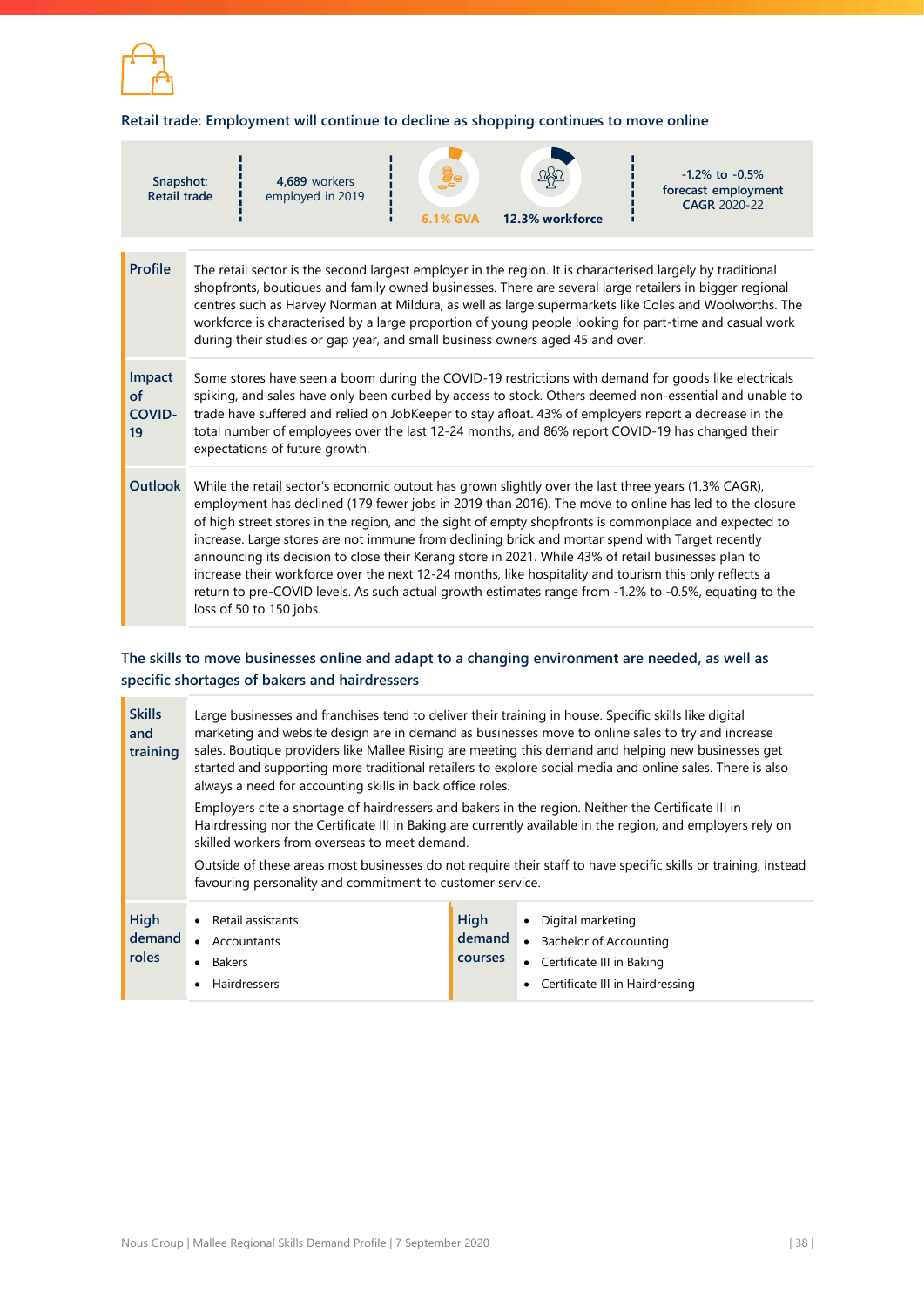# **Table 14 | Key challenges and opportunities in Retail**

| Challenge                                                                                                                                                 | Opportunity                                                                                                                                                                                              | <b>Buloke</b> | Gannawarra | <b>Mildura</b> | <b>Swan Hill</b> |
|-----------------------------------------------------------------------------------------------------------------------------------------------------------|----------------------------------------------------------------------------------------------------------------------------------------------------------------------------------------------------------|---------------|------------|----------------|------------------|
| Shortage of skills in customer<br>service, digital marketing,<br>visual merchandising, and<br>small business skills<br>(including product<br>development) | Strengthen skills in customer<br>service, digital marketing,<br>visual merchandising, and<br>small business skills<br>(including product<br>development)                                                 | x             | X          | X              | X                |
| Shortage of training and<br>support for small business                                                                                                    | Develop short in-location<br>courses for small business to<br>upskill                                                                                                                                    | X             | X          | x              | x                |
| Retail trade businesses are<br>largely disengaged from the<br>training system                                                                             | Partner with high performing<br>businesses to pilot modular<br>training that delivers clear<br>and immediate returns to<br>small businesses                                                              |               | X          |                |                  |
| Employers lack retail training<br>and business skills to take<br>their small businesses to the<br>next level                                              | Develop short in-location<br>courses for small businesses<br>to upskill in retail trade and<br>business skills. This could<br>include customer service.<br>digital marketing and visual<br>merchandising |               | X          |                |                  |
| Young people have limited<br>career progression in the<br>sector                                                                                          | Explore potential for school-<br>based traineeships to enable<br>students to get experience in<br>retail and provide an<br>increased pool of workers for<br>local traders                                |               | X          |                |                  |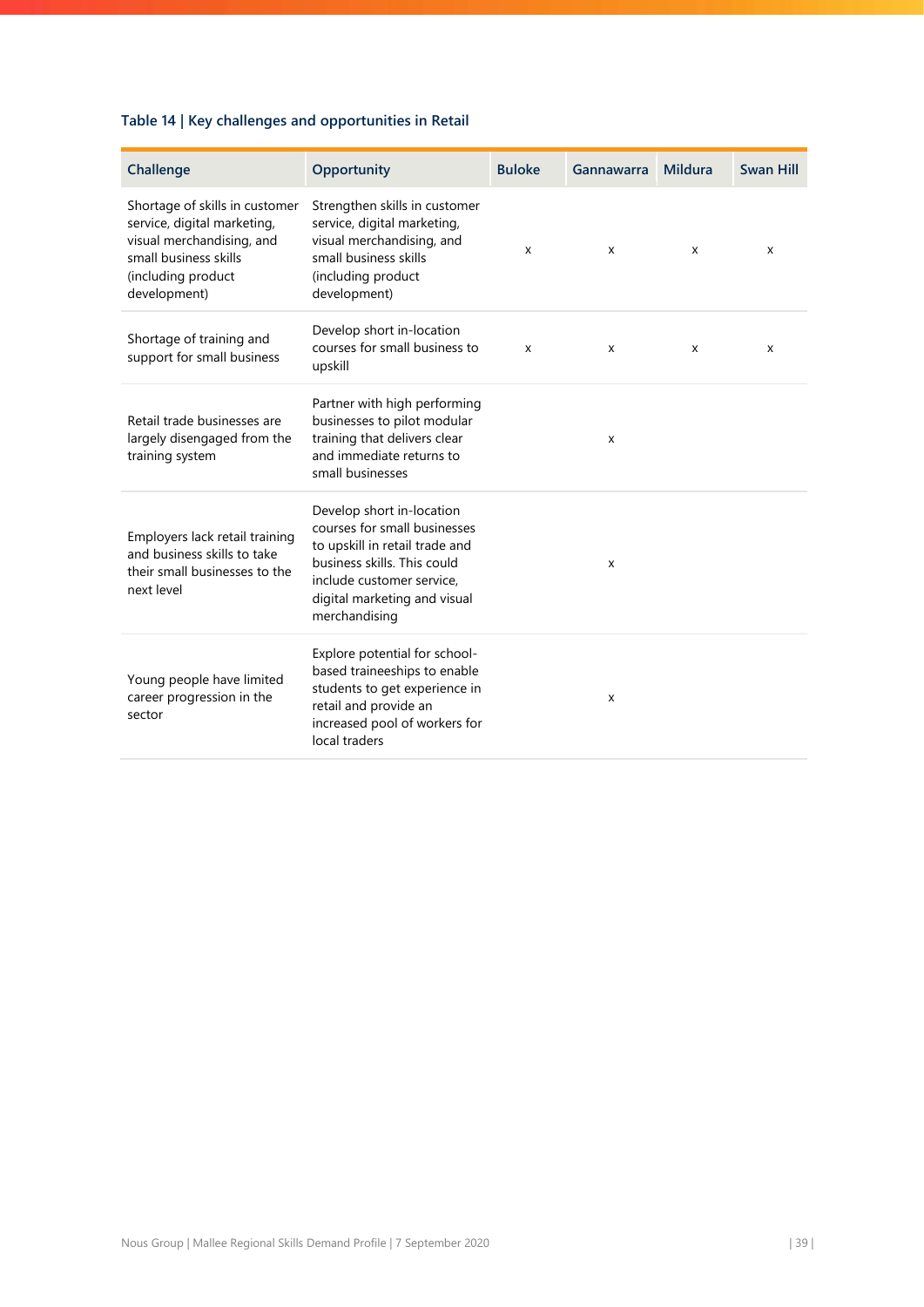![](_page_40_Picture_0.jpeg)

### **Healthcare and social assistance: Further expansion is expected as the population ages**

| Snapshot:<br><b>Healthcare and</b><br>social<br>assistance                                                                                                                                                                                                                                                                          |                                                                                                                                                                                                                                                                                                                                                                                                                                                                                                                                                                                                                                                                           | 5.262 workers<br>employed in 2019 | 8.6% GVA | 13.8% workforce | $1.0\%$ to 2.0% forecast<br>employment CAGR<br>2020-2022 |  |  |
|-------------------------------------------------------------------------------------------------------------------------------------------------------------------------------------------------------------------------------------------------------------------------------------------------------------------------------------|---------------------------------------------------------------------------------------------------------------------------------------------------------------------------------------------------------------------------------------------------------------------------------------------------------------------------------------------------------------------------------------------------------------------------------------------------------------------------------------------------------------------------------------------------------------------------------------------------------------------------------------------------------------------------|-----------------------------------|----------|-----------------|----------------------------------------------------------|--|--|
|                                                                                                                                                                                                                                                                                                                                     |                                                                                                                                                                                                                                                                                                                                                                                                                                                                                                                                                                                                                                                                           |                                   |          |                 |                                                          |  |  |
| <b>Profile</b><br>The healthcare and social assistance industry is the largest employer in the region. Mildura Base Hospital<br>is a Level 1 Tertiary Teaching Hospital offering a wide range of services with a large catchment area in the<br>Sunraysia region, along with primary care, community care, and aged care providers. |                                                                                                                                                                                                                                                                                                                                                                                                                                                                                                                                                                                                                                                                           |                                   |          |                 |                                                          |  |  |
| Impact<br><sub>of</sub><br><b>COVID-</b><br>19                                                                                                                                                                                                                                                                                      | In aged care COVID-19 restrictions have prevented family visitations, and the decline in social<br>engagements may mean elderly residents move into residential care earlier depending on how long<br>restrictions last. Providers have been on the frontline of Coronavirus testing and it has caused upheaval<br>to the way services are delivered. Telehealth has been quickly adopted despite being available for a long<br>time, which will help overcome geographic barriers to accessing services.                                                                                                                                                                 |                                   |          |                 |                                                          |  |  |
| Outlook                                                                                                                                                                                                                                                                                                                             | The region has an ageing population which will drive demand for health and social assistance services.<br>The aged care industry is expanding to meet current demand and in preparation for the arrival of baby<br>boomers over the next five to 10 years. High rates of obesity, chronic disease, disability and high-risk<br>behaviours like smoking will increase the demand for services more broadly. 63% of healthcare and social<br>assistance employers report growing their workforce over the last 12-24 months, and 38% expect growth<br>to continue over the next 12-24 months. Growth estimates range from 1.0% to 2.0%, equating to 150 to<br>300 new jobs. |                                   |          |                 |                                                          |  |  |

ċ,

# **Demand for nurses, Allied Health professionals, and GPs is high, along with short leadership and management courses**

| <b>Skills</b><br>and<br>training      | There is high demand for the Certificate III in Individual Support both in aged care and disability services.<br>Challenges exist recruiting and training Enrolled Nurses. While the Diploma of Nursing is offered in Swan<br>Hill and Mildura, for those based in Buloke, studying involves traveling to Horsham or Ballarat several<br>times a week, which is difficult to balance alongside work. Similar demand exits for Registered Nurses<br>where the workforce profile is ageing, and shortages are expected in future. Short courses in leadership<br>and management are in demand - existing courses take a year to complete which is too long. Demand<br>for Allied Health roles like Occupational Therapists, Physios, and Podiatrists is high but it is hard to recruit<br>people into the region when these courses are only offered in Bendigo or Melbourne. The Certificate III<br>and IV in Allied Health Assistance are also important qualifications. Other important training includes<br>cultural training, trauma-informed practice, and 'Bridges out of Poverty' for engaging low socioeconomic<br>communities. |                                  |                                                                                                                                                                                                                                               |
|---------------------------------------|----------------------------------------------------------------------------------------------------------------------------------------------------------------------------------------------------------------------------------------------------------------------------------------------------------------------------------------------------------------------------------------------------------------------------------------------------------------------------------------------------------------------------------------------------------------------------------------------------------------------------------------------------------------------------------------------------------------------------------------------------------------------------------------------------------------------------------------------------------------------------------------------------------------------------------------------------------------------------------------------------------------------------------------------------------------------------------------------------------------------------------------|----------------------------------|-----------------------------------------------------------------------------------------------------------------------------------------------------------------------------------------------------------------------------------------------|
| <b>High</b><br>demand<br><b>roles</b> | $\bullet$ GPs<br>Allied Health professionals<br>Nurses (registered and enrolled)<br>Care workers<br>Social workers                                                                                                                                                                                                                                                                                                                                                                                                                                                                                                                                                                                                                                                                                                                                                                                                                                                                                                                                                                                                                     | <b>High</b><br>demand<br>courses | • Certificate III in Individual Support<br>٠<br>Certificate III and IV in Allied Health Assistance<br>• Certificate IV in Disability<br>Diploma of Community Services<br>Diploma of Nursing<br>Bachelor of Nursing<br>Bachelor of Social Work |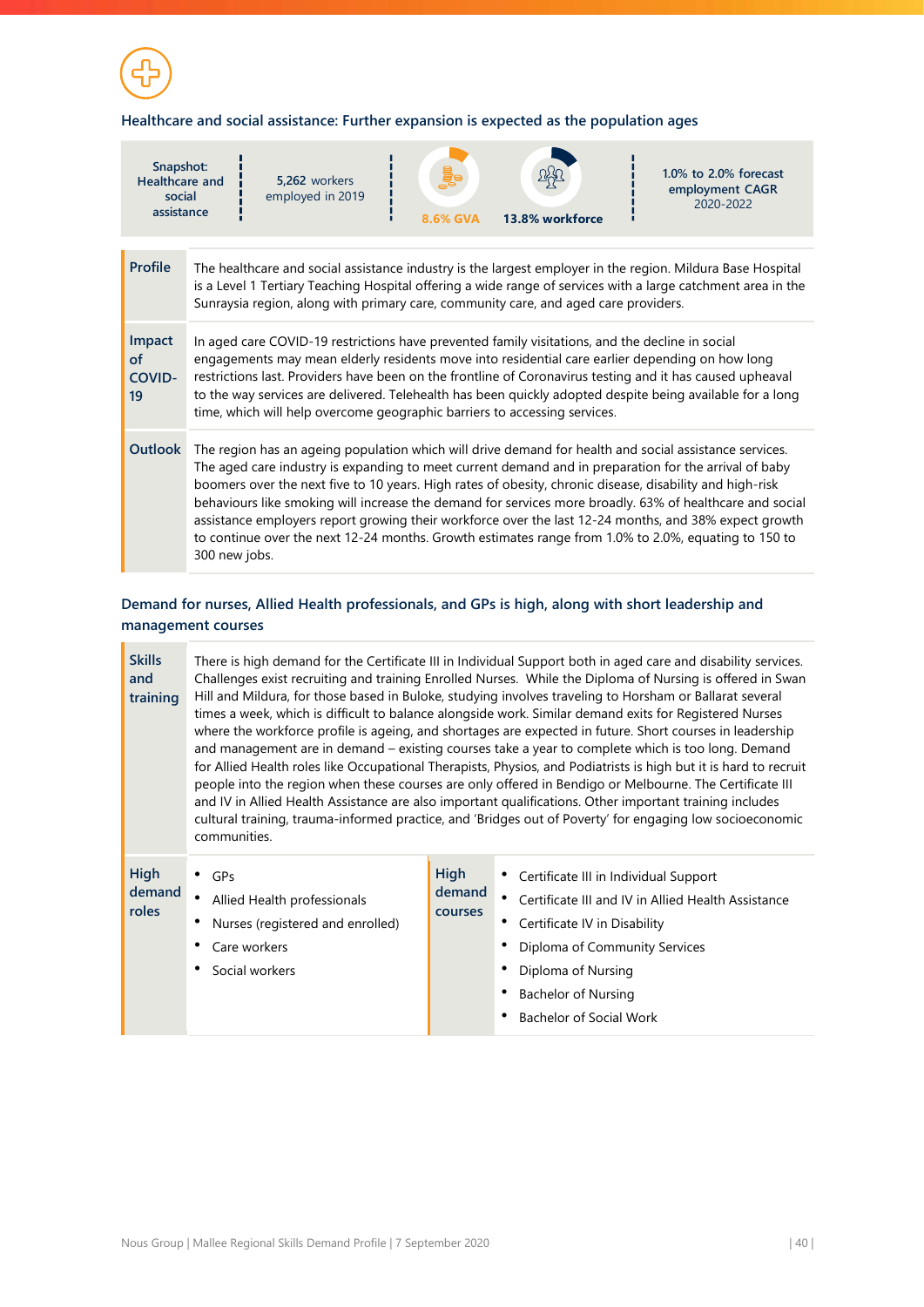# **Table 15 | Key challenges and opportunities in Healthcare and Social Assistance**

| Challenge                                                                                                                                                                                        | Opportunity                                                                                                                                                                                                                                                                                               | <b>Buloke</b> | <b>Gannawarra</b> | <b>Mildura</b> | <b>Swan Hill</b> |
|--------------------------------------------------------------------------------------------------------------------------------------------------------------------------------------------------|-----------------------------------------------------------------------------------------------------------------------------------------------------------------------------------------------------------------------------------------------------------------------------------------------------------|---------------|-------------------|----------------|------------------|
|                                                                                                                                                                                                  |                                                                                                                                                                                                                                                                                                           |               |                   |                |                  |
| Employers will require aged<br>and disability carers who are<br>adaptable under NDIS and<br>consumer directed care                                                                               | Improve training quality and<br>supply to support workforce<br>mobility and growth                                                                                                                                                                                                                        | x             | x                 | x              | x                |
| Shortage of training in<br>people management and<br>leadership for team leaders,<br>supervisors and middle<br>managers                                                                           | Increase training in people<br>leadership and management                                                                                                                                                                                                                                                  | X             | x                 | x              | x                |
| Reforms in domestic<br>violence, child protection and<br>corrections require workers<br>with a bachelor's degree or<br>higher                                                                    | Design pathways into higher<br>education and employment<br>in social work                                                                                                                                                                                                                                 | x             | x                 | x              | x                |
| Lack of post-support for<br>frontline workers who can no<br>longer meet the<br>requirements of their role                                                                                        | Create training pathways for<br>workers transitioning out of<br>frontline roles                                                                                                                                                                                                                           | x             | x                 | x              | x                |
| Entry-level roles lack the<br>skills and training to provide<br>required support                                                                                                                 | Create a skillset for workers<br>to upskill in personal care,<br>footcare health and in-home<br>support                                                                                                                                                                                                   | x             | x                 |                |                  |
| High numbers of unqualified<br>workers in social work,<br>catering and maintenance<br>roles                                                                                                      | Employers and training<br>providers should work<br>together to recognise and<br>complete training for<br>workers                                                                                                                                                                                          | x             | x                 |                |                  |
| University qualified workers<br>are difficult to attract and<br>retain (key areas of focus<br>include social workers, allied<br>health professional, nurses<br>and early childhood<br>educators) | Collaborate with universities<br>to engage with current<br>students and attract recent<br>graduates to the region.<br>Develop new education<br>models that enable<br>individuals with the right<br>attributes to study and work<br>in the region while gaining<br>their higher education<br>qualification | x             | x                 |                |                  |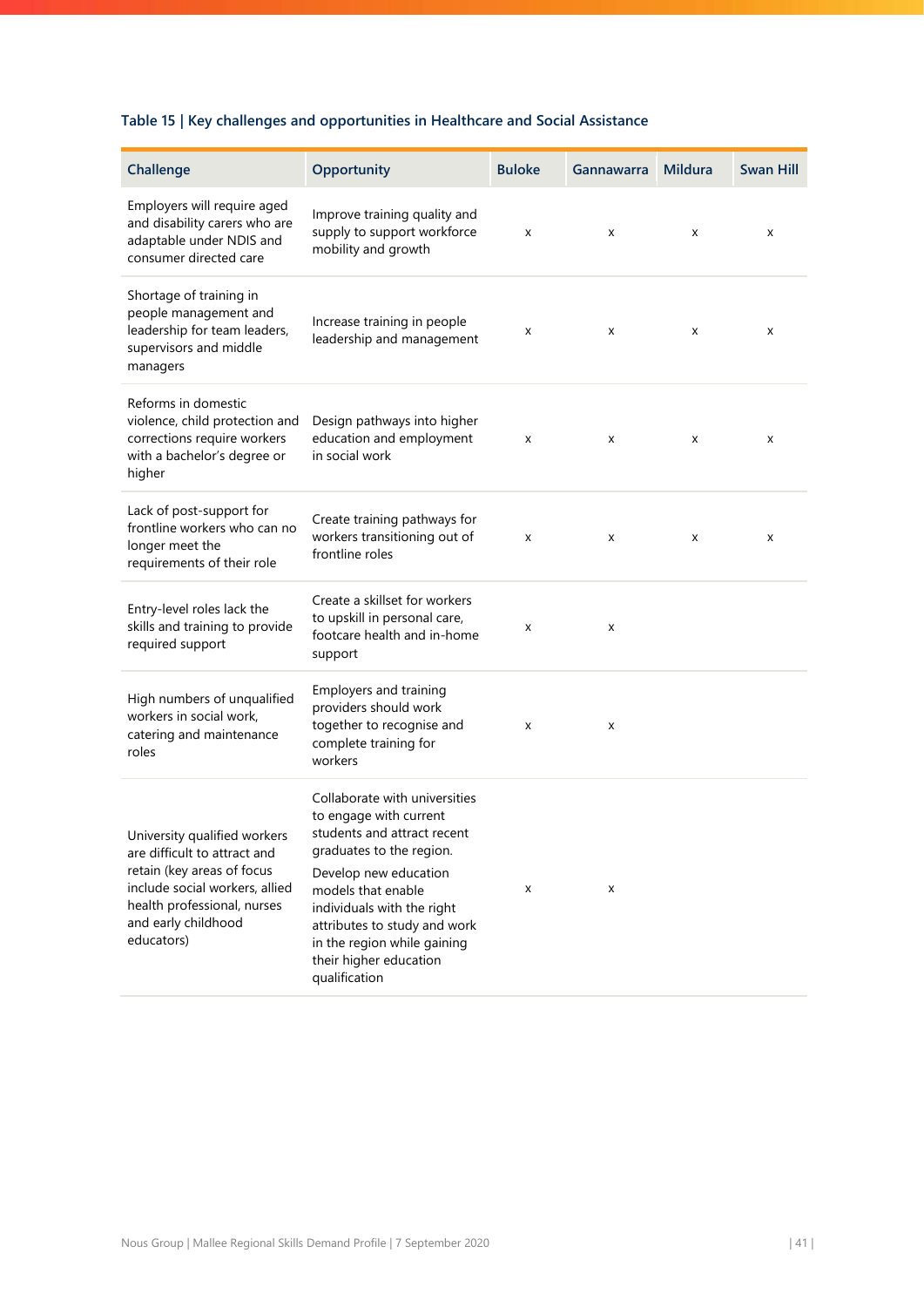![](_page_42_Picture_0.jpeg)

# **Education and training: Growth is particularly needed for early years education, and STEM/creative arts teachers**

| Snapshot:<br><b>Education and</b><br><b>Training</b> |                                                                                                                                                                                                                                                                                                                                                                                                                                                                   | 3,385 workers<br>employed in 2019                                     | 6.2% GVA | 8.9% workforce | $0.6\%$ to 3.5% forecast<br>employment CAGR<br>2020-22                                                                                                                                                                                                                                                                                                                                                                         |
|------------------------------------------------------|-------------------------------------------------------------------------------------------------------------------------------------------------------------------------------------------------------------------------------------------------------------------------------------------------------------------------------------------------------------------------------------------------------------------------------------------------------------------|-----------------------------------------------------------------------|----------|----------------|--------------------------------------------------------------------------------------------------------------------------------------------------------------------------------------------------------------------------------------------------------------------------------------------------------------------------------------------------------------------------------------------------------------------------------|
| <b>Profile</b>                                       |                                                                                                                                                                                                                                                                                                                                                                                                                                                                   |                                                                       |          |                | Education and training includes early years education, schools, vocational education, higher education,<br>and professional training. SuniTAFE is the largest vocational education provider in the region with<br>campuses in Mildura, Swan Hill, and Robinvale. La Trobe university is the only university in the Mallee,                                                                                                     |
|                                                      |                                                                                                                                                                                                                                                                                                                                                                                                                                                                   | childcare facilities as a structural barrier to growth in the region. |          |                | operating a campus in Mildura with a particular emphasis on courses from the Rural Health School such<br>as Social Work and Nursing. There are 68 schools in the region. Employers report finding it extremely<br>difficult to recruit Early Childhood Educators, and 11% of Robinvale survey respondents cite the lack of                                                                                                     |
| Impact<br>of<br>COVID-<br>19                         | Delivery has been significantly disrupted by COVID-19 which has hastened the move to online delivery in<br>schools, VET, and higher education. Access to education is limited in Buloke and Gannawarra, with the<br>nearest providers often in Horsham or Bendigo. Satisfaction among employers with the access to and<br>quality of education in the region was lowest in Buloke. Blended learning can go some way to addressing<br>these disparities in access. |                                                                       |          |                |                                                                                                                                                                                                                                                                                                                                                                                                                                |
| Outlook                                              |                                                                                                                                                                                                                                                                                                                                                                                                                                                                   | to 3.5%, equating to 60 to 350 new jobs.                              |          |                | Education and training providers expect modest job growth with 20% of employers expecting to increase<br>their workforce over the next 12-24 months. The working age population in the region is declining, as is<br>the annual school leaver cohort, which means education and training growth derives from increasing<br>participation rates and widening access not an expanding populace. Growth estimates range from 0.6% |

# **Attracting industry professional to deliver vocational education and training is crucial to meet skills gaps in the region**

| <b>Skills</b><br>and<br>training      | In VET, educators are typically recruited from industry and expanding VET provision to meet labour<br>shortages is contingent on attracting educators. Because salaries are typically higher in industry this can<br>prove difficult.<br>Schools report a demand for professional teacher development with an emphasis on pedagogy and<br>meeting the emotional needs of students. |                                  |  |                                                                                    |
|---------------------------------------|------------------------------------------------------------------------------------------------------------------------------------------------------------------------------------------------------------------------------------------------------------------------------------------------------------------------------------------------------------------------------------|----------------------------------|--|------------------------------------------------------------------------------------|
| <b>High</b><br>demand<br><b>roles</b> | • Early years educators<br>Primary school teachers<br>Secondary school teachers - all areas but<br>particularly STEM subjects and creative arts<br>(music, visual art, drama)<br>Teaching assistants<br>VET educators in key courses                                                                                                                                               | High<br>demand<br><b>COULSES</b> |  | Early Childhood qualifications<br>Bachelor of Education (Primary and<br>Secondary) |